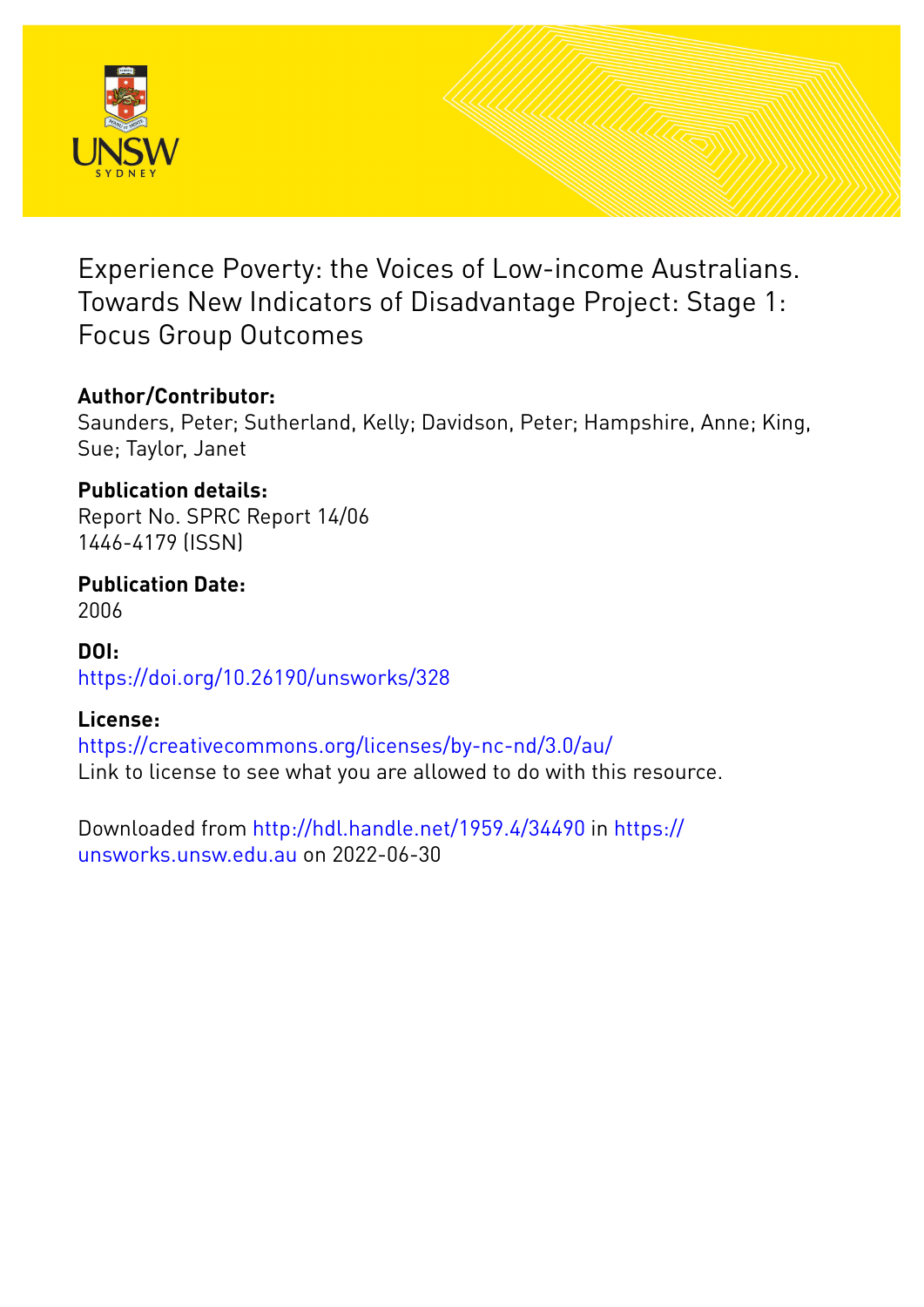

# **Experiencing Poverty: The Voices of Low-Income Australians**

## **Towards New Indicators of Disadvantage Project Stage I: Focus Group Outcomes**

Peter Saunders and Kelly Sutherland with Peter Davidson, Anne Hampshire, Susan King and Janet Taylor

#### **Social Policy Research Centre**

Australian Council of Social Service Mission Australia Brotherhood of St Laurence Anglicare (Diocese of Sydney)

March 2006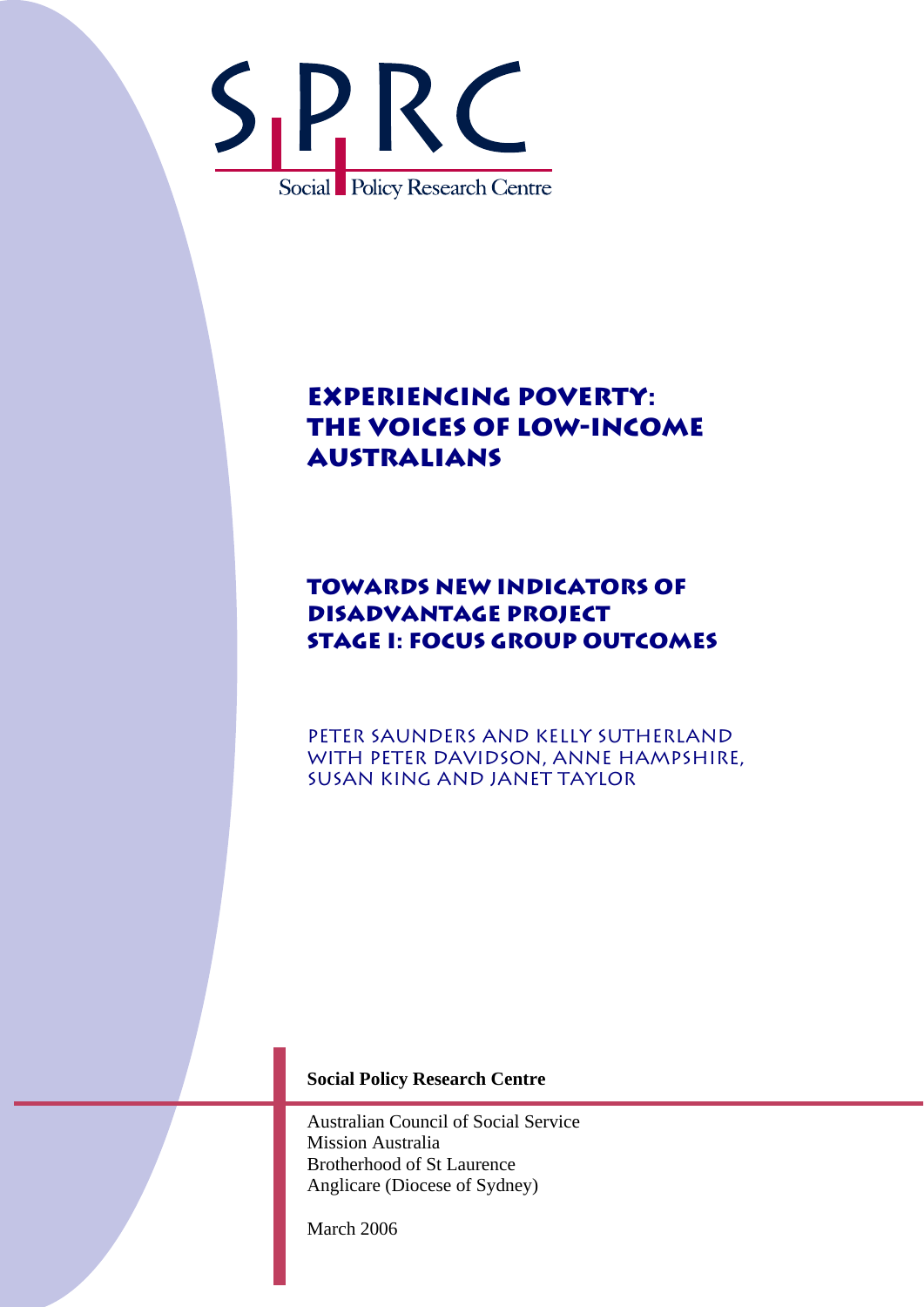## **Contents**

| $\mathbf{1}$                                                         |     |                                                                    |
|----------------------------------------------------------------------|-----|--------------------------------------------------------------------|
| $\overline{2}$                                                       |     |                                                                    |
| 3                                                                    |     |                                                                    |
|                                                                      | 3.1 |                                                                    |
|                                                                      | 3.2 |                                                                    |
|                                                                      | 3.3 |                                                                    |
|                                                                      | 3.4 |                                                                    |
|                                                                      | 3.5 |                                                                    |
|                                                                      | 3.6 |                                                                    |
|                                                                      | 3.7 |                                                                    |
|                                                                      | 3.8 |                                                                    |
|                                                                      | 3.9 |                                                                    |
| $\overline{\mathbf{4}}$                                              |     |                                                                    |
|                                                                      |     | Appendix A: Group Coding Scheme and Participant Characteristics 40 |
| Appendix B: Summary Characteristics of Service User Participants  41 |     |                                                                    |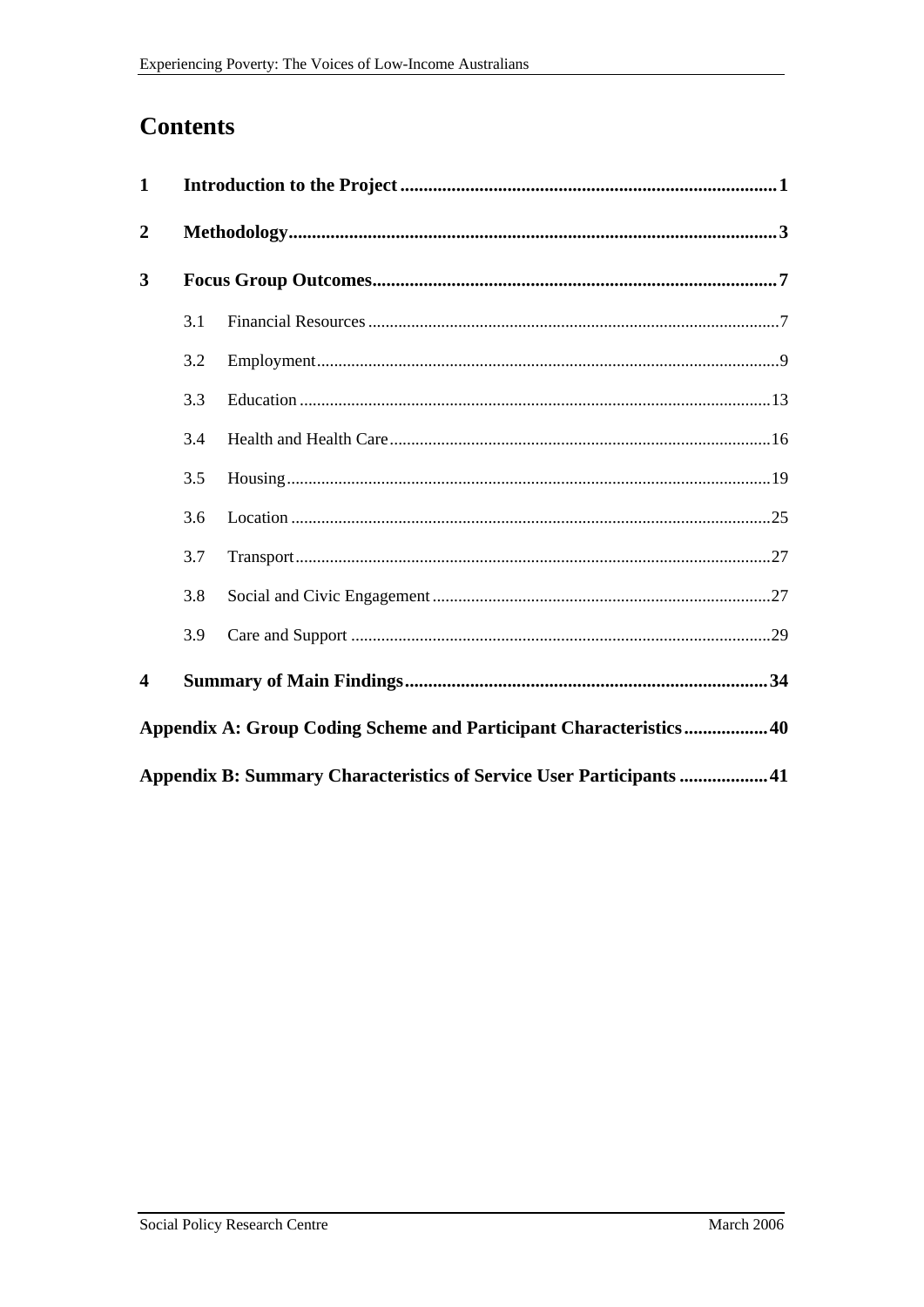### <span id="page-3-0"></span>**1 Introduction to the Project**

The research reported here forms the first stage of a project designed to develop new indicators of disadvantage for Australia in the new millennium. The research is funded by Australian Research Council Linkage project grant LP0560797 and is being conducted at the Social Policy Research Centre with the Australian Council of Social Services (ACOSS), the Brotherhood of St Laurence, Mission Australia and Anglicare, Sydney as Industry Partners.

The research is drawing on the concepts of deprivation and social exclusion to develop indicators that can form the basis of a new approach to the conceptualisation, identification and measurement of poverty. A supplementary goal is to pave the way for a large-scale nationally representative sample of the general population that will gather new information on aspects of deprivation and exclusion and allow the methods developed here to be applied more widely, in ways that can add to the research base and inform policy.

Despite the widespread dissatisfaction with existing poverty research in Australia, little research has been undertaken using either of the two main alternative paradigms: social exclusion and material deprivation. Although the recent Senate Report into *Poverty and Financial Hardship* argued that poverty is 'fundamentally about a lack of access to the opportunities most people take for granted [including] food, shelter, income, jobs education, health services, childcare, transport and safe places for living and recreation' (p. 3), and used the term poverty to refer to 'a concept of deprivation, lack of opportunity to participate fully in society, of social isolation and exclusion' (p. 3), there is still a gap in conceptual thinking and empirical research.<sup>[1](#page-3-1)</sup>

In filling this gap, this project is addressing the following specific research questions:

- What do Australians in general, and low-income Australians in particular, regard as the essential components of a socially acceptable minimum standard of living and community participation today, for children, adults and households?
- Is there a broad consensus about what constitutes exclusion and deprivation, and if not, are there any systematic differences in the views held by different groups about these issues?
- What is the extent of social exclusion and material deprivation experienced by different groups of financially vulnerable people and what are the main contributing factors?
- What is the relationship between these necessities and the overlapping concepts of social exclusion, deprivation and income (or resource) poverty?
- What insights and policy implications follow from the findings?

1

<span id="page-3-1"></span><sup>&</sup>lt;sup>1</sup> Senate Community Affairs References Committee (2004), *A Hand Up Not a Hand Out: Renewing the Fight against Poverty: Report on Poverty and Financial Hardship,* The Senate, Parliament House, Canberra.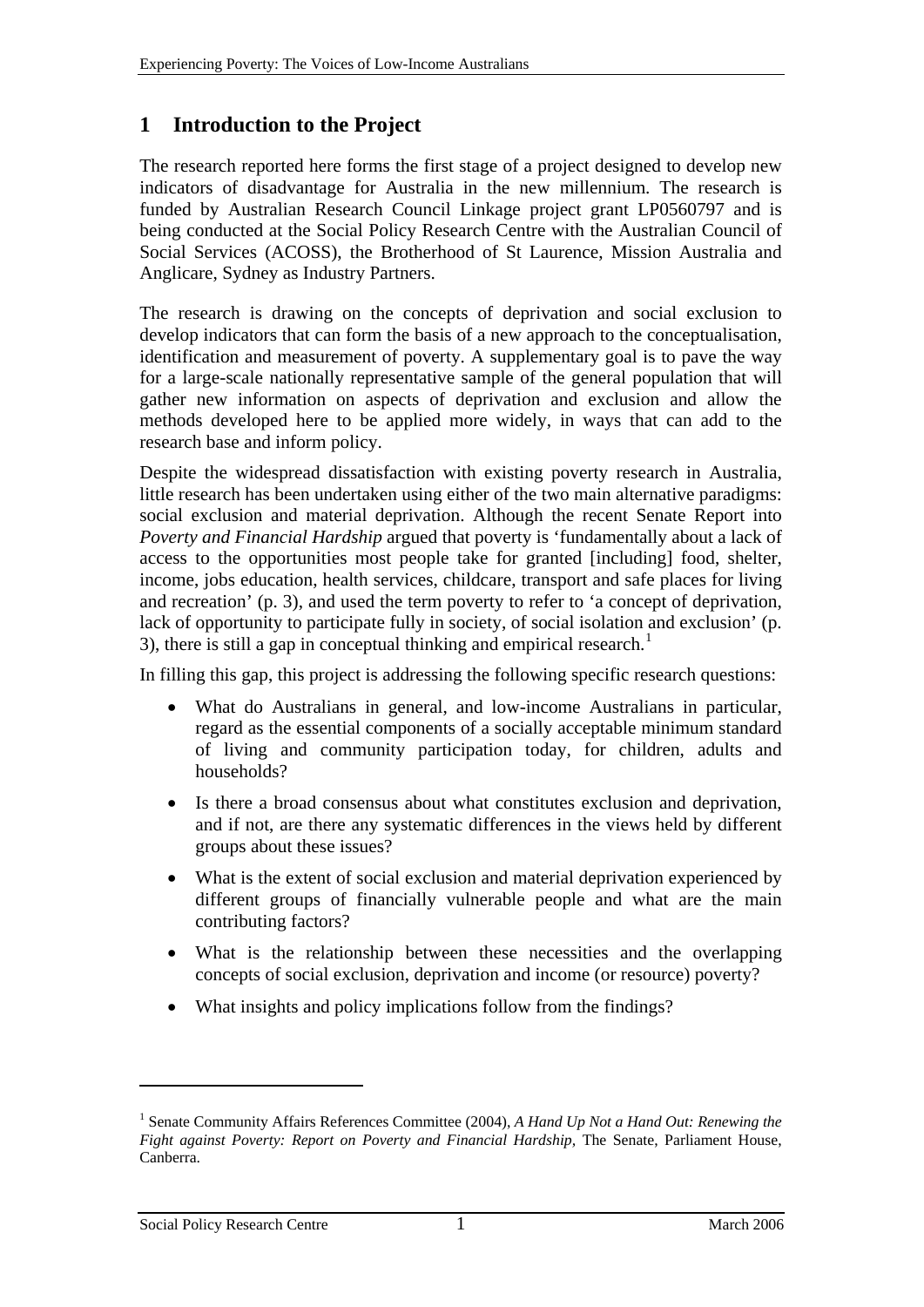A major motivation for the design and conduct of the project is to respond to the criticisms that have been levelled at poverty lines for being arbitrary and disconnected from the actual experience of poverty. By building a new approach based on the knowledge and insights of those in poverty, the goal is not to capture only those aspects that define that poverty in the minds of those who experience it, but to give greater credibility to the instruments that are produced by grounding them in the lived experience of poverty.

The centrepiece of the research involves the conduct of two linked surveys that build on and combine the earlier Australian work on deprivation with the more recent international emphasis on the role of agency, relativism and dynamic processes in causing and perpetuating social exclusion, and the development of indicators drawn from public opinion surveys and other expert knowledge.

Stage I involved a series of focus group discussions with clients of selected welfare programs that were designed to investigate, in detail, how people experience and cope with low income, social exclusion and deprivation. These discussions were also aimed at identifying the pathways into exclusion and the barriers (material and attitudinal, external and internal) that prevent excluded people from reintegrating into key economic and social processes.

A smaller number of focus groups with staff working in these agencies provided additional information on the issues identified by services users as well as validating the views expressed by the clients. Both sets of groups were asked about what constitutes disadvantage in contemporary Australia and provided feedback on the usefulness of some of the questions already used in national surveys (e.g. *The Household Expenditure Survey*, HES, and the *Household, Income and Labour Dynamics in Australia*, HILDA) to identify aspects of hardship or financial stress.

Stage II of the research will involve a random national postal survey of around 6,000 adults that will explore community understandings of, and attitudes to different dimensions of social exclusion and deprivation. The survey will be informed by the outputs of Stage I and will be administered on a substantial sub-sample of around 900 welfare agency clients (accessed through the Industry Partners and engaged at the point of service use) in order to assess whether their understandings of exclusion and deprivation differ from those of the general population.

Results from the survey will give a preliminary indication of the extent of deprivation and exclusion in Australia and the instrument can be regarded as a prototype for a full-scale survey of Australian living standards that could be undertaken as part of future research, or by a body like the Australian Bureau of Statistics.<sup>[2](#page-4-0)</sup>

This report summarises the information that was produced from the focus group discussions conducted in Stage I of the project. In describing the findings, every effort has been made to protect the privacy of participants, with each group identified by a number (further details of the composition of each group is provided in Appendix A). The report indicates where reference is made to comments made in the staff groups, and all instances where the quotations cited emerged from one of the staff focus groups are also identified.

1

<span id="page-4-0"></span> $2$  Surveys of this type have been undertaken by government agencies in a range of countries, including New Zealand and Britain.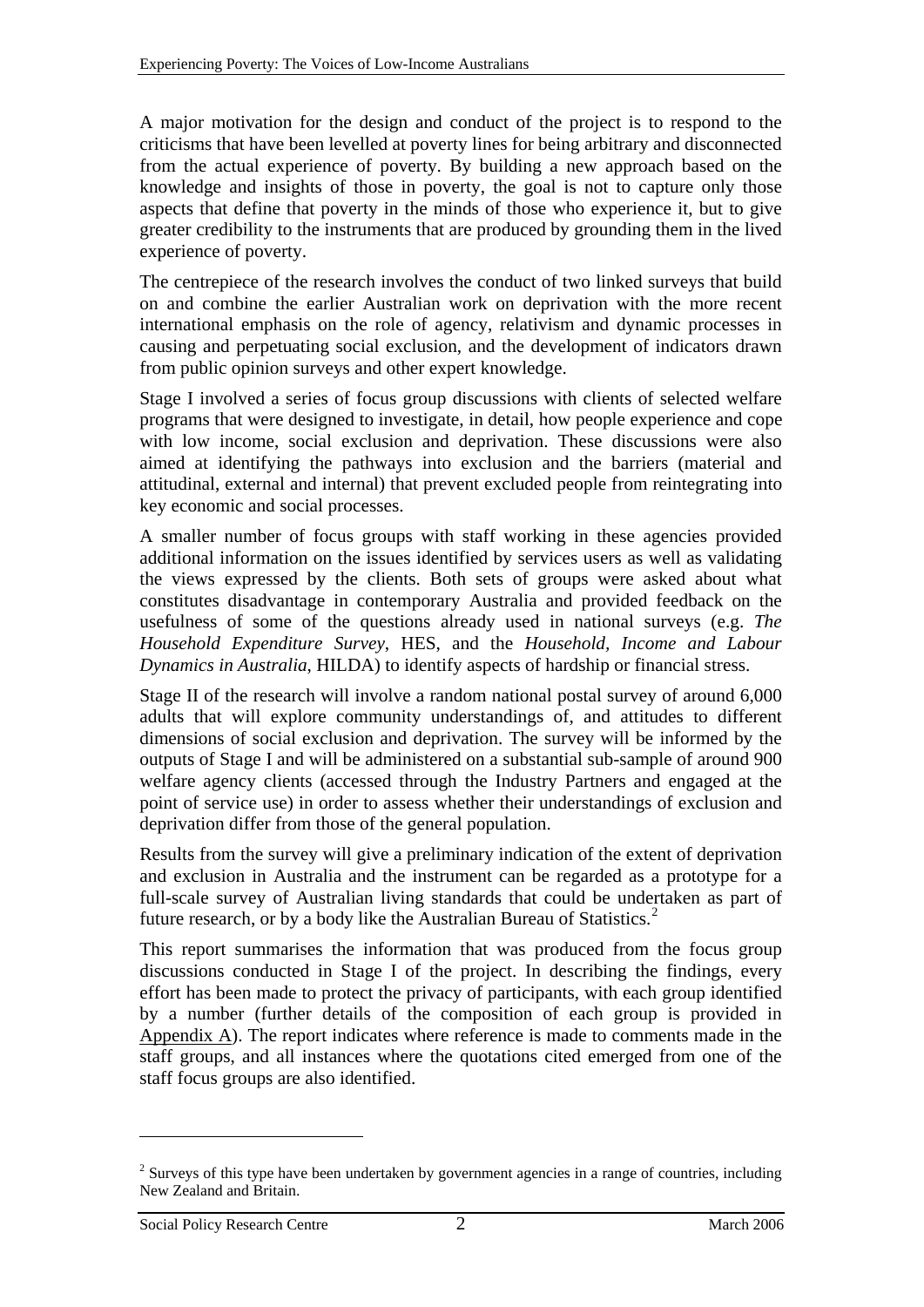### <span id="page-5-0"></span>**2 Methodology**

Stage I of the research project was conducted over a 3-month period between May and July 2005. It involved discussions with participants in 13 focus groups throughout New South Wales and Victoria, including:

- 10 groups of service users (agency clients) who were considered to have a high risk of exposure to exclusion and deprivation; and
- 3 groups of service providers (agency staff) working within organisations that provide services to people experiencing disadvantage and deprivation.

Of these 13 groups, the Brotherhood of St Laurence, Mission Australia and Anglicare each contributed 3 client groups and 1 staff group. Mission Australia was also responsible for the pilot focus group (which has been included, as the piloting process did not result in any changes to the approach used in later groups).

Because it was not possible to cover all at-risk client groups, each of the three participating service provider agencies were responsible for selecting appropriate services from which to recruit client participants:

- The three services nominated by the Brotherhood of St Laurence were located across various suburbs on the outskirts of Melbourne. These groups covered public housing tenants, long-term unemployed and sole parents undergoing training.
- Mission Australia chose one service from Sydney and three services from rural/regional NSW. In this case, the four client groups covered homeless adults, unemployed young people, Year 9 Indigenous students and young people in crisis accommodation.
- The services nominated by Anglicare included two from Sydney suburbs and one from the South Coast of NSW, covering new migrants/refugees and emergency relief clients.

For the staff groups, the Brotherhood of St Laurence and Anglicare nominated service level staff from a range of different programs whilst the Mission Australia group covered senior operations level staff from different services across Australia.

A detailed list of the group characteristics, location and the responsible service provider can be found in Appendix A**.**

### **Preliminary Visits**

After the identification of the service user groups were finalised, a familiarisation visit was made to each of the services to provide a preliminary understanding of the different services chosen, the type of clients they assist, the location in which the services operate and any potential issues that could arise during the conduct of the focus groups.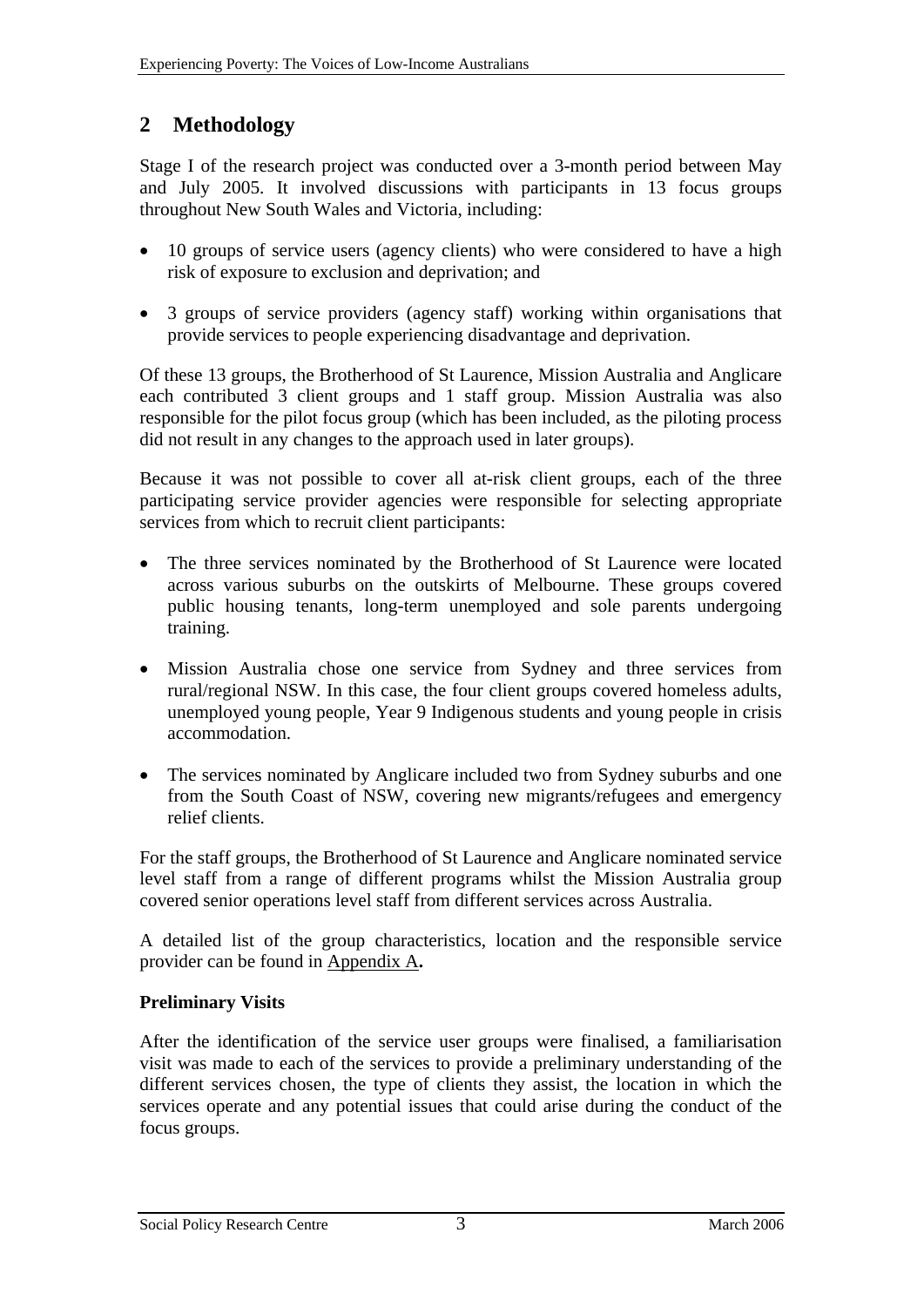This proved to be an especially valuable activity as the feedback received during these preliminary visits assisted with the design of the focus group questions. The preliminary visits also enabled the focus group facilitator to develop a strong rapport with the services and their staff during the early stages of the project, thereby assisting in the efficient conduct of the group discussions.

#### **Recruitment of Participants**

The nominated services were responsible for recruiting the participants for the client groups. This involved a deliberately purposive sampling approach, as it was imperative that participants were able to communicate their ideas within a group environment. There was thus no attempt to achieve a representative sample, but rather to include those who were best able to communicate their knowledge through a focus group format.

No other prerequisites for participation were imposed, although budget and time constraints prevented the inclusion of those requiring the assistance of an interpreter. Each of the Partner Investigators was responsible for recruiting staff participants.

There was a total of 98 participants, including 71 agency clients and 27 agency staff. Group size varied from 3 to 10 participants with each discussion running for approximately 1½ hours. All of the client participants received a \$35 voucher to compensate them for their time and any travel and other expenses.

The service client participants were also asked to complete a small questionnaire about their personal characteristics and the information collected is summarised in Appendix B**.**

Briefly, the data summarised there indicates that almost half (45.1 per cent) of the clients were aged 25 or under, half were single, and although almost two-thirds (64.2 per cent) had year 10 or less schooling, almost two-fifths (39.4 per cent) had some form of qualification or training. In terms of family composition, they were very mixed, with the majority (58.3 per cent) having no children, and almost one-fifth (18.4 per cent) with 4 or more children. Very few (6.1 per cent) were working, almost one-third (31.4 per cent) was unemployed, the same number were studying, and fourfifths had a Centrelink payment as their main source of income.

#### **Focus Group Questions**

It was decided to avoid the explicit use of terms such as 'deprived', 'excluded' or 'poor' when recruiting and conducting the focus groups, because it was felt that these terms could be stigmatising in ways that were unlikely to generate an open discussion of the issues. The phrase 'a decent standard of living' was thus used because it was seen as a more positive description of the conditions that the participants were missing out on, but aspired to. $3$ 

1

<span id="page-6-0"></span><sup>&</sup>lt;sup>3</sup> The phrase a decent standard of living is associated in Australia with the work of Peter Travers and Sue Richardson, whose book *Living Decently. Material Well-Being In Australia* was published by Oxford University Press in 1993.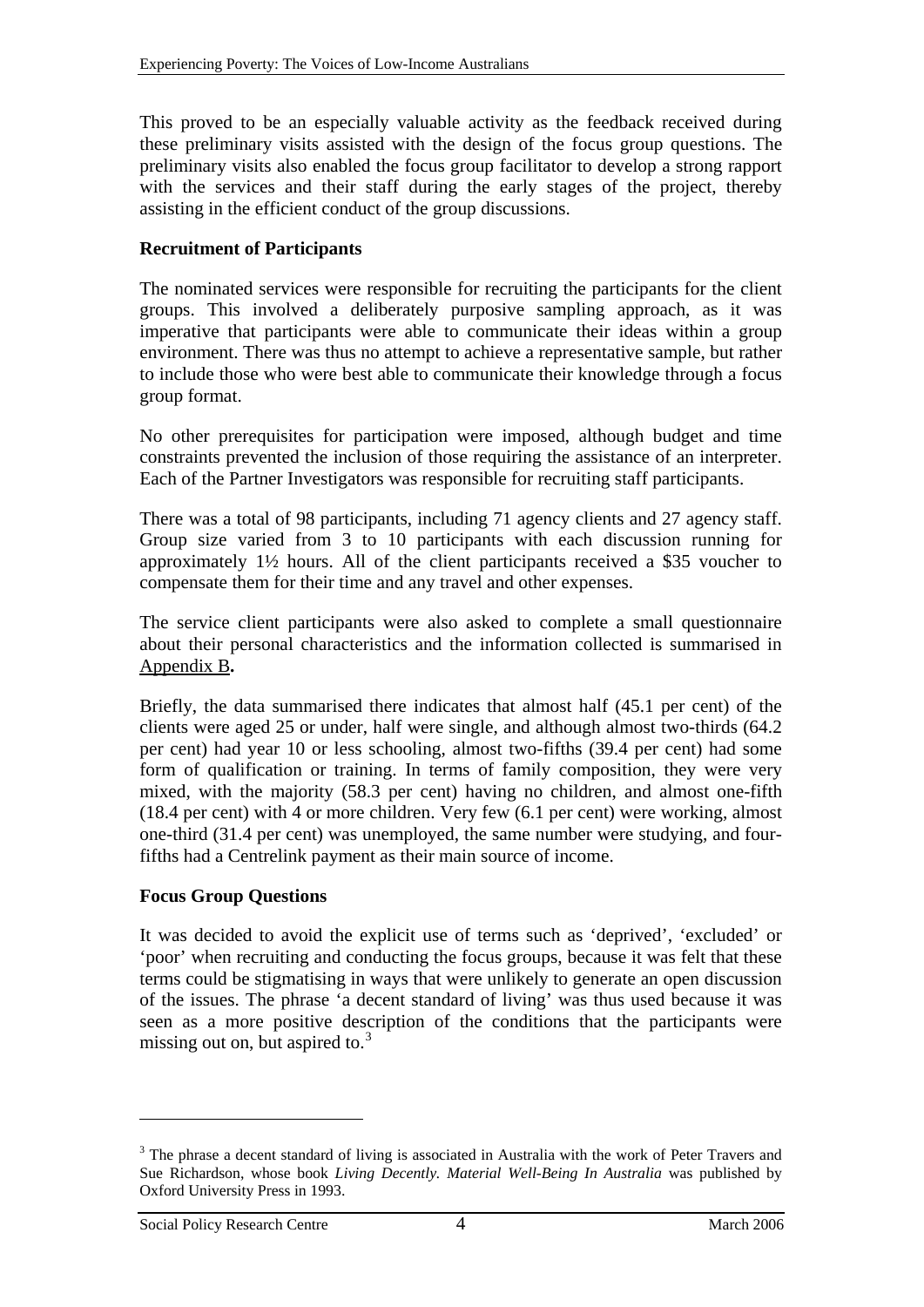Participants in each focus group were thus asked to share their knowledge, opinions and experience of two key issues:

- 1. What constitutes a decent standard of living in Australia today?
- 2. Who is missing out (or excluded) in these areas, and why is this happening?

The discussions were organised around eight main domains that have been identified as providing the conceptual framework for the project. A similar approach has been used in other national and international studies of the issues being examined here, and these were used to shape the initial discussion. These domains were:

- Housing
- Location
- Health and health care
- Employment
- Education
- Care and support
- Social and civic engagement
- Financial resources

The initial questions used in the Victorian focus groups (which were conducted first) made specific reference to housing, location and health care as prompts. However, after these groups were completed, it was decided to remove all prompts and allow the discussion to flow freely, following the issues and perspectives generated by participants. In practice, this did not appear to affect the issues that were raised, as topics that had been prompted in the earlier groups emerged quickly as a focus of discussion in the later groups. To ensure consistency and comparability, the focus group questions used in the staff groups were the same as those used in the client groups.

These domains have been used to structure this report, although as will become apparent, some changes have been made reflecting the nature of the discussions that are being reported. In particular, a separate section has been included on Transport, since this emerged from the discussions as sufficiently important to warrant its own section. The extended list of domains is still being reviewed and may undergo further changes as the project evolves.

In addition, the participants were asked to comment on the relevance and usefulness of some of the questions that have been used in existing surveys to find out who is missing out, experiencing hardship or living in poverty. Four key questions were selected from the 1998-99 Household Expenditure Survey, HES, covering the necessity and affordability of food, clothing, holidays and financial resources, and participants were asked to comment on how useful these questions were in identifying who is experiencing hardship or disadvantage. They were also invited to provide any further suggestions of questions they thought could be useful as a way of finding out whether or not people are disadvantaged. The responses to these particular issues are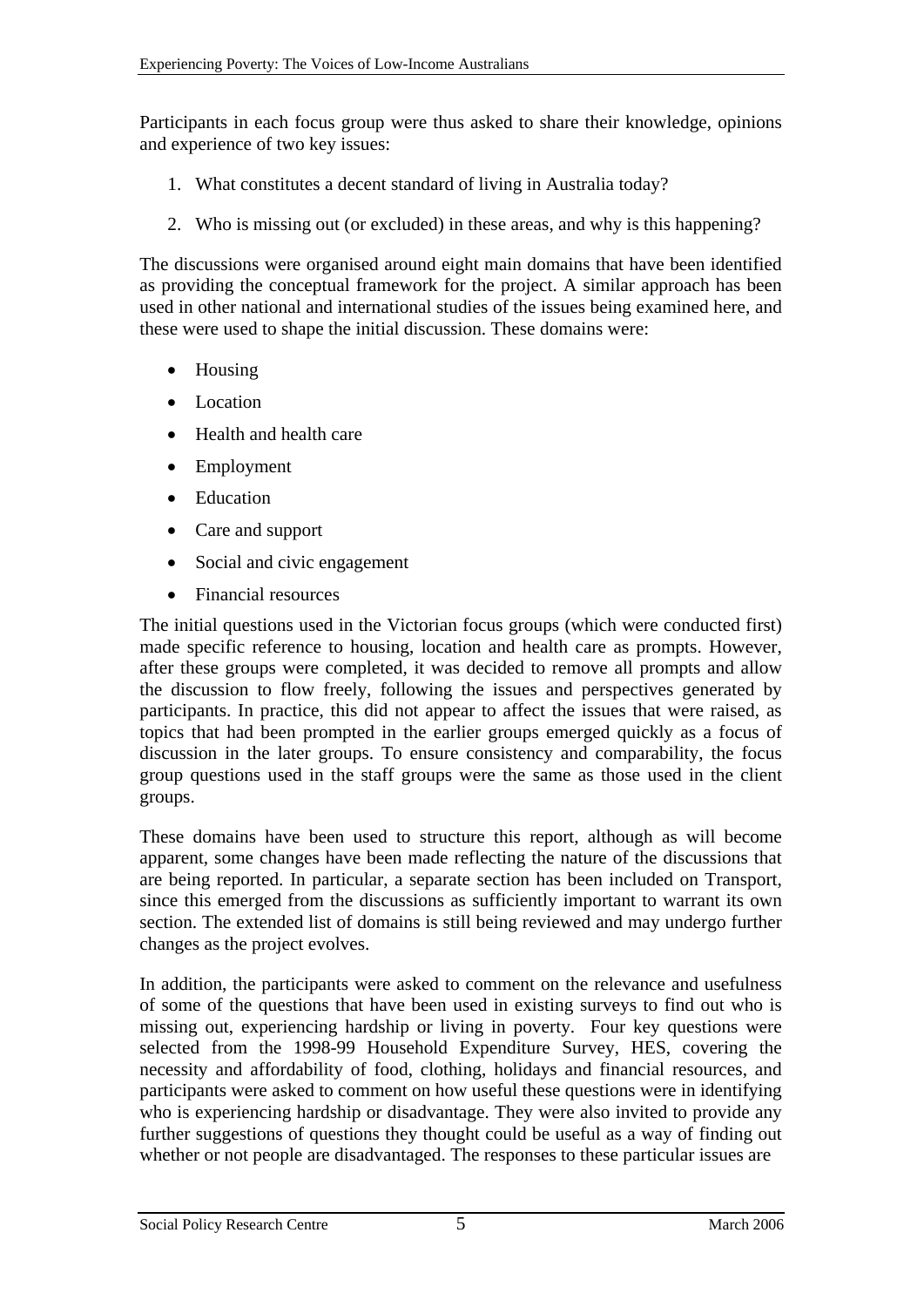being used to develop the research instruments that are being developed as Stage II of the project and are not discussed further here.

This report focuses primarily on the views expressed by service users, which in most cases were reinforced by the views held by the service providers. It is important to note that the use of the term 'participants' throughout this report refers to the insights generated by both client and staff participants. In situations where either clients or staff presented differing viewpoints, the phrases 'client participants' or 'staff participants' have been used, as appropriate.

#### **Group Coding Scheme**

Each focus group has been assigned a group identification number and each of the included quotes has been assigned a number using this coding scheme. Groups 1-10 comprised client participants and groups 11-13 comprised the staff participants. A detailed list of the group number, characteristics, location and the responsible service provider can be found in Appendix A.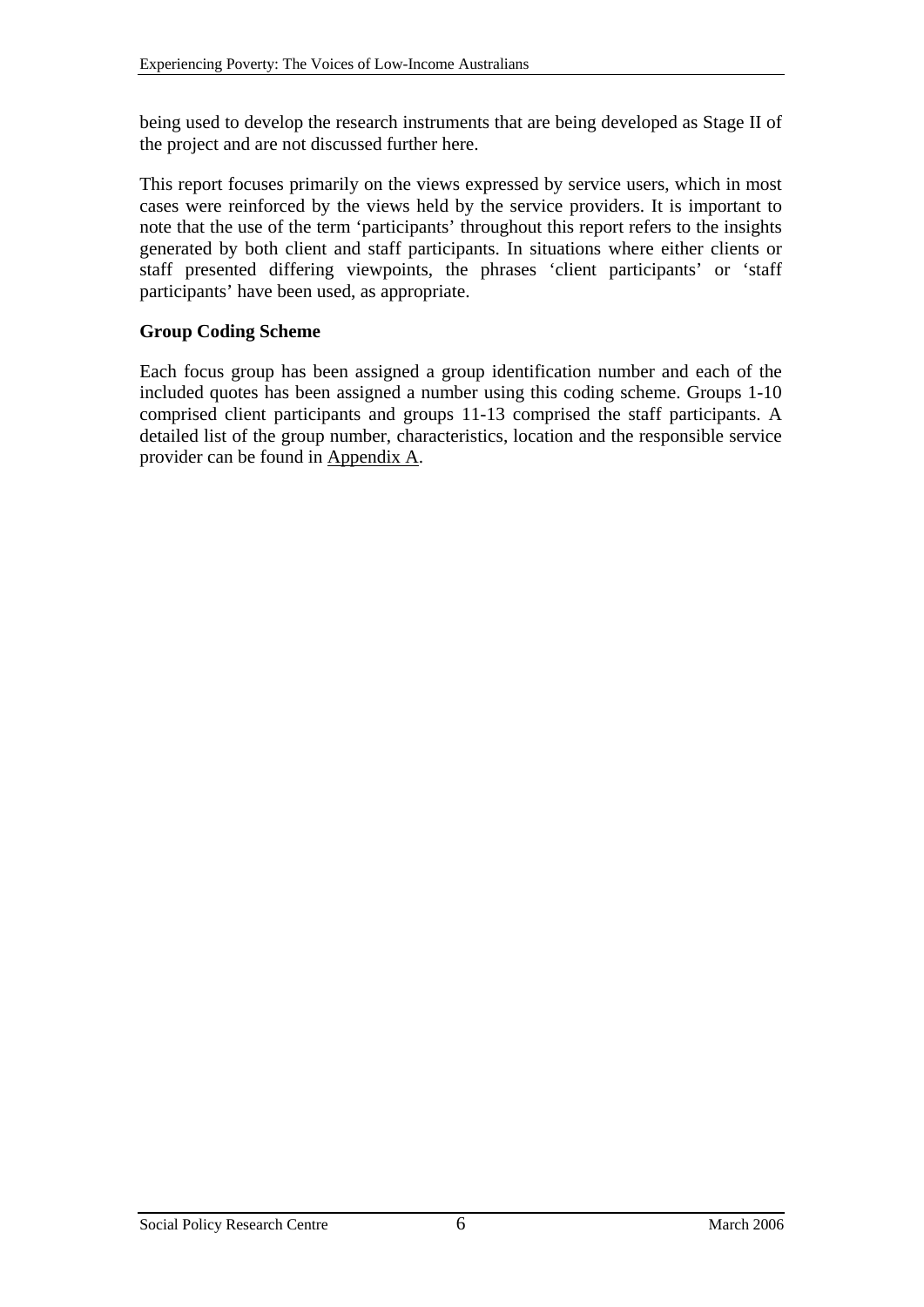### <span id="page-9-0"></span>**3 Focus Group Outcomes**

#### **3.1 Financial Resources**

A continual theme throughout the focus group discussions was the impact that inadequate financial resources, or shortage of money, had on obtaining a decent standard of living. Many felt that a lack of financial resources reduced their choices and opportunities in life and led to a range of interconnecting problems including poor housing, limited access to health services, lower levels of nutrition, reduced social participation, poorer educational outcomes and reduced employment opportunities. Money was always at the forefront of people's minds, as they juggled what they had to try and make it cover what they needed.

"Everything comes down to money…everything costs" – Group 5

"Everything is so expensive, like meat, meat is so expensive and I live by myself and I have to pay child support and buy nappies and food for my daughter when I see her. I get money taken out from my Newstart Allowance, now they're talking about putting me on Austudy which is less and I still have to support my daughter and pay my rent, and my bills – it's impossible" – Group 4

"We barely survive week to week at the moment let alone having anything left over" – Group 10

"It's very hard to go out and meet new friends, it's close to impossible 'cause you just can't afford to do things" – Group 3

Related to the lack of money was the issue of affordability, which along with accessibility emerged from all groups as a recurrent issue across all areas. Both were constant themes in relation to housing, health care and participation, although a number of groups also emphasised the importance of accessibility to other services and the crucial role that transport and social networks play in allowing people to access what is available.

It was also clear that limited financial resources meant that many people had to make difficult choices between items that were seen as essential for a decent life, because their money would not cover basic necessities. For some this meant missing out on food (see Section [3.4](#page-18-1)) and for others it involved missing out on decent housing (see Section [3.5](#page-21-1)) or being unable to pay the bills.

> "I think every one of us in here has forgone, usually it's food we forgo – it's the easiest thing to do because we must all pay the rent, that is our first priority, then of course we have to pay the bills like electricity, gas or phone and if we have water, that sort of thing, we must pay that and usually us, ourselves is the last important thing we have to pay for" – Group 3

> "That's an issue for me at the moment. I mean I'm living in a dump because I can't afford the rent, my daughter and I are sharing a bedroom, it's a one bedroom place because on the Newstart [Allowance] I cannot afford to pay [more] rent" – Group 4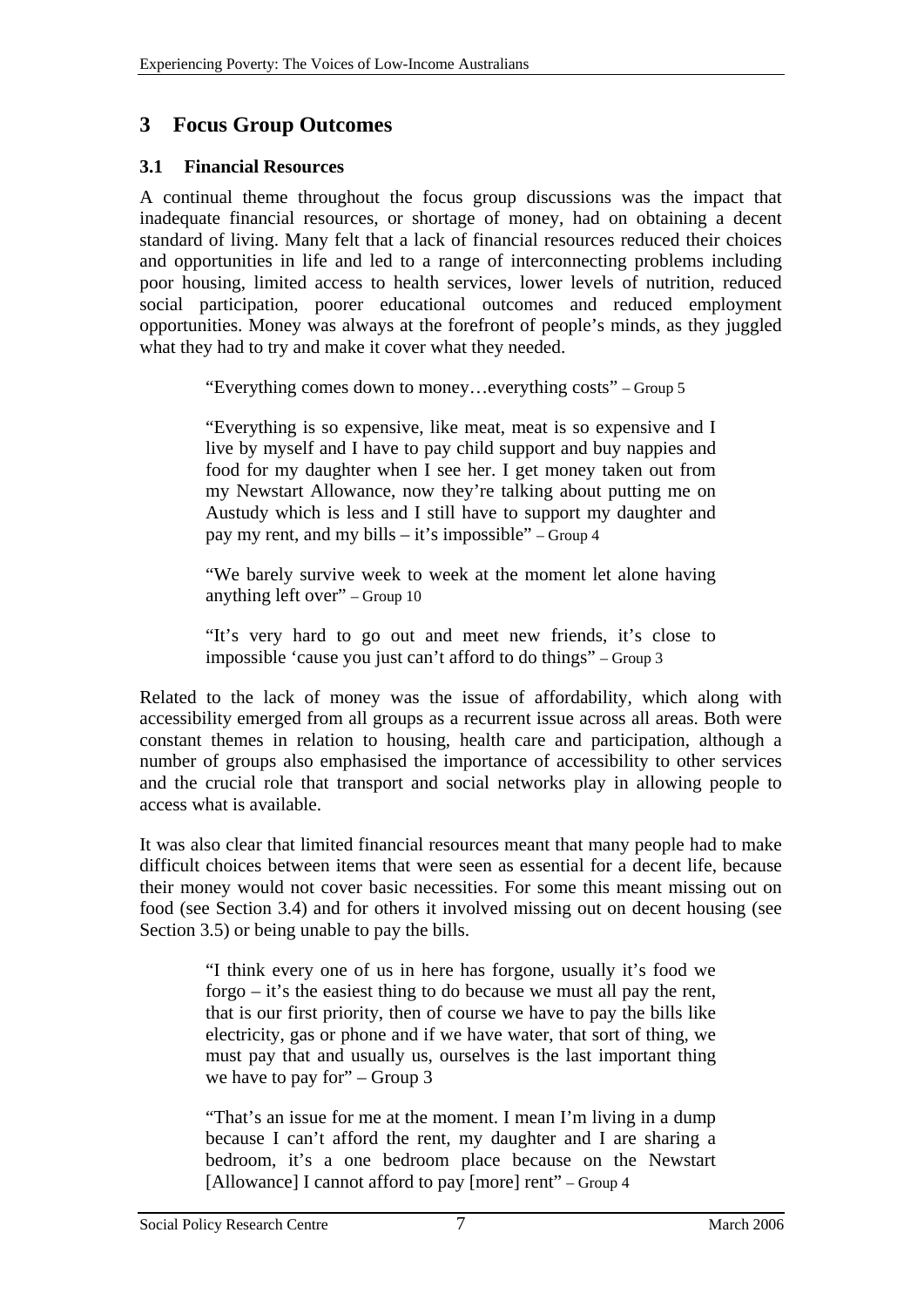"Social security income, it doesn't get you through when you pay your bills and buy food and all that like bus fares. I live in [suburb] and I've gotta come in [to town] everyday and that's \$6 a day, and that's a concession, like \$3 one way and \$3 back, \$6 a day and sometimes I've gotta scale the trains 'cause I don't have it and social security says well you get the money you're supposed to budget it. How can you budget it? Like I'm on methadone, I'm up at the free clinic, luckily, and it's hard being at the free clinic and paying \$6 a day coming in each day, it's hard" – Group 10

"I think the problem with welfare is it doesn't stretch enough and then if something goes wrong it sends you reeling right back so there isn't any margin for you to try and put anything away, you're just barely making ends meet...well your fridge breaks down, then you can't pay one of your bills, or three or four of your bills, to replace your fridge because you can't live without your fridge" – Group 4

Many of the participants had financial resources that were often stretched to the limit, but some still felt that home and contents insurance was important in maintaining an adequate standard of living.

> "The problem is that if you don't have that insurance, in the position we are all in, if you get your stuff stolen then you know you're stuffed – you don't have any way of replacing things." – Group 3

Participants identified a number of issues that caused people to miss out on appropriate financial resources, with poor education considered one of the most significant. This was seen to have a flow-on effect to poor employment options or outcomes (see Section [3.3](#page-15-1)).

> "It [education] is vital because if you've been at home looking after the kids for so many years it's impossible to get a job, which means you have to stay on welfare – which is never enough and it just continues the cycle" – Group 4

Both client and staff participants also felt that many low-income people were prevented from accessing appropriate financial resources because of the structure and administration of social security payments.

> "And too, this is the thing that I don't understand with social security, if you're on Newstart [Allowance] and you're looking for work, you get a certain amount of money plus rental assistance; if you want to study, Austudy is minus the rental assistance. It doesn't make sense to me because you're still paying rent [but] they reduce your pay, they take away your rental assistance and it doesn't make any sense" – Group 4

> "Youth Allowance, it's really interesting…it gives them, in some cases, half of what you would get on Newstart to pay rent that an adult would pay, to buy food that an adult would buy, to pay for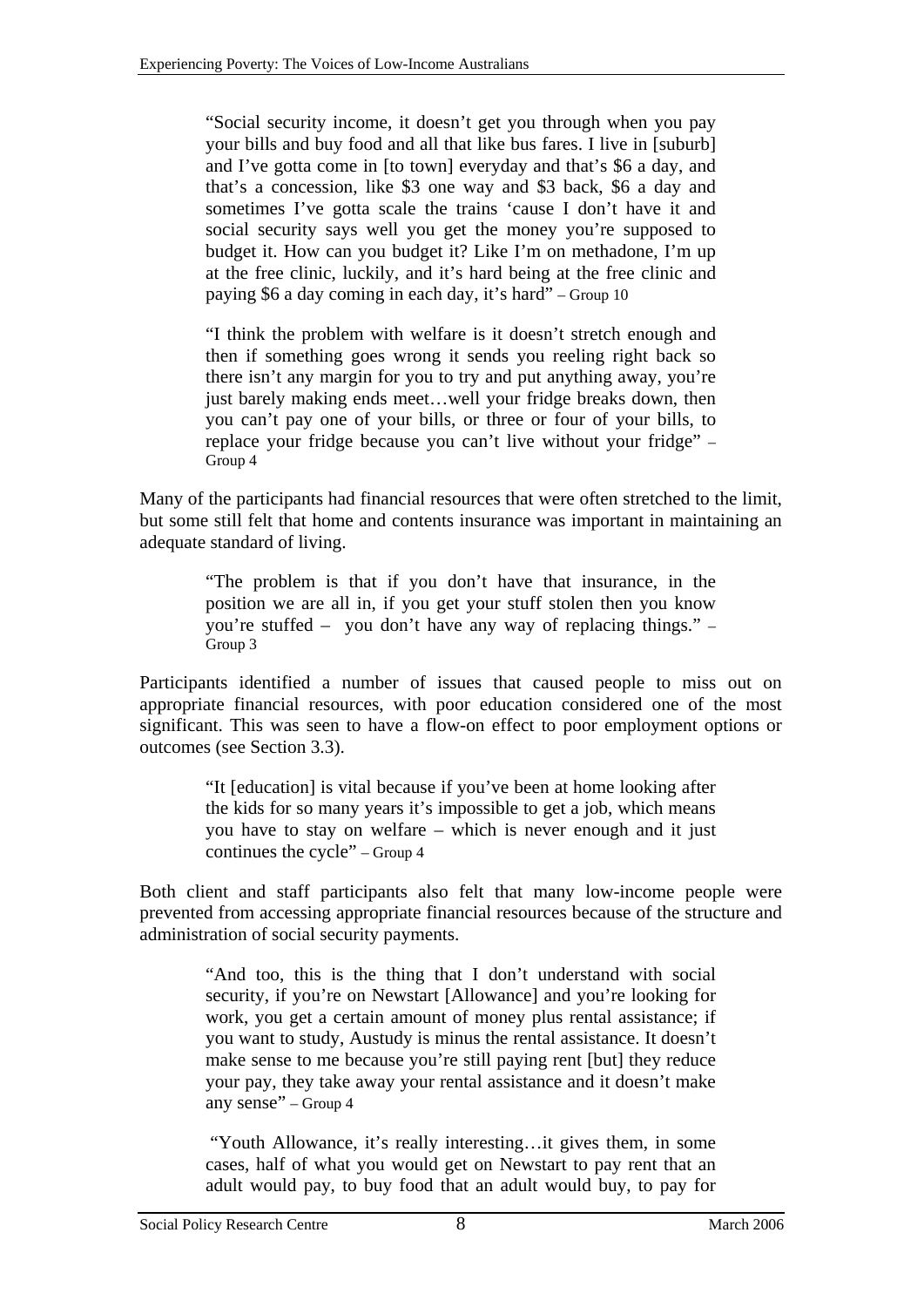<span id="page-11-0"></span>travel that an adult would pay for - to do all this stuff that adults do but because you're under 21 and under 25 if you're in education, you get this lower amount of money so I've always kind of been fascinated that young people get such pissy amounts of income support"– Staff Group 11

The reliability of income was another issue raised by staff participants:

 "…If they go off Centrelink [payments] and then report [cancel their Centrelink payments] and then get sacked, then get back onto Centrelink, there's gaps of weeks in between where they haven't got any money and there's no money coming in" – Staff Group 13

Despite the importance of financial resources, one of the staff participants felt this should not be the only focal point of the focus group discussions, because improved access to financial resources or an increase in money may not necessarily have a flow-on effect to one's standard of living. This view reinforced the notion that poverty is multi-dimensional and extends beyond the parameters of income and income-related measures. This is exemplified in the following quote but is also highlighted as a constant theme throughout later sections.

> "The reality is that there are three basic things that every creature needs: shelter, food and of course as humans, clothing…therefore those three things must be there and then beyond that what we're all discussing really is social satisfaction …they are very abstract, how one is going to be happy. It doesn't matter how much money we put in, the money is relative" – Staff Group 11

### **3.2 Employment**

Closely related to financial resources was the importance of employment for a decent standard of living. Whilst all groups saw employment as a key pathway to adequate financial resources, many agreed that decent employment was also about having job satisfaction, choice and opportunity. Some also felt that employment was key for a decent standard of living as it encouraged a sense of self-esteem and self worth, but problems attributed to poor motivation were seen as preventing people from accessing decent employment, especially older workers trying to re-enter the workforce. Staff participants also felt that inappropriate role modeling was a further problem that discouraged some from entering the workforce, especially those from multi-generational unemployed families.

> "Well, I didn't work till I started working last year in May. I did, you know, part-time work here and there when I was younger, but I had five children so I wasn't working. But now I'm working, I feel like I'm me again rather than just a mum or a wife. I'm myself again and it's not really anything to do with putting anything into the community, it was actually for myself, to make myself feel like I'm a person again not just a mum  $-$  I'm not putting being a mum down at all…well I mean, money's great, but it was more for my self-esteem because it's a step towards where I wanna be, 'cause I wanna do aged care eventually but it was proving to myself that I can actually still get a job now and do it" – Group  $\overline{2}$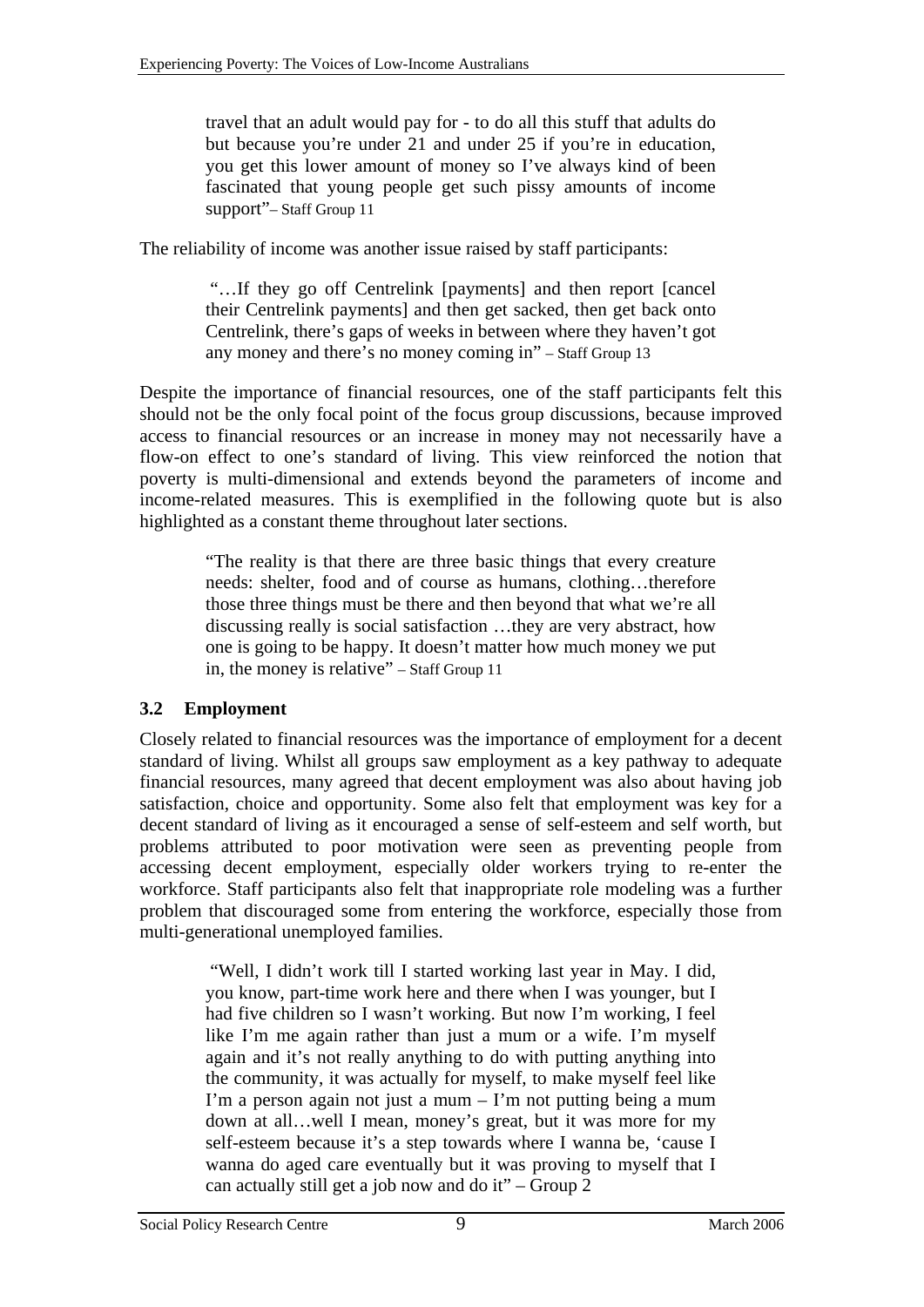"A job that you want to be in not 'cause you have to take it…sometimes you do just have to take a job that's come along. I mean shoot, you get up in the morning and you go to work and you don't wanna do this and you think 'Oh God why am I in this' but there's nothing else out there" – Group 10

"We're talking about a good decent life. Now if you hate getting up every morning, going to the factory and putting lids on jars and you absolutely hate it so it's affecting your mental health – the way you feel about yourself – you're not leading a decent life…" – Staff Group 12

"Oh yeah, your self esteem, if you have none, it's very hard to get started and you are starting from the bottom at 42. You hope you can cut the pace, but I don't want to sit at home with two children either for the rest of my life" – Group 1

However for some it was considered most important for decent employment to provide access to adequate financial resources, as low wages and limited choice and opportunity meant that many low-income people faced huge disincentives when transferring from welfare benefits to employment.

> "And your rent goes up if you're with the Ministry [government housing], you lose your health care card, you can't afford to get sick … you lose everything so at the end of the week you're not even better off!" – Group 3

Job availability and accessibility emerged as two of the most significant problems that prevented people from obtaining decent employment. A range of issues was identified, with poor education seen as one of the most significant problems, particularly for young people, new migrants/refugees and older workers. Moreover, the high costs associated with registration and retraining had prevented many of the client participants from overcoming the problems attributed to poor education.

Problems associated with poor education were especially relevant for many of the younger participants who felt they had missed out on employment opportunities because the education system did not offer what they described as *'life skills'* – opportunities to gain useful and practical information and knowledge that could be applied in a 'real world' setting. Poor life skills had proven to be an especially problematic barrier for accessing employment, as both client and staff participants felt that the schooling system did not equip young people with the appropriate knowledge, skills and experience to survive in the workforce and secure stable employment.

> "It really needs to start in the schools. They need to start showing you how to survive in a workplace and how to actually get into a workplace successfully" – Group 5

> "See one of the biggest problems they're finding at the moment with students is once they leave high school they've got no skills, they go through high school, they do everything, they all go through year 12 and they've got no skills…" – Group 5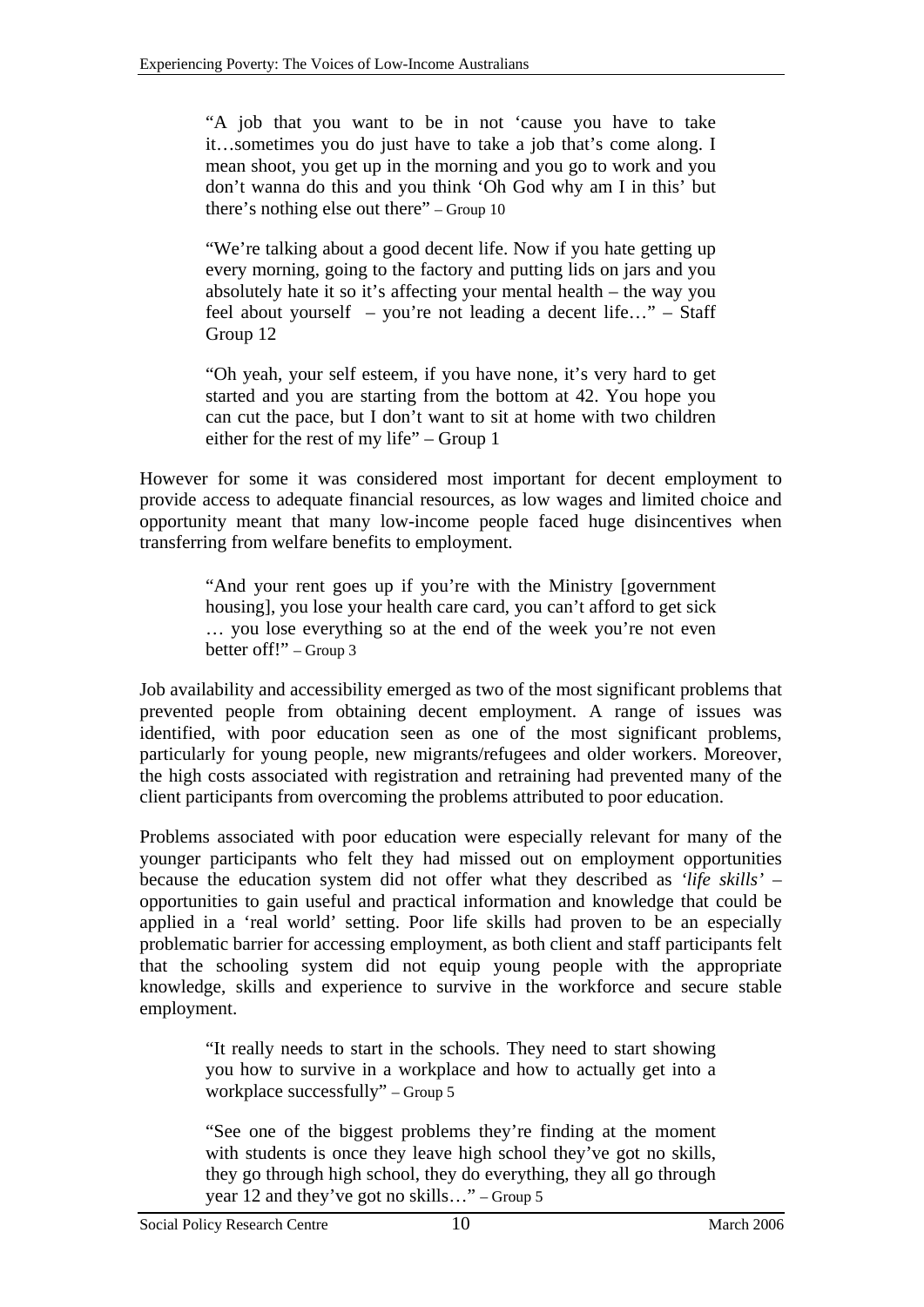Some of the young participants acknowledged the fact that the schooling system did offer work experience, but many felt these opportunities were extremely limited and could not provide the appropriate life skills, knowledge or experience to enhance the employment prospects of young people. The following brief interchange between participants in one group highlights the inadequacy of current work experience arrangements:

> "They've got the work experience thing but it's just a waste of time because the employers see that as a way of getting someone to do their chores for nothing. Not only that, but it's not actually showing you anything about the workforce".

> "Yeah and most places where you get work experience, it's like you make coffees for them and that's all, they get you to do errands and stuff".

> "And also the range of places that offer work experience nowadays is really very little" – Interchange from Group 5

However, some of the older workers and new migrants/refugees who actually had appropriate qualifications and professional training continued to miss out on decent employment prospects because their educational attainments were not recognised by employers. Whether this was because of non-compliance with Commonwealth Industry Standards or other reasons, it was clear that many had to be re-educated. For the new migrants/refugees, poor English literacy was an additional problem that limited access to decent employment and pushed many into re-training.

> "To get a job you've got to have language and qualifications…but Australia only gives 500 hours of English training to new migrants and that's not enough, especially for those who are illiterate or semi-literate in their own language…and migrants who are professionals, their qualifications aren't recognised in Australia so they have to retrain…I had a friend that had to retrain for six years before they could practise as a doctor" – Group 8

Health-related problems were also seen as a major problem that caused people to miss out on decent employment. In some cases those experiencing health problems reported being either subjected to unacceptable employment conditions, or forced to retrain in order to access alternative employment opportunities.

> "It's also like a friend of mine, he's a really severe asthmatic and like a lot of jobs that he's actually skilled for around here he can't work in 'cause there's too much dust and that and it stuffs him badly. He misses too much work and all that" – Group 5

> "Well I'm a copper chef by trade which is a year 2 chef, but 'cause of the disability I have I dare not go back there because my body will just not tolerate it. I need, I want retraining, I will never work full-time again because my body is just different to what it was, and education is very important 'cause if you're uneducated, or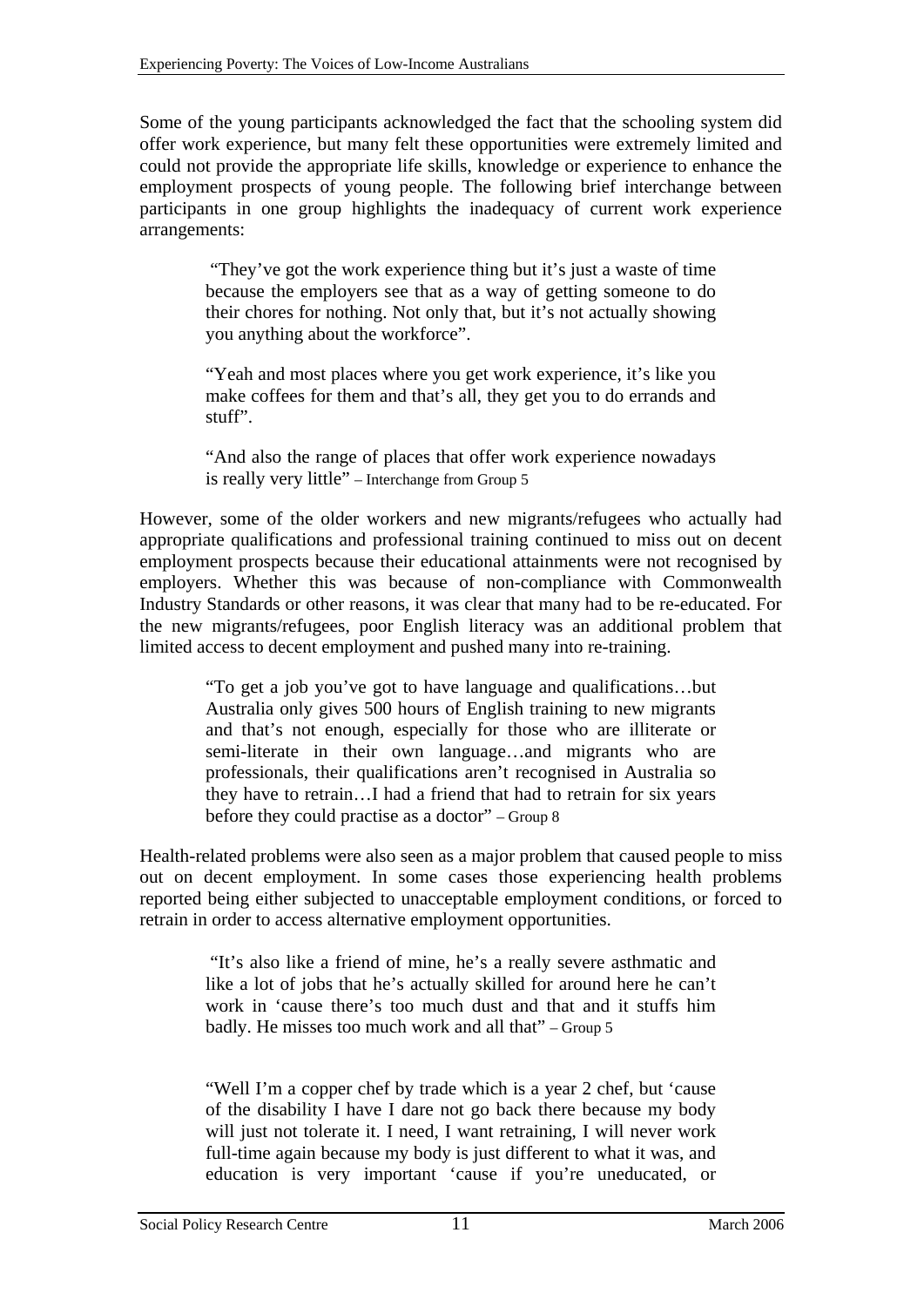inexperienced it's another big thing that you can't get a job" – Group 3

Employment that is stable, secure and safe was considered ideal as this was seen to provide an ongoing income as opposed to casual employment, which was seen to provide an insecure and inconsistent income. Some of the older participants with families also felt that work flexibility was an equally important component of a decent standard of living. Many of the participants felt that they had been prevented from having stable, secure and safe employment because of job insecurity and poor employment conditions associated with casual and part-time employment (particularly for women), split shifts and minimum wage (particularly for young people). A small number of staff participants also felt that the current drought in rural areas had facilitated job instability for many.

Location was another influential factor that caused many people to miss out on appropriate employment opportunities and consequently miss out on a decent standard of living. In particular, problems with the affordability of accommodation and lack of adequate transport prevented people from living in, or close to, locations with appropriate job opportunities and thus made it harder for them to gain access to employment.

> "If you have to work at night time or if you have to work at the weekends well public transport is rather limited…especially at night. For a woman it's very hard, but unfortunately if you live in the country it's non-existent" – Group 3

> "The distribution of job types is very limited and makes people relocate frequently…" – Staff Group 12

Discrimination was another major problem that was especially relevant for young people, those with mental health problems, people living in remote or isolated areas, or those with a criminal record. Some felt that they had also experienced discrimination based on their physical appearance and how they dressed.

Other issues that were seen to further exacerbate the problems associated with employment accessibility were the recruitment process and advancing technology, which has led to the computerisation of many jobs.

> "It's like the steel works, years ago there was thousands and thousands of people, now there's only a short amount 'cause it's computerised, I mean how are you supposed to compete with that?"  $-$  Group 10

Finally, for some it was a multitude of many interconnecting factors that caused them to miss out on decent employment and consequently be excluded from a decent standard of living.

"For instance I can only speak for myself, I'm 48 years old, I have nothing, no car, no qualifications, no recent experience of any work and I have a slight disability…I'm not on disability benefits because I'm not disabled enough, so I have to be on the dole [and] a lot of employers don't want to know you, a heck of a lot don't, and the ones that do – where are they?" – Group 3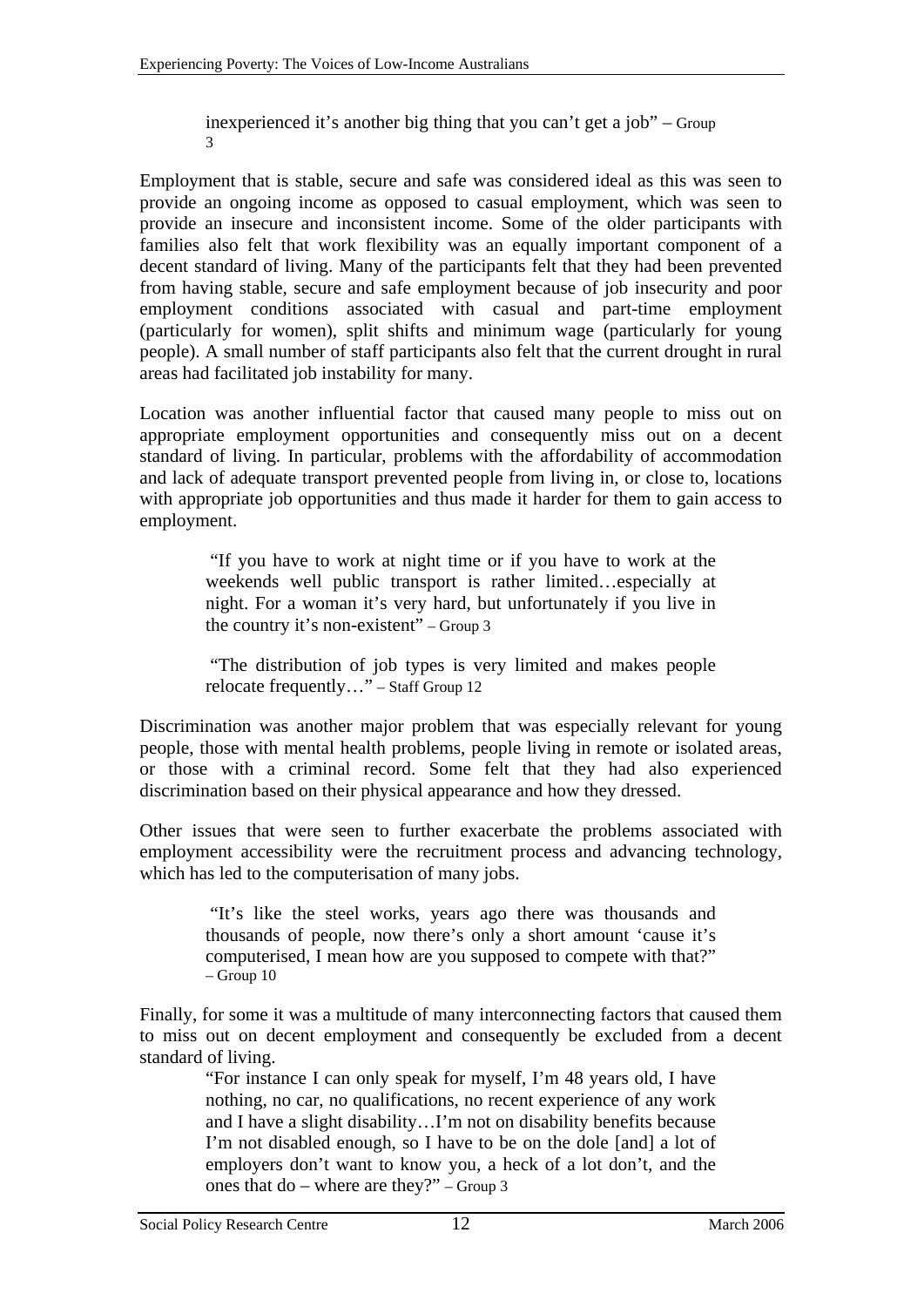### <span id="page-15-1"></span><span id="page-15-0"></span>**3.3 Education**

Throughout the discussions, it was made clear that education was essential for a decent standard of living and that many felt a poor education was the underlying cause of their poverty and one of the key reasons that many were unable to access decent employment, housing and health care. Many participants (especially staff) felt that poor education was a key indicator of exclusion, and one of the most significant barriers limiting the choices and opportunities available to many.

> "…What I find more and more is that like above housing, above food, above all those other basic needs, education stands…education has been far more important as a tool for advancing in life…" – Staff Group 13

Participants defined education in a variety of different ways, with some focusing on the importance of a formal or vocational education, and others on the importance of an informal education. In terms of a formal or vocational education, participants suggested that basic reading, writing and mathematical skills were important, with at least a year 10 qualification but ideally a year 12 certificate.

> "There's a lot of kids slipping through the net that don't know how to read and write these days" – Group 10

Access to technology such as a computer and the Internet were seen as important for a decent education, especially for young people in the schooling system and new migrants/refugees – many of whom had limited experience using computers. Poor computer-related capacity and literacy were therefore significant issues, particularly for the older and new migrant/refugee participants who had little understanding of this technology. The overall costs associated with purchasing a computer and accessing the Internet were also considered too expensive by many and were seen as causing many to miss out on a decent education.

> "The Australian education system requires people to have access to a computer and the Internet but this is difficult for many migrants who can't use a computer and are not used to the technology…and the costs of purchasing a computer and accessing the Internet are too expensive and…those that can't afford it get left behind" – Group 8

Within the schooling system, support structures that are both available and accessible were seen as essential for a decent standard of living. In particular, participants felt that career guidance and counselling were critical for providing an important stepping-stone towards the improved employment prospects and the overall career direction of many young people.

> "…They should have like mentoring or coaching sessions where they can, where kids sort of know what fields to pick 'cause it's very daunting they don't know what [to do], they're leaving school then they're facing the real world" – Group 10

> "And like they do have career advisors at school but you go into school, you're never going to see a career advisor, they should make it mandatory to see a career advisor" – Group 5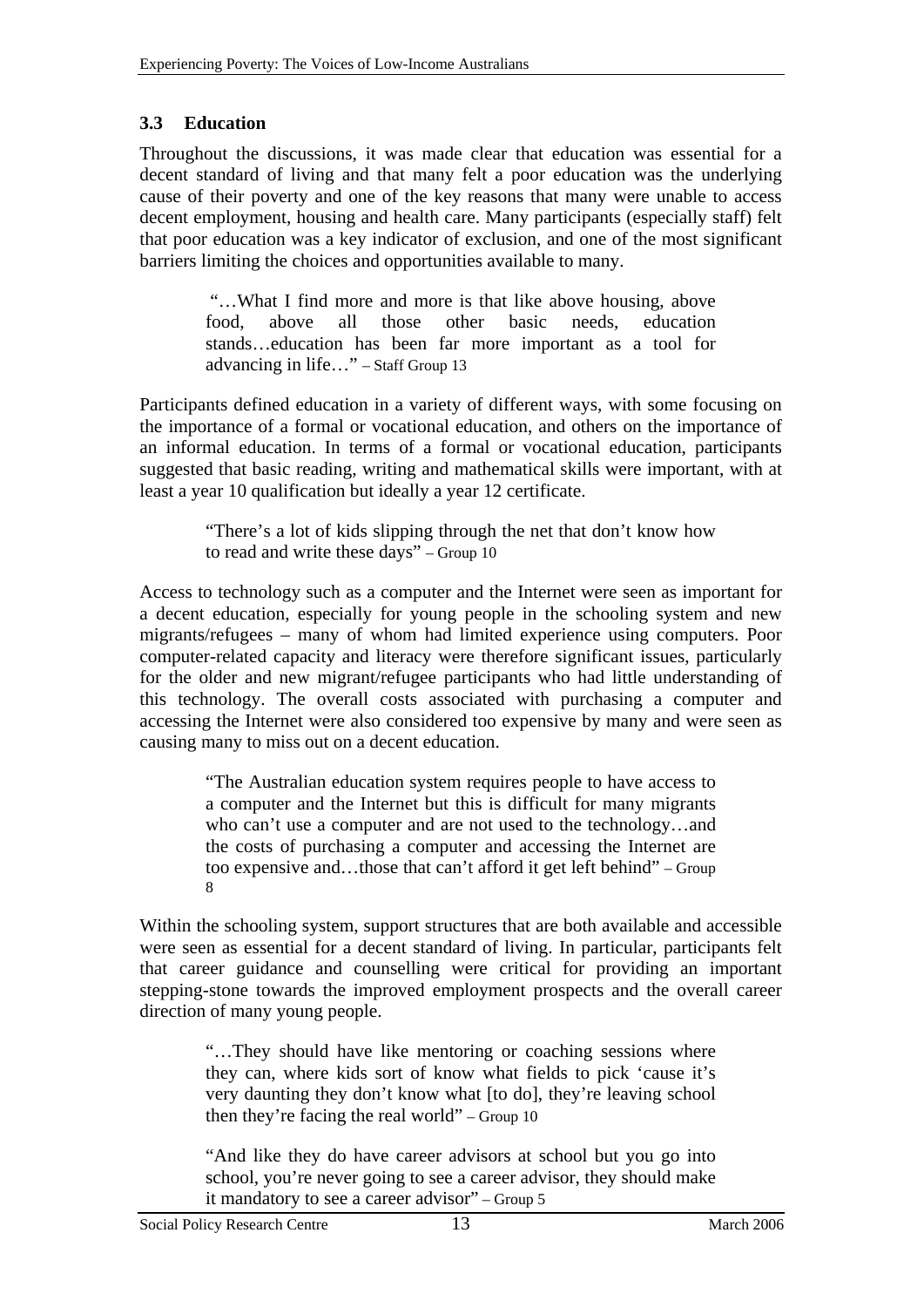Another key component of vocational education was access to traineeships and apprenticeships. This was seen as a gateway to improved employment prospects and greater access to money, as well as providing a critical pathway out of poverty, especially for young adults and older people trying to re-enter the workforce.

> "I think more apprenticeships should be available because that gives people training, plus they work and earn a wage at the same time…you get the best of both worlds – you're working and you're studying which is good" – Group 1

> "There's not enough jobs and there's not enough people out there having traineeships and stuff like that" – Group 10

A range of problems were seen to prevent people from obtaining a decent education, with the costs incurred for accessing a formal or vocational education seen as one of the most significant problems. Some participants also felt that private schools provided a better education than public schools, but many felt that their children had been excluded from receiving a decent education because of the high costs associated with a private education.

> "…It's an expensive industry and it will exclude people who can't afford the expense of that industry" – Staff Group 12

> "I am trying to get into a course and so far it's \$150. Hello! Where am I going to find 150 bucks?" **–** Group 4

> "Cause it costs money to send your children to a private school and if you don't have the money therefore your child misses out on that education that they need" – Group 1

Participants identified a range of problems linked to the schooling system that prevented people from having access to a decent education. In particular, participants felt that teacher competency could be a significant problem because teachers can affect the development, motivation and success of children within the schooling system. Some participants also felt that the large class sizes had further exacerbated the problems associated with poor teaching.

> "It's the teachers as well I think, 'cause you have these teachers that are really good and they're like really into it and everybody loves them 'cause they're awesome and then you have these teachers that are just really bitter...I had this one teacher…and he was awful, I had him in Year 7 for Maths...and I had him for PE the next year and he hated me – for no reason…he was just really nasty…so I stopped going to PE and it went from me stopping going to PE to me stopping going to school on that day, to me not going to school on the other days in case I ran into him in the hallways – and I just stopped going altogether" – Group 5

"If you've got a good teacher you've got a good student" – Group 10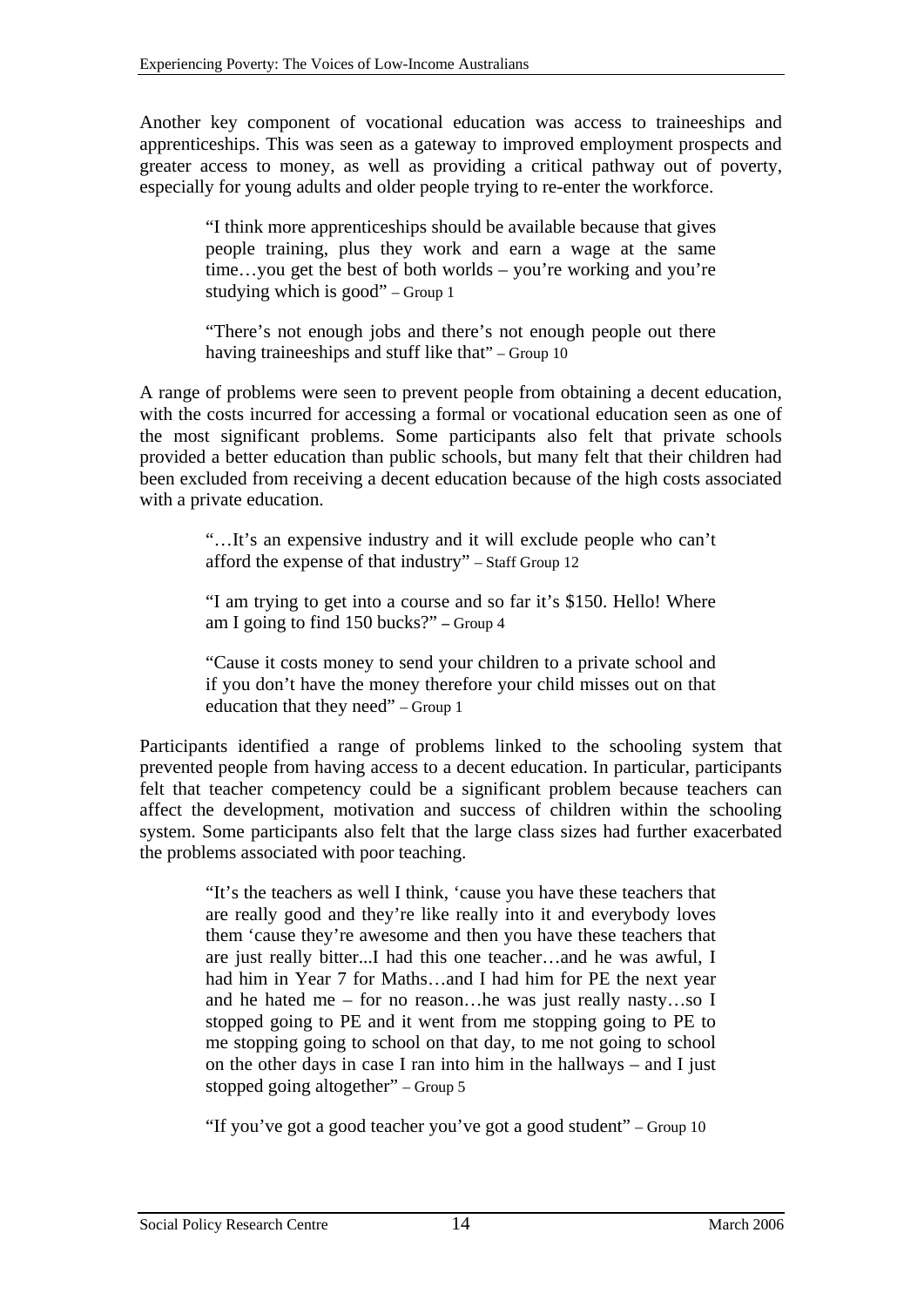"You find that teachers do not have enough time these days 'cause there's too many students in one class, they're pushed to their maximum limit and they just don't have time" – Group 10

One girl also felt that that the religious prejudices and affiliations of both teachers and schools prevented many young people from accessing appropriate knowledge and information related to sexual health, and had consequently caused them to miss out on a decent education thus highlighting the interconnectedness between poor sexual health and the provision of health related information within the schooling system.

> "It depends on the way the teachers think as well; like the Catholic schools, I went to a Catholic school and they don't believe in using condoms or anything and so they didn't teach us about it" – Group 5

In addition, the new migrants/refugees were seen to face a host of additional problems within the Australian educational system, many of which were attributed to poor English skills and significant cultural differences. For many, not having the qualifications or assumed knowledge for certain subjects such as maths, had proven difficult and were seen as contributing to them dropping out of the system. Cultural misunderstandings and an overall ignorance of the diverse needs of new migrant/refugee students were seen to further prevent many from accessing a decent education.

"Parents should have primary responsibility for bringing up children but teachers also have an important role in educating students, but within the Australia education system there is a lack of cultural understanding and tolerance of the needs of migrant students by teachers" – Group 8

At a more general level, location was seen to have a significant impact on education in terms of access to transport, and safety.

> "…The only way you can get to [the local high school] is by either car or bus – unless you want to walk through bush…it's just terrible" – Group 5

> "Like the school you go to and the area it's in has a huge impact because it depends on the other children that go there…I used to go to [local] high and…it really has got some terrible kids that go there and they made my life hell, like it was really awful" – Group 5

As mentioned earlier, education was defined in a variety of ways, with an informal education seen by some, particularly the staff participants, as equally important as formal or vocational education. In particular, many felt that a decent education was about developing appropriate life skills such as basic cooking, cleaning, hygiene and budgeting skills. Well-developed communication and social skills and the ability to reason, make decisions and articulate those choices were equally important.

> "I think that there should be more life skills taught at school to prepare kids for going out into the world 'cause number one, if they're not getting it at home they need to get it somewhere and if they're from dysfunctional homes the chances are they're not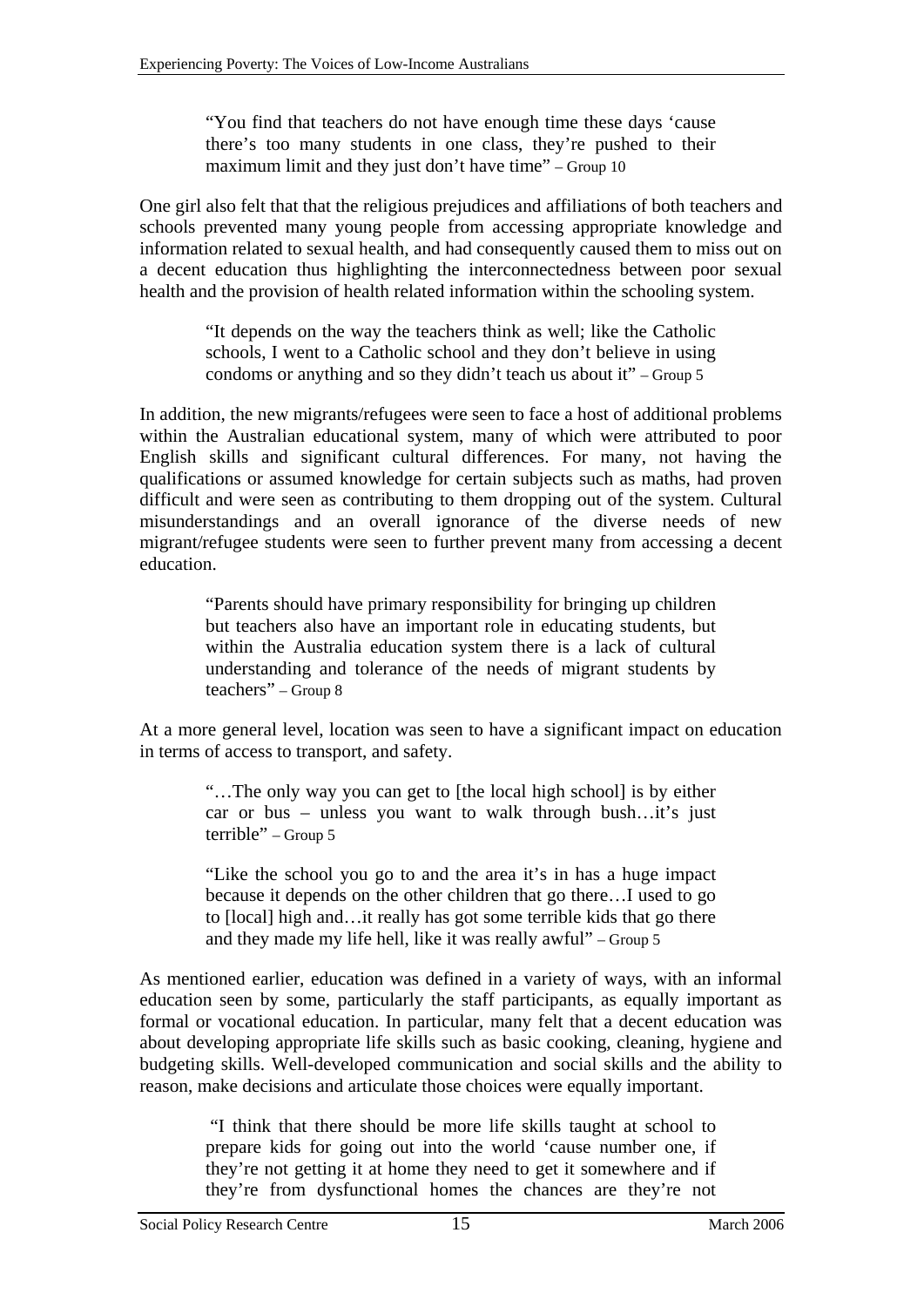<span id="page-18-0"></span>getting it from home 'cause the parents don't have the time or don't have the inclination to sit down – that's the problem with people" – Staff Group 13

Both client and staff participants felt that the most significant problem causing people to miss out on decent life skills and a decent education was the fact that kids were not being taught appropriate life skills at a young age, in either the schooling system or at home within the family unit.

> "…As a young person, we're educated from home to shower daily, we're educated to go to the shop with mum and check out how she buys food, we're educated how to eat with a knife and fork, all that really basic stuff happens in the family" – Staff Group 13

### <span id="page-18-1"></span>**3.4 Health and Health Care**

Affordable health care was a key issue that emerged from all groups, with access to free or subsidised services, such as bulkbilling and a health care card, considered essential for people on low-income. Many participants reported that the high costs of prescriptions and medication were a significant problem whilst others felt that the costs of rehabilitative and specialist services, such as drug and alcohol programmes had caused many people to miss out on acquiring and maintaining a decent standard of health.

One of the client groups also felt that the high costs of private health insurance had excluded many low-income people and therefore caused them to miss out on decent health care, particularly when faced with a health-related emergency requiring hospital care.

> "It makes you feel like less of a person if you don't have [health] insurance…but it's a catch 22 situation where you can't afford to spare the money to pay the insurance but you can't afford not to have the insurance in case something goes wrong, but then if you pay that money and nothing goes wrong then you've had to go without that fifty bucks a fortnight that you could have otherwise spent on food" –Group 9

> "Yeah 'cause they don't bulk bill in the country so if you've got the money to go to a doctor yeah you're cheering, but if you don't you've got to wait until you have the money" – Group 5

> "My son had epilepsy, he's grown out of it thank God for that, but I just thought to myself thank God I've got my health care card to pay for his medication, I would have been absolutely stuffed if I didn't have that card" – Group 4

> "I'd say that there would be kids that most probably miss out on their medication 'cause their parents wouldn't be able to buy it" – Group 10

> "I'm a big believer that everyone should be entitled to the same type of health regardless of their financial situation" – Staff Group 13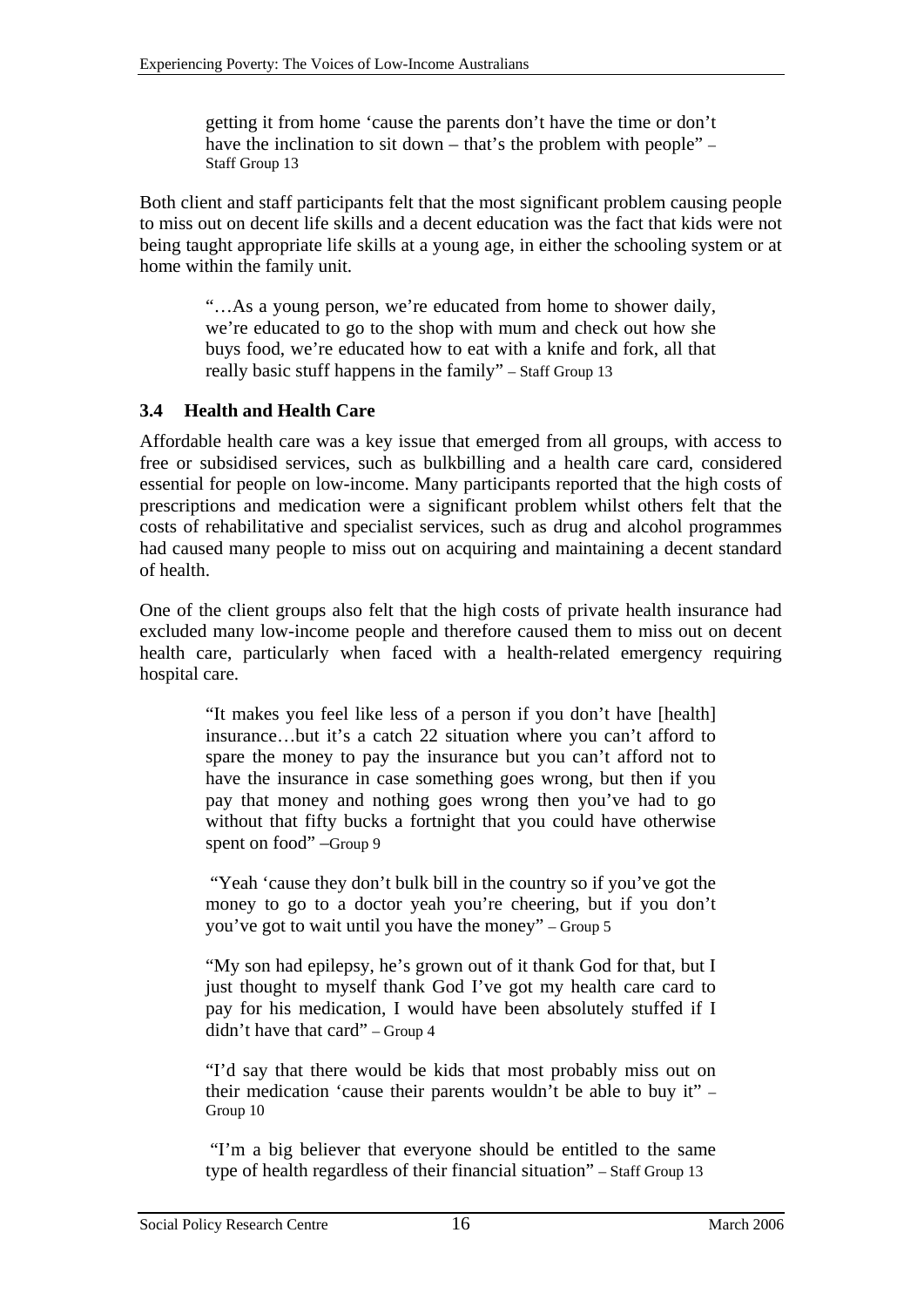Another area where there was strong agreement about the inadequacy of current arrangements was in relation to the cost of dental treatment. Many participants reported that they had had to forego major dental work because they could not afford it, while others had waited for years to access affordable dental treatment. As several people mentioned, poor dental health can have flow-on effects in other areas, for example by making it harder for those with bad teeth to compete for jobs.

> "I mean it causes so many problems having bad teeth and stuff and it is treated something like, treated as a luxury. I'm sorry but dentistry in a first world country is not a luxury – it's a necessity…"  $-$  Group  $\overline{3}$

> "I'm on the waiting list so I'll probably be that old when I get my teeth done I won't have any left" – Group 3

> "And health impacts on employment…people will have bad dental health, often their teeth are in such a state they won't access training, they won't access employment so it has this roll-on effect to all the other areas of their life" – Staff Group 12

The availability of a range of services including hospital, mental health, optometry, physiotherapy and other specialist services was another key theme that emerged from the discussions. Many felt that long waiting lists were a major problem that prevented people from accessing decent health care, whilst others felt that the criteria to access health care services, particularly mental health services, had proven equally problematic. The lack of available services, particularly in rural and remote areas, was identified as another problem and both client and staff participants felt that this was the direct result of under-resourcing and limited funding within the public health care system.

> "I couldn't get in, it was just waiting rooms and they were turning people away because there were just too many people waiting to see the doctor – the place was just packed" – Group 1

"If you don't fit the criteria you don't get any help…" – Group 2

"I know a lot of the services that help to rehabilitate people that are on drugs and alcohol are not available, the waiting lists are so long and the money is being withdrawn out of it" – Group  $4$ 

"I think under-resourcing in the health system means that a lot of people are not getting adequate service, particularly people who are either homeless or living in a very disadvantaged situation…" – Staff Group 13

Access to information was also identified as another important factor for decent health and there was a consensus amongst participants that all patients (especially those with a mental illness) should be properly informed at all times and able to understand and interrelate with health care professionals and doctors. In addition, the younger participants felt that information about sexual health was important and suggested that this type of information should be readily available, especially within schools.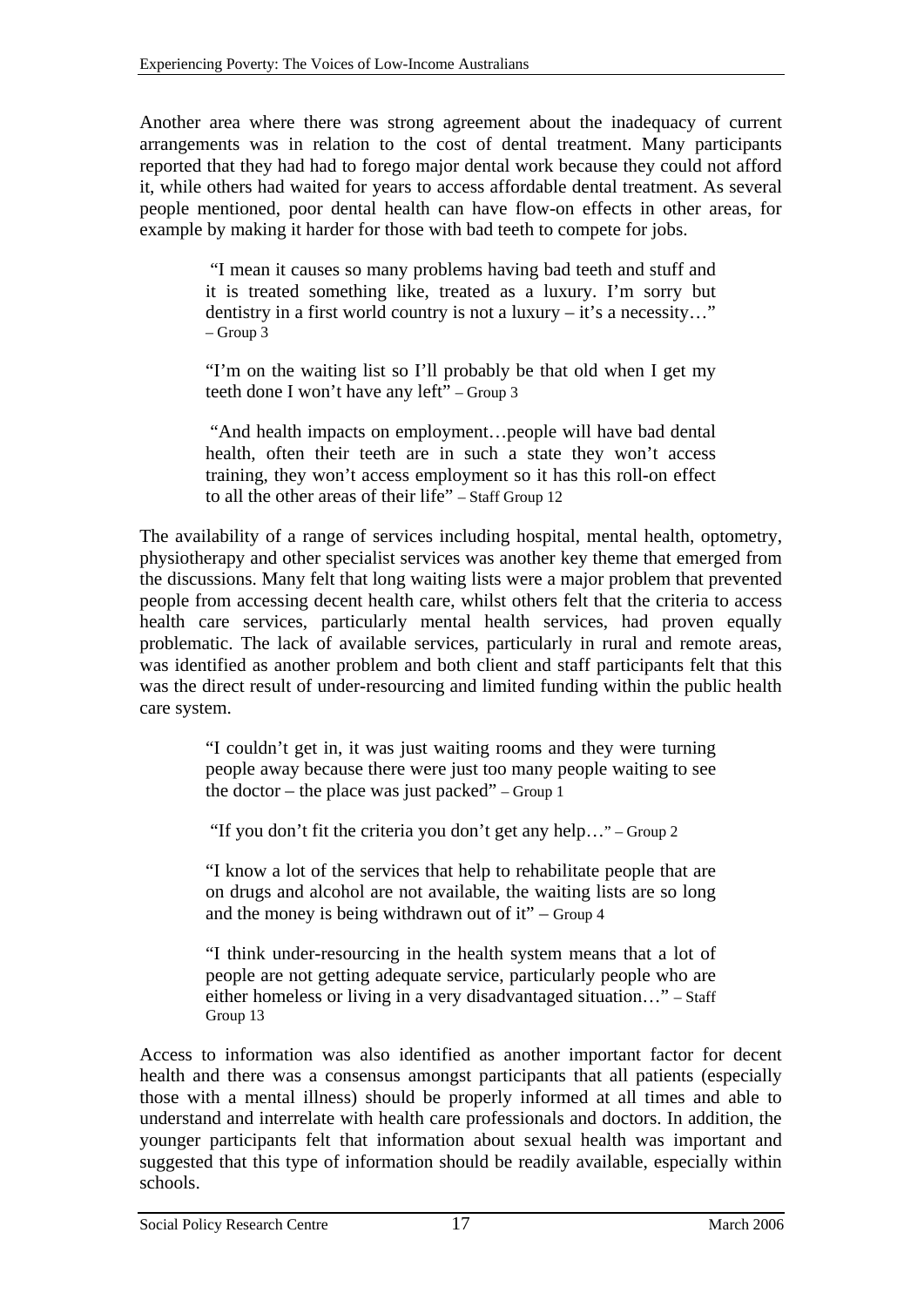"Also the doctors, like the doctors have gotta be accountable for telling people the truth" – Group 10

"That's a big issue, 'cause I was never given very much information on that kind of stuff, like especially to do with sexual health and all that and I got an SMS from a person I had been sleeping with saying 'I've got an STD you should go get tested' and I didn't know where to go to get tested, I had no idea, it's like 'what do I do, where do I go?" – Group 5

"When I describe my symptoms as to what's going on for me, I want that to be understood and then for the answer that's given back to me, for me to be able to understand that as well" – Staff Group 13

"…If you've sort of got a mental illness as opposed to being without a mental illness it's just so much harder to make choices you know…" – Staff Group 13

Finally, many of the staff participants also felt that it was important to have compassionate, caring and personal services that are both suitable and appropriate for the specific needs of the individual client.

> "It's also having staff at hospitals that are educated about clients' needs. For instance a lot of my clients are Muslim women and they would be very frightened about having a male doctor" – Staff Group 11

It was acknowledged that health was about more than just the adequacy and accessibility of health services. Participants also felt that *nutritious and healthy food* was key to a decent standard of living with clean water, fresh fruit and vegetables, meat and dairy considered essential. For some, food that is low in fat, low in cholesterol and low in salt was equally important. The affordability of food was one of the most significant issues that caused people to miss out on a nutritional diet and hence decent health. Some of the staff participants suggested that poor budgeting skills could also be a major problem for some people.

> "Everyone's entitled to have a decent meal, it's a right and if you don't it affects you in so many ways, mentally, physically and obviously if you're not having your meals you are disadvantaged to everybody else" – Group 2

> "I feel lack of food is one of the highest priorities if not the highest priority that people need to sustain daily living…" – Staff Group 13

> "…There's no budgeting, there's no planning, they run out of money and so they don't actually have the concept of food as the most important..." – Staff Group 13

In addition, staff participants suggested that a lack of appropriate cooking skills was considered problematic for accessing decent food and nutrition, while conflicting knowledge and information had made it difficult for many of the client participants to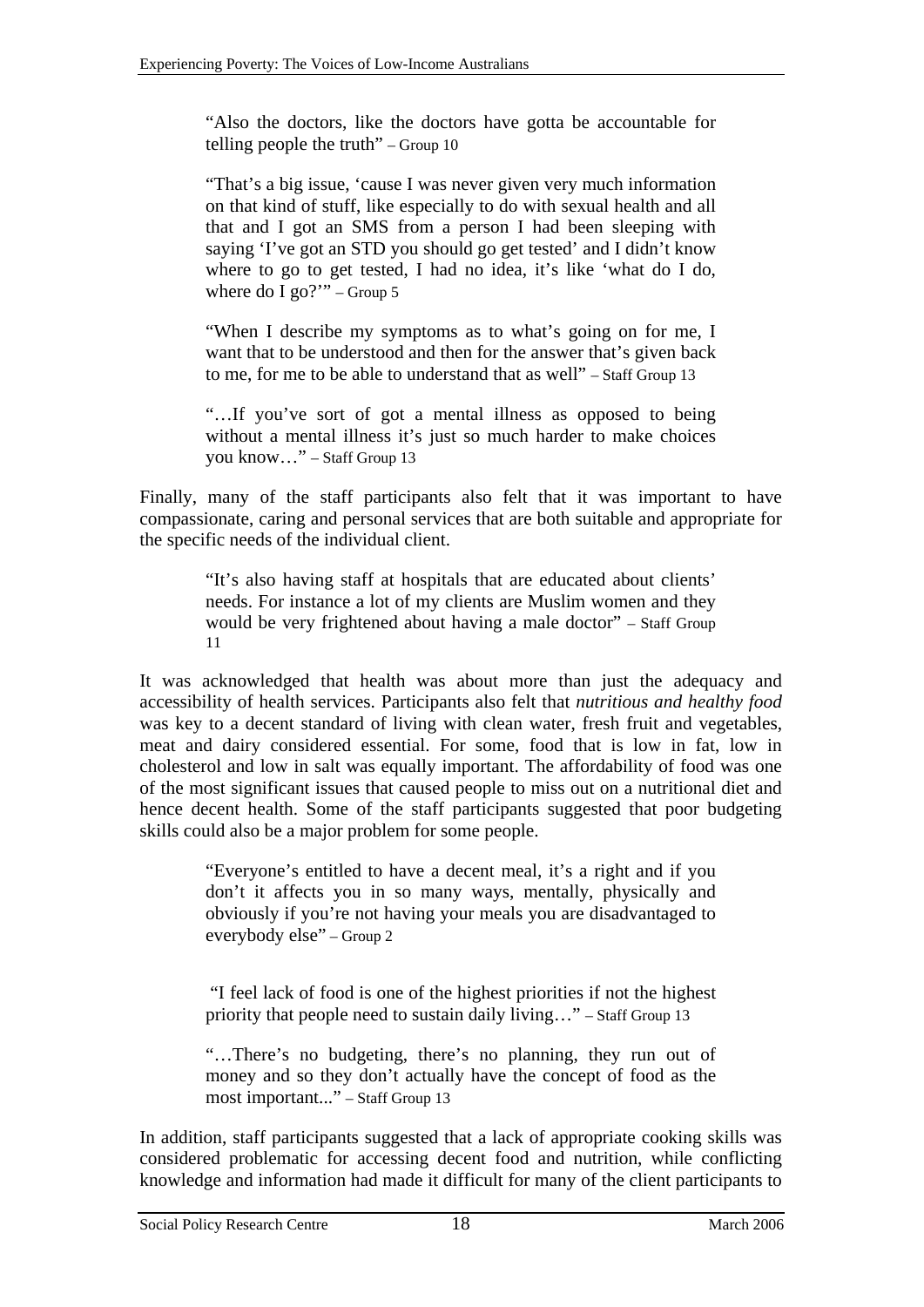<span id="page-21-0"></span>determine those food items that were decent and nutritious. Other reported problems included the accessibility of takeaway foods and the marketing of junk food products and the lack of adequate resourcing of welfare agencies.

> "I thought I was doing the right thing by giving my kids red meat and three veg. and now I'm told that's not good for them and that I shouldn't give them meat every night so now I've gotta buy them fish fingers" – Group 9

> "As well, like with the agencies you know sometimes when you go to agencies you go there and you really need the food and they turn their back [they turn] you away and it's a bit hard when you've got kids and your kids are saying 'I'm hungry, I'm hungry' and you go to an agency [and] they can't help ya" – Group 10

Participants also felt that *adequate and appropriate clothing* was important for a decent standard of living as this could have a significant impact on many other areas including health, employment and education. Clothing that was appropriate and affordable was considered essential by many participants who, in some cases, could not even afford second hand clothing. Clothing that was seasonal, specifically warm in winter was important, especially for those participants from rural NSW and Melbourne.

"I can't even afford second hand ones [clothes]" – Group 3

"I've got no money at the moment right, so I can't go and afford to buy brand new clothes so I've gotta rely on op shops or hand me downs or whatever you call them" – Group 2

"Like winter for example in Melbourne is absolutely freezing and if you don't have a good jacket and you are out in the elements everyday" – Staff Group 11

Clothing that is presentable and work-appropriate was important for the adult participants, whilst clothing that is appropriate for school and reflective of the individual's needs, personality and choices was seen to be essential for many of the young participants.

> "Well that's depending on your training but it's suitable in a personal sense, what you're not going to feel horrible wearing, what's good for the type of employment you're looking for, safety is very important" –Group 3

### <span id="page-21-1"></span>**3.5 Housing**

Available and accessible housing was considered essential for many and the affordability of securing decent accommodation was seen as one of the most significant issues that caused people to miss out on a decent standard of living. The high costs of rental properties forced many to make difficult choices between poor housing conditions, or paying large sums on rent and consequently having to miss out in other areas of their lives.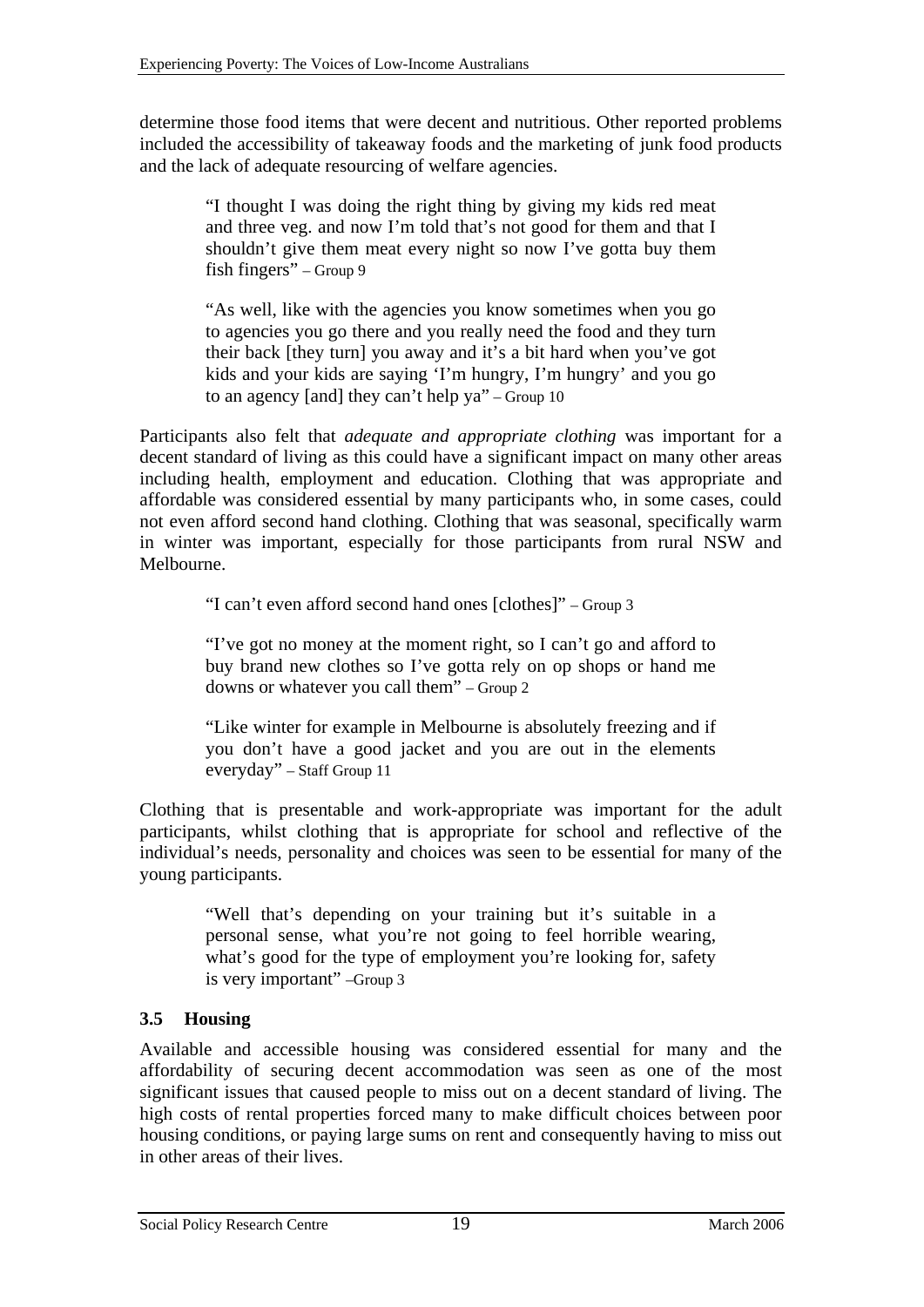For many of the young participants, the costs incurred in securing housing, such as bond money and moving costs was a significant issue. Some of the client participants also described high living expenses and inadequate budgeting skills as important factors that caused people to miss out on decent housing. One participant suggested that home ownership was important for a decent life, but felt that many low-income people were excluded from owning their own homes because they would be unable to meet the mortgage repayments.

> "I think the most important part we need is low-cost rent…I'm on the dole and most of my dole is taken up with the rent and affordability is crucial 'cause if you haven't got enough money to buy food, like I haven't, and pay the bills like gas, electricity, phone, water etc then life is hard as it is. I mean a lot of people go without" – Group  $3$

> "Yeah there's plenty of homes to rent, I'm talking about the affordability, I mean we get a lot of people in the week, people who are going to be evicted because they can't afford to pay the rent" – Staff Group 13

Poor housing conditions was another common theme across the groups and an area where participants felt they were missing out on a decent standard of living. For most of the service users, their expectations of decent housing conditions were relatively modest, suggesting that clean, well-maintained and weatherproof accommodation would be more than suitable. Many also felt that decent housing conditions involved having accommodation that was appropriately equipped with basic cooking, washing and bedroom facilities such as a stove, fridge, washing machine, sofa and bed, but some participants reported that they had been deprived of even these basic necessities.

> "Yeah you know just basically a clean well-kept, well-maintained place. I mean it's fine being offered a place but if the toilet leaks or the roof leaks above your bed and all of this, I mean what kind of standard of living is that?" – Group 1

> "I've got mushrooms growing in the bathroom, that's been happening for 6 months, which I have to go in there everyday and make sure they're not growing – the house is falling down around me and people wonder why I don't want them to come to my house [it's] 'cause I'm embarrassed by it" – Group 2

> "I'm fed up…of getting cold at night 'cause there's like a cold draft coming in from underneath the door, you know a gap that shouldn't be there or part of a wall that moved, and you can feel that cold if you've got arthritis or something, you know you feel it" – Group 2

Another area where there was strong agreement about the inadequacy of current arrangements was in relation to the limited housing options facing many low-income people. This was an especially significant issue for people with health-related issues such as drug addiction and disability. Inappropriately sized housing was equally problematic for large families who continuously struggled to find housing options that offered enough space for both themselves and their children.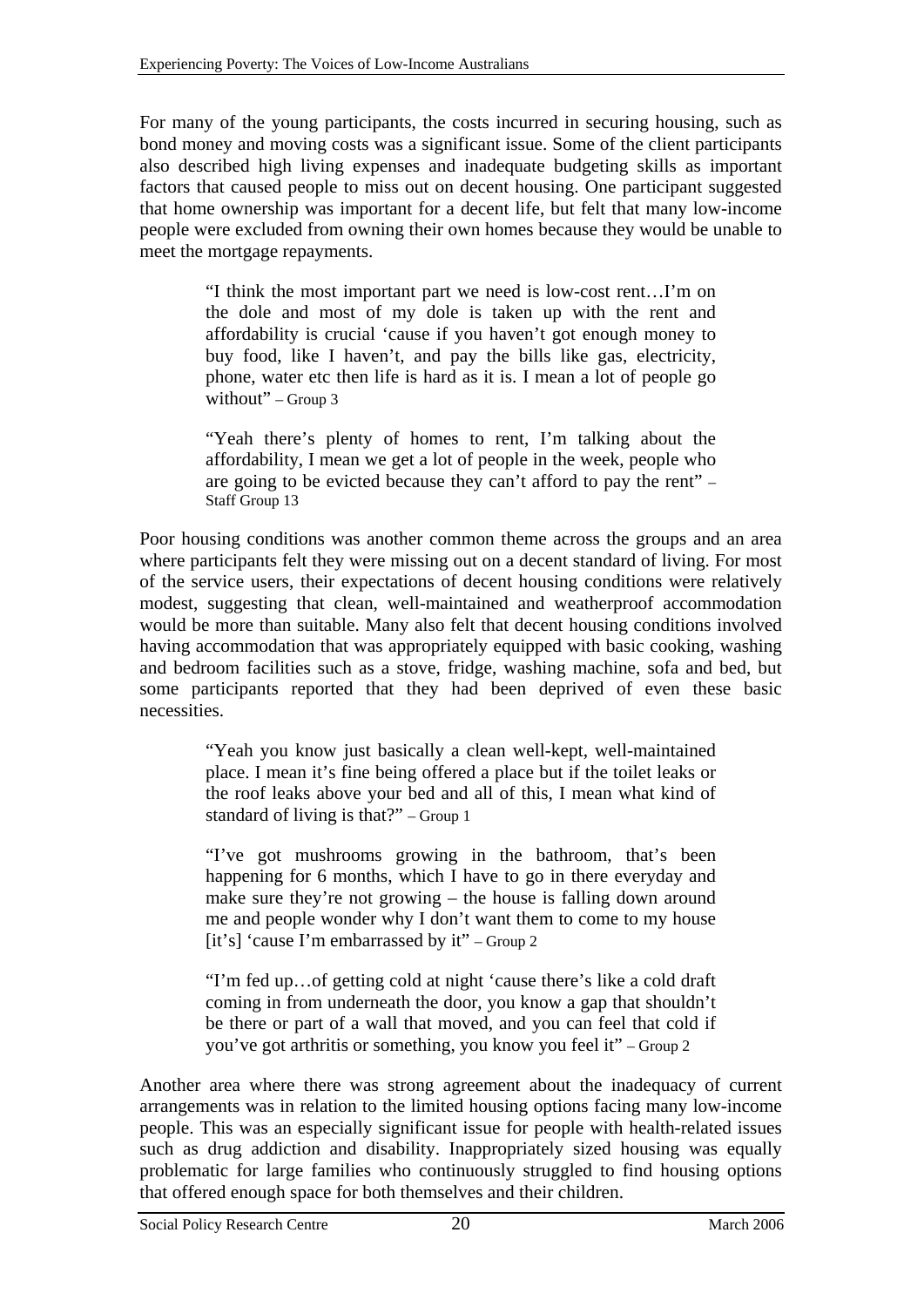"I've got a friend that's a sole parent and she's got a son, he's severely disabled and the thing is, with renting in [suburb], she had to get the cheapest place, it's just a pokey three bedroom… she's got no facilities there, she got the bond assistance which was great but then the DHC [Department of Housing and Construction] … didn't actually provide her with any help in the home, any bars or anything to help lift him…just even to get a wheelchair, and he needs a wheelchair, but they can't even get it up the hallway it's that small..." – Group  $4$ 

"I have five children in one room" – Group 9

"I've got a large family and I'm stuck in a three bedroom Ministry [House] and some of my boys have got to sleep in the lounge room on mattresses because we haven't got the room" – Group 2

 "…I mean to actually get someone into a Department of Housing property with a large family, say eight children, is extremely difficult" – Staff Group 12

There was agreement within several groups that the overall management and administration of public housing was a major issue and a significant barrier that caused people to miss out on decent housing. Problems consistently identified by participants included lengthy waiting lists to access public housing, substandard and poorly maintained housing, and inadequate investment in and funding for, public housing properties.

Participants felt particularly strongly that the criteria used to access public housing had caused people to miss out on a decent standard of living. This was especially relevant for one participant who was part of a same sex family, but because her family unit didn't match the traditional concept of a 'nuclear family' she had been unsuccessful in accessing public housing and forced to secure a more expensive housing option within the private rental market.

> "My issue with government housing is that my partner and I have applied to get housing and she's been on the list for 10 years and still nothing, and we're not recognised as partners … I'm a single person and she's a single person with a child and that's how it works!" – Group 4

Problems with accessibility criteria were also experienced by one of the participants who had been trying to gain access to priority housing.

> "Yeah, you have to get all these letters, like in my case because I've been very ill, you have to go to your doctors, you have to get all these assessments done from your doctor and you send it into the Housing Commission and if they don't agree with everything on that then you've gotta get more documentation and they're just really like 'oh well' and as you said what is priority? I was supposed to be in a place for 8 weeks after and I'm still not in it and that's nearly 2 years ago!" – Group 10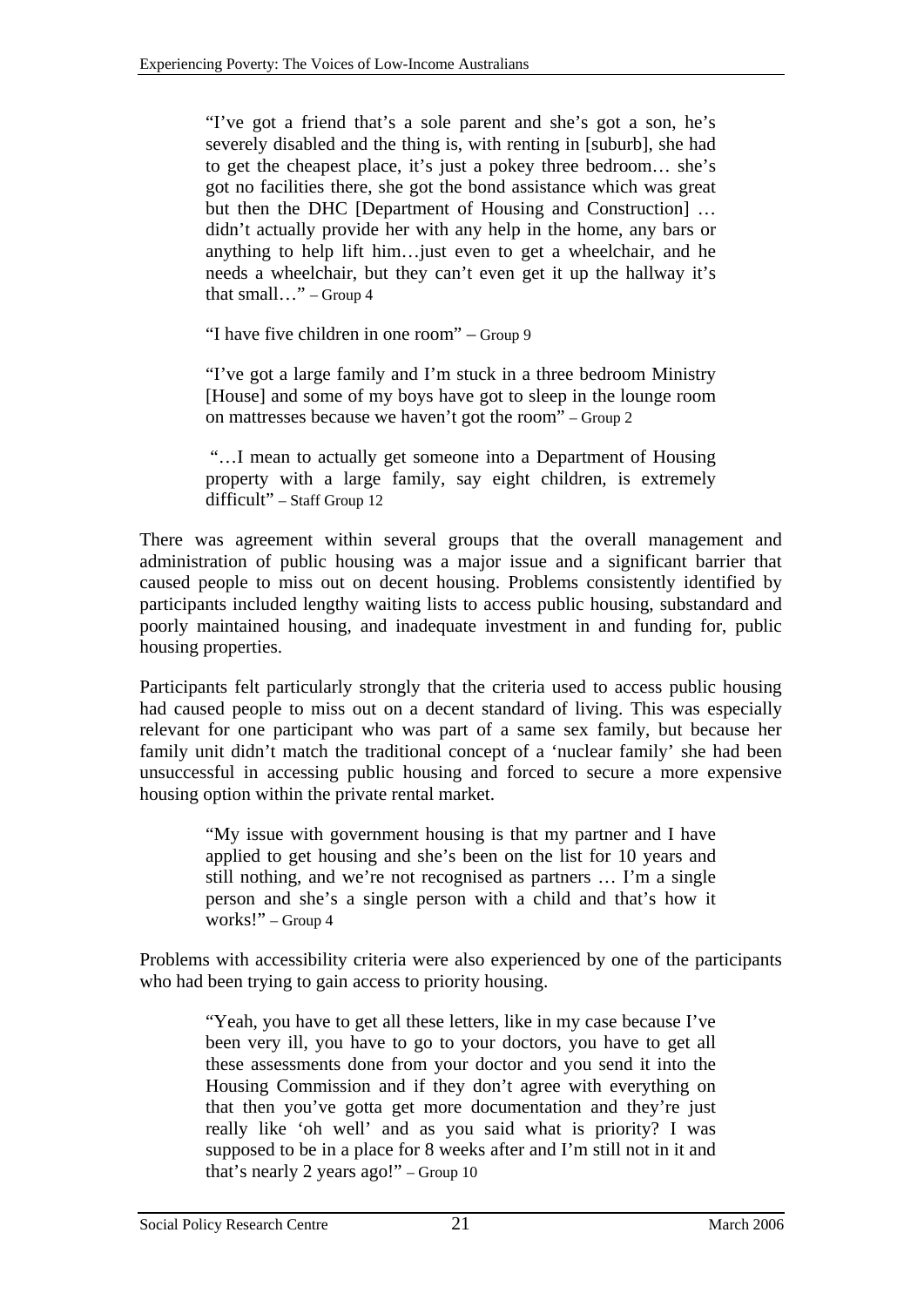Closely related to accessibility, was the problem of public housing allocation processes. Overall participants felt that public housing properties were not being allocated appropriately, suggesting that the allocation of public housing was inappropriate because individual housing requirements relating to size and health needs such as disability were frequently ignored. Other needs associated with location, specifically access to transport and support networks, had also been neglected during the allocation process.

> "It's not fair, it's one of the things the government should be able to do is get all these places that they've got empty and give it to the people that need it..." – Group 2

> "…The Department of Housing really needs educating, 'cause I went there recently to try and get help with a place, they wanted to send me back to Sydney in an environment I just didn't want to go back into…they didn't care about the fact that my support networks [are] up here…" – Group 5

> "Well you don't put someone who is a recovering addict in a high rise at [inner Sydney suburb], that in my mind you are not helping them to maintain a clean and sober life…I got offered a place in [suburb] and I got methadone all around me and I was on it for the last 12 years and I don't need to be there, but to me it doesn't seem – reasonable. We've got a place now in [suburb] and yeah sure, with every housing commission place you've got drug addicts, so be it, but as long as it's not in my face and my kids don't have to  $-I$ just think they [The Department of Housing] should think more about families, where you've come from and where you want to go – I don't want to go back there…"

> "Yeah they've got to take each case on its merits, but I mean really take each case on its merits you know they just don't, they don't give a toss, they just sort of stick you wherever" – Interchange from Group 1

Participants also felt that the management and administration of private housing was an equally significant problem that had caused many people to miss out on decent housing. In particular, the provision of a good rental history and quality references was identified as a major issue, particularly for young people who are accessing housing for the first time. Participants also felt that the overall responsiveness of real estate agents was another contributing factor that caused people to miss out on decent housing.

> "We've just moved into a place, it's private, but we went around to that many different houses through real estates and that and they don't even give you the courtesy of calling you back and saying 'you didn't get it'" – Group 10

For participants in both public and private housing there was an overall feeling that discrimination caused many people to miss out on a decent standard of living. This was thought to be particularly relevant for people with children and those with a disability, illness or drug addiction. The younger participants also felt that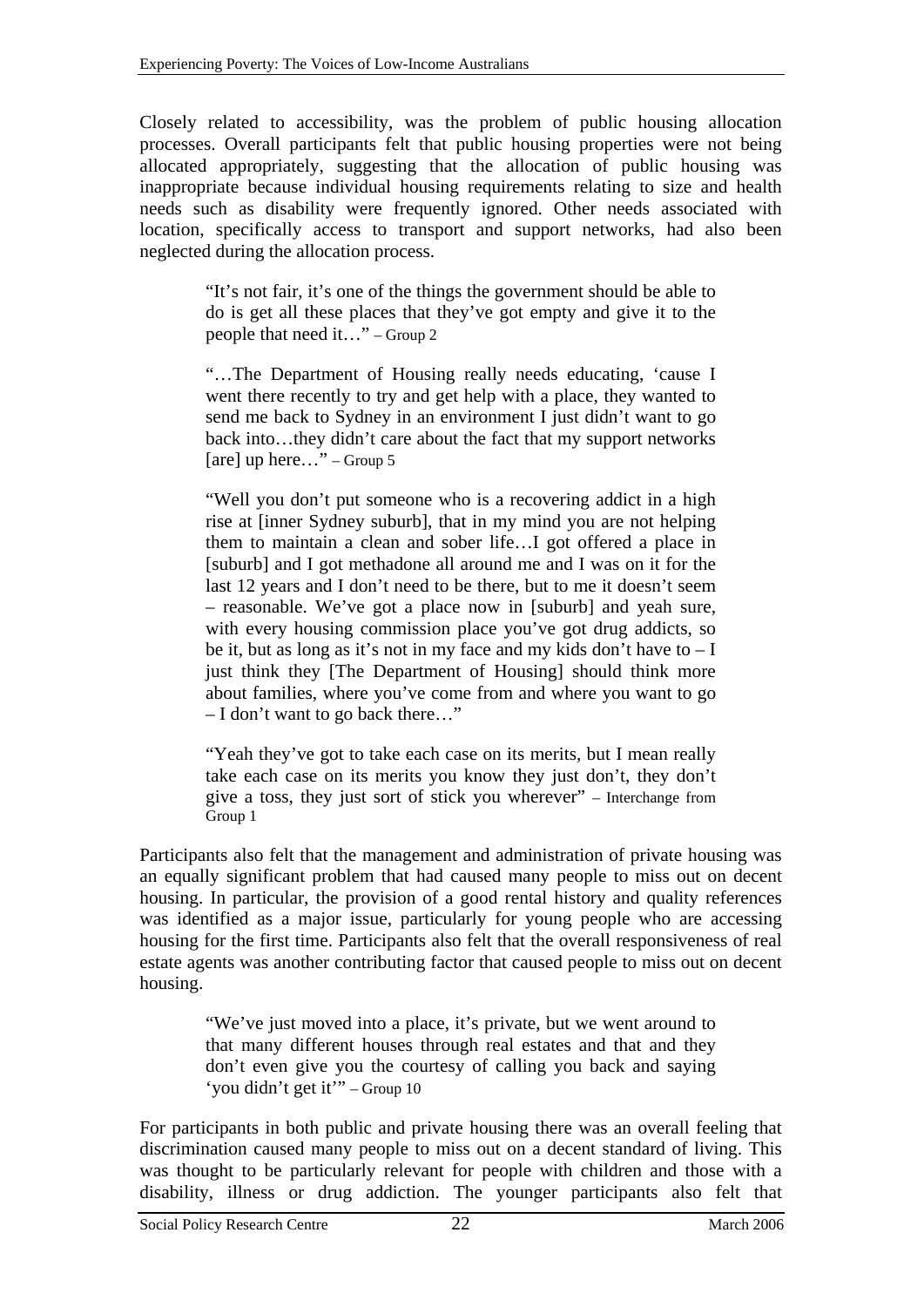discrimination based on age and physical appearance was problematic, whilst the new migrants/refugees felt that language barriers and racial prejudices were a major issue*.* 

> "Age is a huge issue…whenever I have to go into the real estate about something, if I go in they just treat me like crap and they never answer any of my questions they never like, they say 'oh yes we'll call you about that' and they never do, whereas if my dad goes there they'll help him straight away" – Group 5

Despite their different experiences, all participants agreed that discrimination based on employment status (i.e. being unemployed) was perhaps the most significant problem that caused people to miss out on decent housing. Some of the participants also felt that stereotyping based on people mistreating public and private accommodation had made it difficult for some of the 'genuine people' to gain access to appropriate and suitable housing.

> "…If you don't work and you've got people beside you that do work, they have number one priority!" – Group 10

> "I found when I first started looking for places it wasn't just age that the real estate looked into, like if you didn't have a job or you were still only doing like part-time work or something they really didn't help you at all" – Group 5

Education was raised as another significant problem that caused people to miss out on housing, not only in terms of gaining access to a better job and a higher income, but also in terms of knowledge and awareness of your rights within both the public and private housing market. Poor education had been a significant issue for both young people and new migrants/refugees who also faced the additional problem of poor English language skills. Participants from the staff groups also felt that a lack of appropriate life skills such as cooking, cleaning and personal hygiene was a major reason that people missed out on decent housing.

> "They haven't got the living skills to be able to maintain their tenancy so what has to go along with independence is case management. If the person ... can't live in those situations, they need support to be able to get to a point where they can maintain independence…" – Staff Group 13

Advocacy and support was another significant issue, especially for young people who had little or no experience in accessing either the public or private housing market. One young woman felt that she had missed out on a decent standard of living because she wasn't equipped with the knowledge skills and experience to access housing.

> "I think there should be someone out there, like I'm 16 and I live in a refuge and I want to get my own place, but there's no one out there that I can go to and say 'can you help me find a place' or 'can you come with me to the real estate'" – Group 5

The new migrants/refugee group had shared a similar experience and felt that limited knowledge and information resulting from a poor education and limited language skills had prevented them from accessing decent housing and other opportunities. The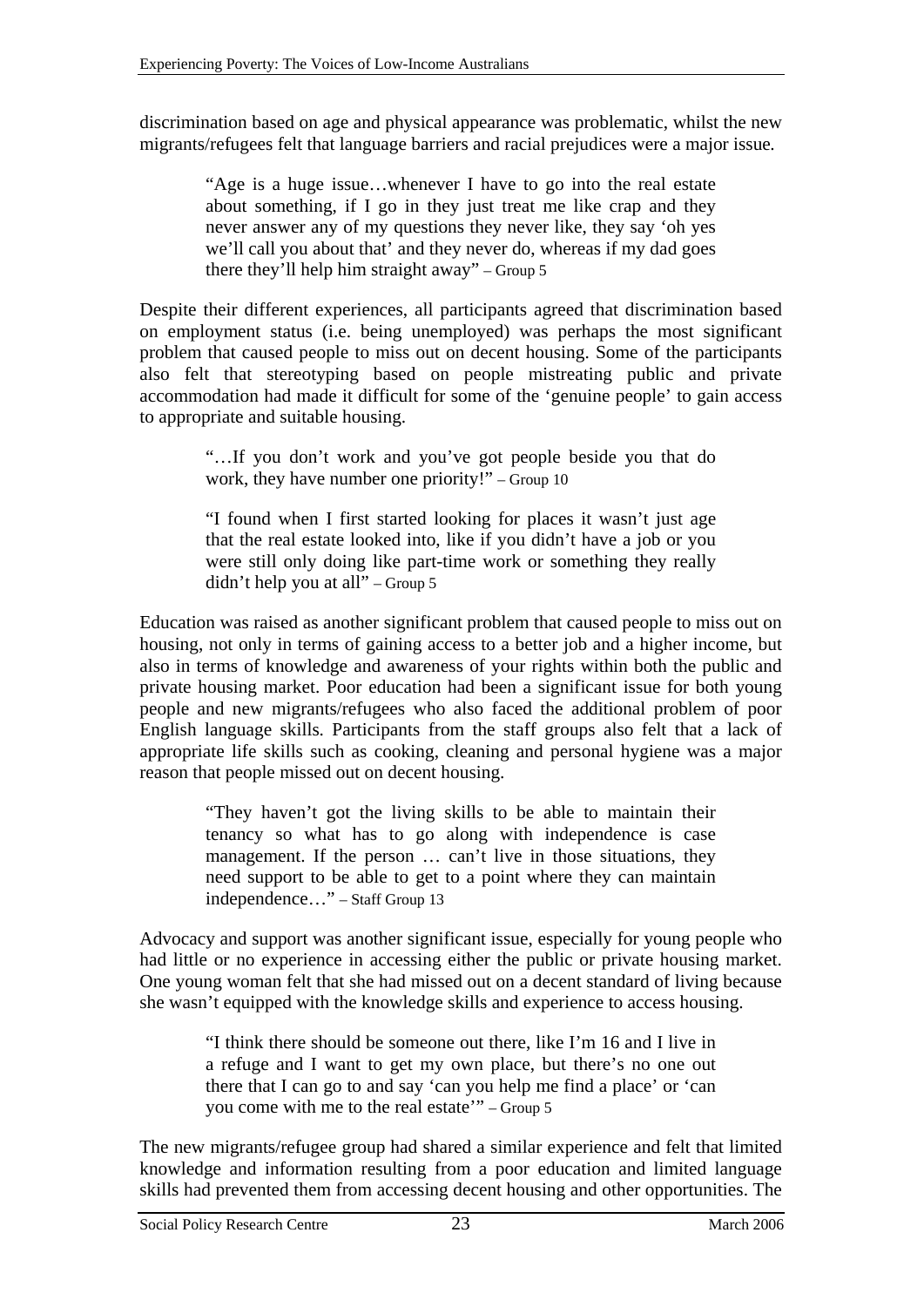fact that upon arrival, their assigned migrant case managers were given responsibility for choosing and allocating appropriate housing was a further problem as many felt that this excluded them from having choice and opportunity regarding their housing.

Participants also identified a range of problems relative to the individual's situation that might cause people to miss out on decent housing. These included people with special health needs, specifically people with disabilities requiring wheelchair access, people with mental health issues or drug addictions that might require accommodation of a particular size or in a particular location. People with pets, homeless people and people unable to maintain a long-term tenancy were also identified as groups who might miss out on decent housing whilst others, specifically the young participants, thought that the motivation and confidence of the individual person could be an additional problem.

> "…Just getting up and trying to look for a new place 'cause if you are down in the dumps and you haven't got money – to get motivated is really hard" –Group 4

Long-term and stable accommodation was seen as ideal but many also acknowledged the importance of having available and accessible temporary and short-term accommodation opportunities such as transitional housing and refuges. This view was shared by both client and staff participants.

> "Cause there's a lot of single dads out there with kids and they've got nowhere to stay, there's only one [hostel] down here and sometimes it's full" – Group 10

> "…Some people opt to not have that permanent residency for whatever reason but they should be able to know that there's somewhere temporary they can go" – Staff Group 13

It was also clear that many people had to make difficult choices between the type of housing they considered to be essential and other items that were seen as necessary for a decent life, but could not be afforded on a limited budget. When faced with this situation, people made different choices, with some preferring to spend on securing a decent and safe home (particularly those with children) whilst others were willing to save on housing costs in order to leave more for other items.

"I declined it [a public housing property] because I wouldn't let the children go out and play by themselves – no way in the world, because the rubbish and drug paraphernalia laying around the place … it doesn't take much to pick it up, but I don't want my children doing that" – Group 1

"I pay more [for rent] because I can't handle that sense of insecurity. I'm up in [suburb] and I feel safe. If I want to go for a walk it's that feeling of being in a place of not feeling insecure is very important for me and I'm willing to forego other things to feel secure or to not be thinking about it at all... I'll go hungry" – Group 3

"I'd be happy with a dump so long as I could pay less rent for it, you know a piece of shelter, I guess it's important to have a solid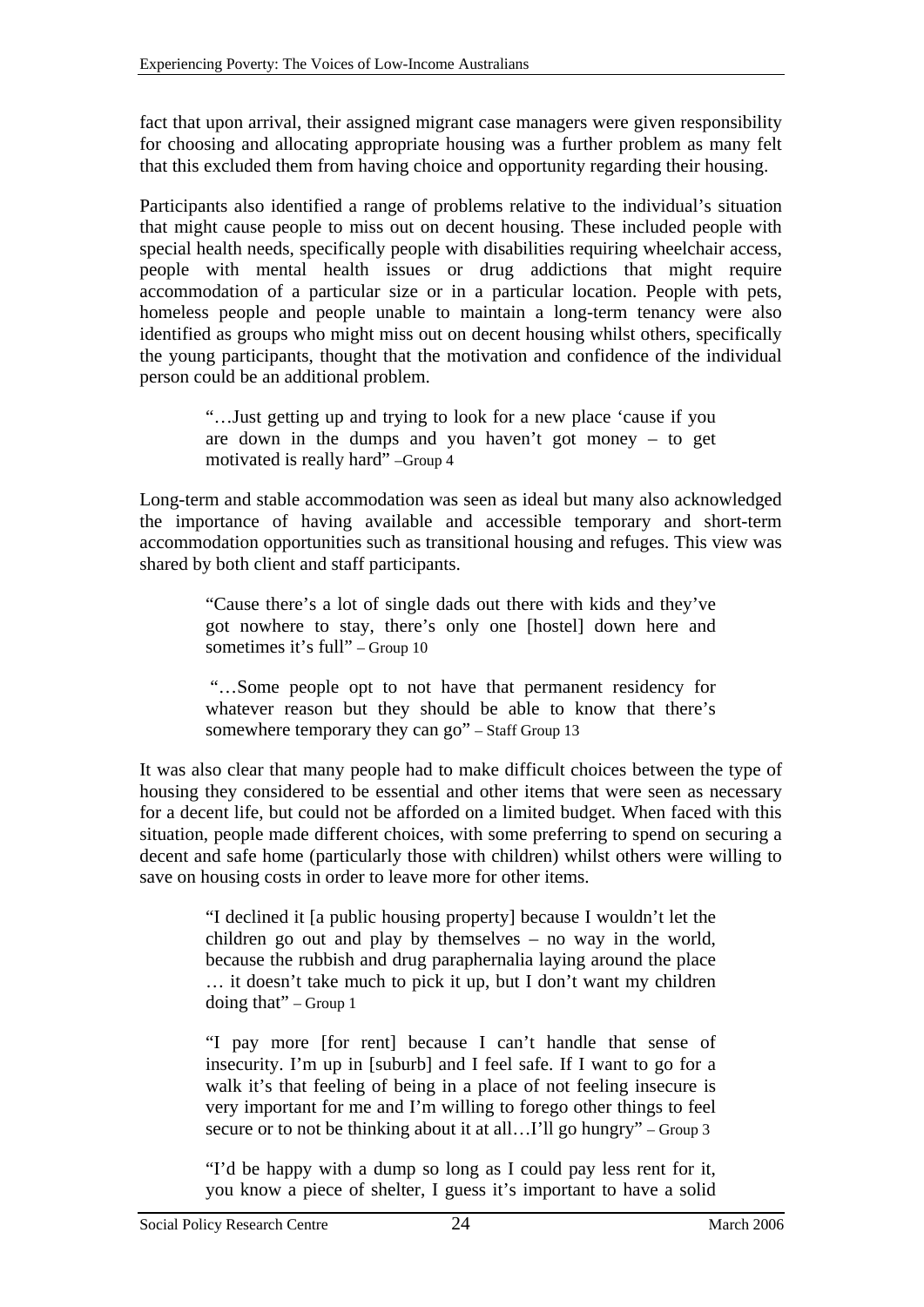<span id="page-27-0"></span>home and something that's stable but also when I weigh it up between do I want a nice looking house or a crappy house, I'd rather pay less, you know if I could pay less money and live in a crappy house I would choose that" – Group 4

This meant that many were unable to have a realistic choice in relation to their housing and this was seen as a significant problem because in most cases, the ability to choose housing was governed by all of the former mentioned problems that caused people to miss out on decent housing.

> "Home's home, I guess aye - not many people have got a choice" – Group 2

> "Well when you're homeless you're homeless, that's how they look at it, if you're homeless you'll take anything - well I'm not taking my kids back to where we've come from, that to me is insane, but they don't really give you a choice" – Group 1

### **3.6 Location**

Throughout the discussion on housing it became abundantly clear that location had a significant impact on one's standard of living, with many suggesting affordability as one of the most significant factors preventing people from living in a more desirable location. Participants also felt that problems associated with the affordability of many locations had further exacerbated issues relating to limited choice, which could then have a flow-on effect to other areas of life such as poor housing, employment, education and recreational opportunities.

> "…Like a poor person can't move into a rich neighbourhood can they?" – Group 2

> "When you're on the dole it's like you don't have too many choices you know, you've got an income of \$450 a fortnight or something" – Group 10

> "But there also needs to be options of places [because] when you're stuck in a few places in a big city you don't have a choice, we're talking about comparing people of disadvantage to the rest of society. I mean if you're disadvantaged you're stuck in certain areas and you have no choice about where you can go" – Group 3

Living in a location that was close to support networks such as family and friends was especially important, as was access to local services, facilities and amenities such as transport, hospitals, schools, training, employment, banking, Centrelink and shopping centres.

Of particular importance for many was having access to a hospital with emergency services, particularly for those living in rural or remote areas. Social and recreational opportunities such as neighbourhood houses and drop-in centres were also identified as essential for living in a decent location.

> "Because if you're away from your family and everything, you've got to have someone to be able to talk to" – Group 10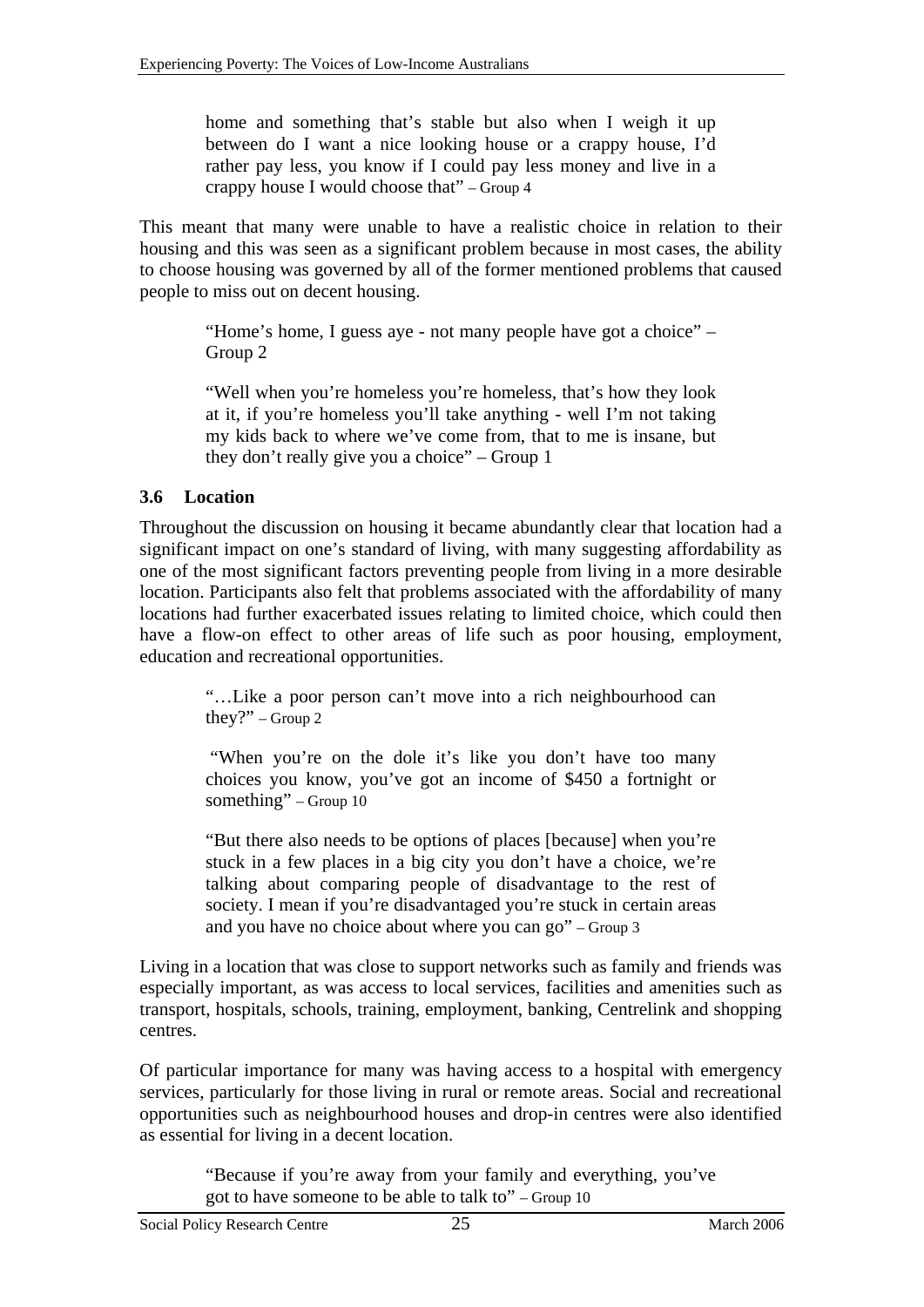"Well where I live we need a hospital…if you really get into trouble you've got to travel to [suburb] and if you don't have a car you've got no way" – Group 2

 "I find like with myself, living in a Ministry place, there's nothing for us to do, it's okay for me I can do a bit of gardening around the place … but a lot of people are stuck and have got nothing there to do, there's no life for them to live…" – Group 2

Staff participants also suggested that it was important for the location to be suitable to the individual's needs, history and personal circumstances. The client participants described open-minded communication and tolerance of individuals as equally important for a decent standard of living.

"You need to be in a nice community, like a nice town and all the community sort of stick together, if you've got a problem they all have meetings, sort of things like that. Safety, like [a] safety net, like a big community sort of thing … like with everyone's culture, everyone sort of works together, different cultures and things like that, you know everyone's needs" – Group 2

One of the client groups suggested that decent neighbours were important and participants from all groups identified a safe, secure and crime-free location as essential for a decent standard of living. Safety considerations were identified as extremely problematic, as problems related to affordability meant that people were forced to live in what they perceived to be an unsafe location and therefore miss out on a decent standard of living, or (as discussed in the previous Section) people chose to pay more rent so they could live in what they felt to be a safe location, but in doing so missed out in other areas of their lives.

> "Maybe the area is not really suitable for them and they don't want to bring their kids into that area where there are a lot of drugs and needles on the side of the road" – Group 4

> "But unfortunately these days I think a lot of people don't feel comfortable in their own houses…we've got some monsters and we got broken windows and stuff, well how can you feel safe in your own house? Well you're not!" – Group 10

Finally, it was suggested that town-planning policies, specifically the layout and design of housing commission properties had been a significant barrier preventing people from living in a decent location and some felt that the high rise design of many housing commission properties had a significant influence on one's self-esteem, instilling a sense of hopelessness in many.

> "It goes back to the government you know like, they put all these Housing Commission areas in one lot and you're gonna have trouble, they should be spread out" – Group 10

> "Those high rises at [suburb], just living there seems to instil a sense of hopelessness …" – Group 1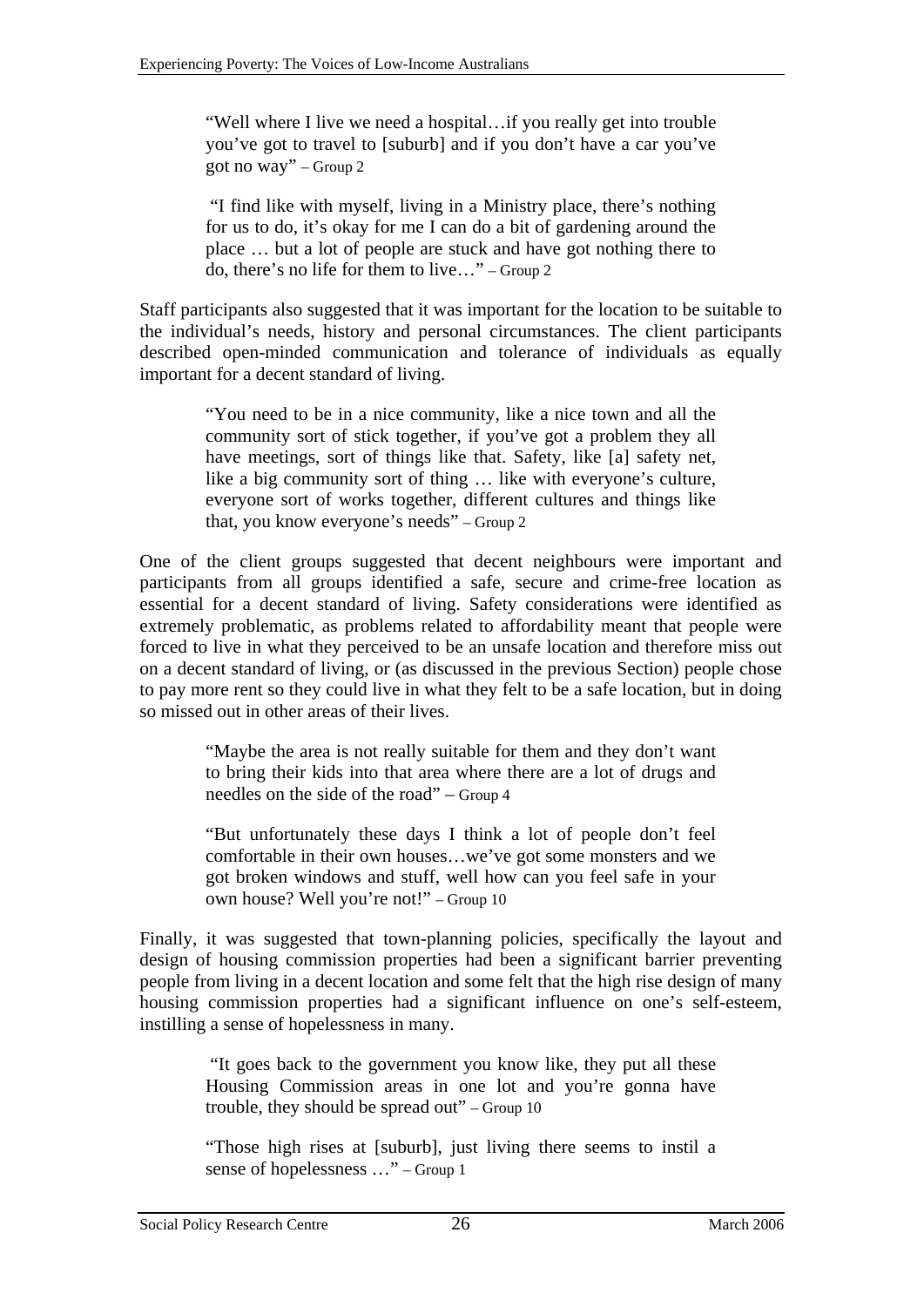<span id="page-29-0"></span>"I think like they're saying [suburb], it's the area, and I know a lot of people that live in high rises and it's just like they live there and they just give up and the whole place is run down…" – Group 1

#### **3.7 Transport**

Throughout the focus group discussions, transport was constantly identified as essential in terms of accessing many of the things identified as key elements of a decent standard of living, as some of the comments already cited illustrate. Lack of adequate transport was also seen as a constant problem that caused many to miss out on a decent life.

"Transport is a constant problem" – Group 8

"You've gotta be able to go where you need to go" – Group 6

"When I was looking for a place the most biggest issue was that it had to be close to a train station or a bus stop, not because I had to go somewhere on a train, it was in case I needed to" – Group 5

Accessible public transport was seen as especially important, particularly for people living in rural and remote areas and for people with health-related issues such as a disability. The reliability and safety of public transport was seen as another contributing factor that caused people to miss out on a decent standard of living.

"Country areas need to get more transport…" – Group 2

"I had to wait 40 mins for a taxi" – Group 9

Some client participants indicated that access to private transportation (specifically a car) was essential for a decent life, particularly for people with a disability and people with employment in trades that require working at odd hours or the transportation of equipment. Private transport was also important for accessing social and recreational activities such as sport and grocery shopping, especially for families with children.

Finally, participants suggested that the affordability of transport was a significant problem, particularly the costs associated with private transportation such as taxi costs, licensing costs and fuel and registration costs. The high cost of fares was also a major issue for many.

#### **3.8 Social and Civic Engagement**

Participants identified affordable social and recreational opportunities as essential and many felt that the high costs had caused families with children and single people to miss out. Affordability problems were seen to exclude many from meeting new people and making new friends and those who could not afford such opportunities were at risk of becoming socially isolated and depressed, which could have detrimental effects on one's self esteem and sense of hope for the future.

> "It's very hard to go out and meet new friends, it's close to impossible 'cause you just can't afford to do things" – Group 3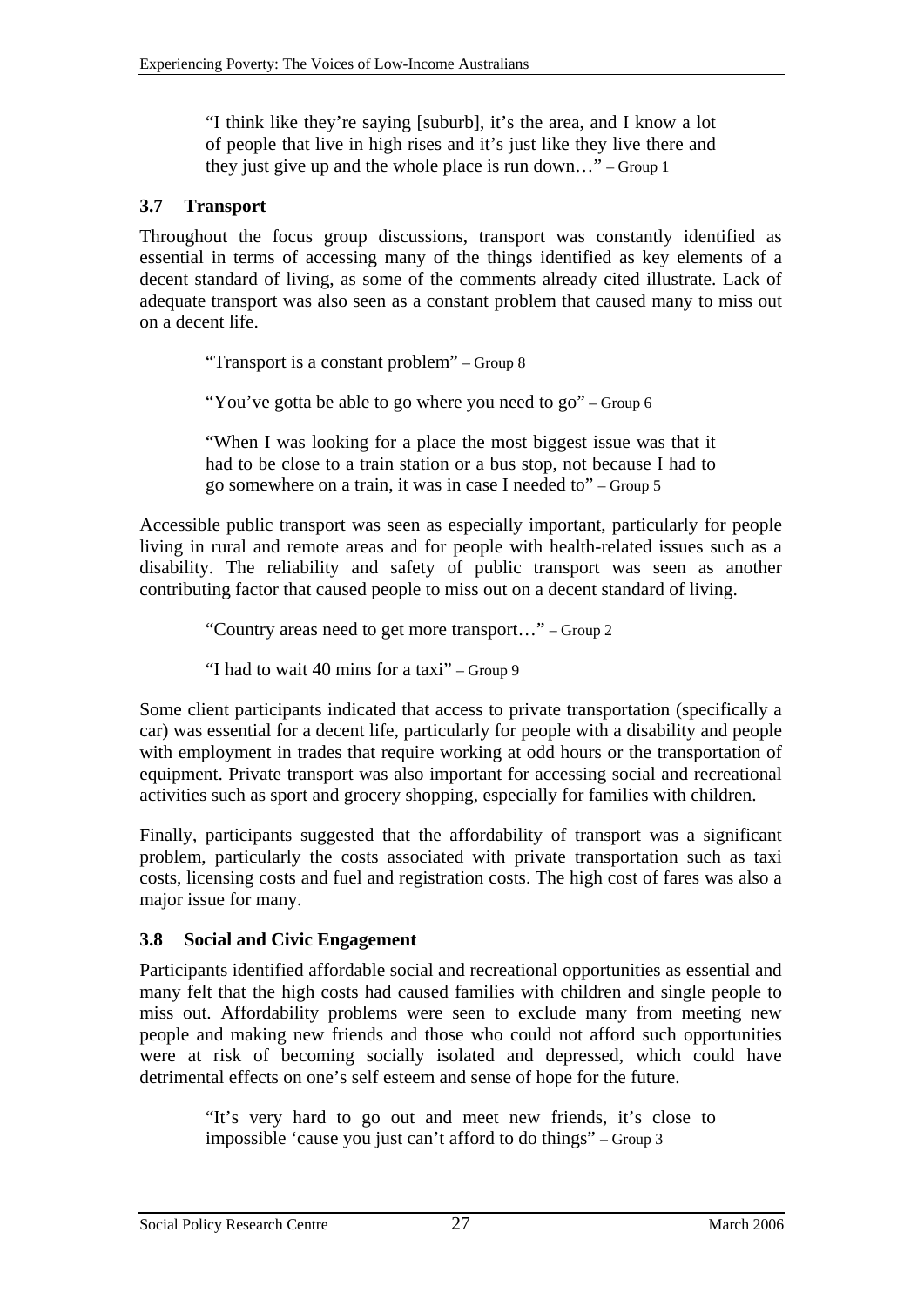"Well it would be nice to be able to afford to go out, you can't even afford to go out" – Group 10

"And when you do find something that you can do, it all costs money – money that you just don't have" – Group 5

"Like if you've got a few kids it can cost you at least \$100 just to get through the door at the pictures and that's without munchies!" – Group 10

"There should be some kind of groups organised for people on lowincomes…people with not much money can get really housebound and depressed and that creates a lot of problems in themselves and they isolate too much and don't mix enough with other people or other groups" – Group 1

On the other hand, not all participants felt that affordability was the most significant problem, with one participant suggesting that an equally significant issue was finding the time to engage in social and recreational opportunities.

> "I'm going fishing this afternoon with my boys and it doesn't cost nothing, like sometimes you don't need nothing to entertain, you just need your time" – Group 10

Staff participants also identified knowledge and awareness of social and recreational opportunities as a major issue and a significant problem that prevented people from attaining a decent standard of living.

"One I think is knowledge that they're there…I know that we had a group of people that were taken to the museum, homeless people, and they were absolutely amazed because they didn't know they could just walk into the museum or walk into the art gallery anytime – that was for other people…" – Staff Group 12

However, others felt that even when you had the knowledge or awareness to engage in social and recreational opportunities, the location in which you lived could prove a significant problem, especially in relation to transport.

> "And then location comes into that too 'cause where I grew up there was like too far to anywhere and I mean whether or not I got asked if I wanted to do it, it didn't even matter 'cause if I did I couldn't get there…" – Group 5

Participants also suggested that social and recreational opportunities that were welcoming, supportive and entertaining were important for a decent standard of living. Other issues that were seen to prevent people from participating included personal safety considerations, peer influences and public liability insurance costs.

Many of the young participants had their own perspectives on what participation should involve, and what contributed to their own sense of exclusion, which often differed from the factors identified by older age groups. They saw consultation as essential for social and civic engagement, but felt that a lack of respect and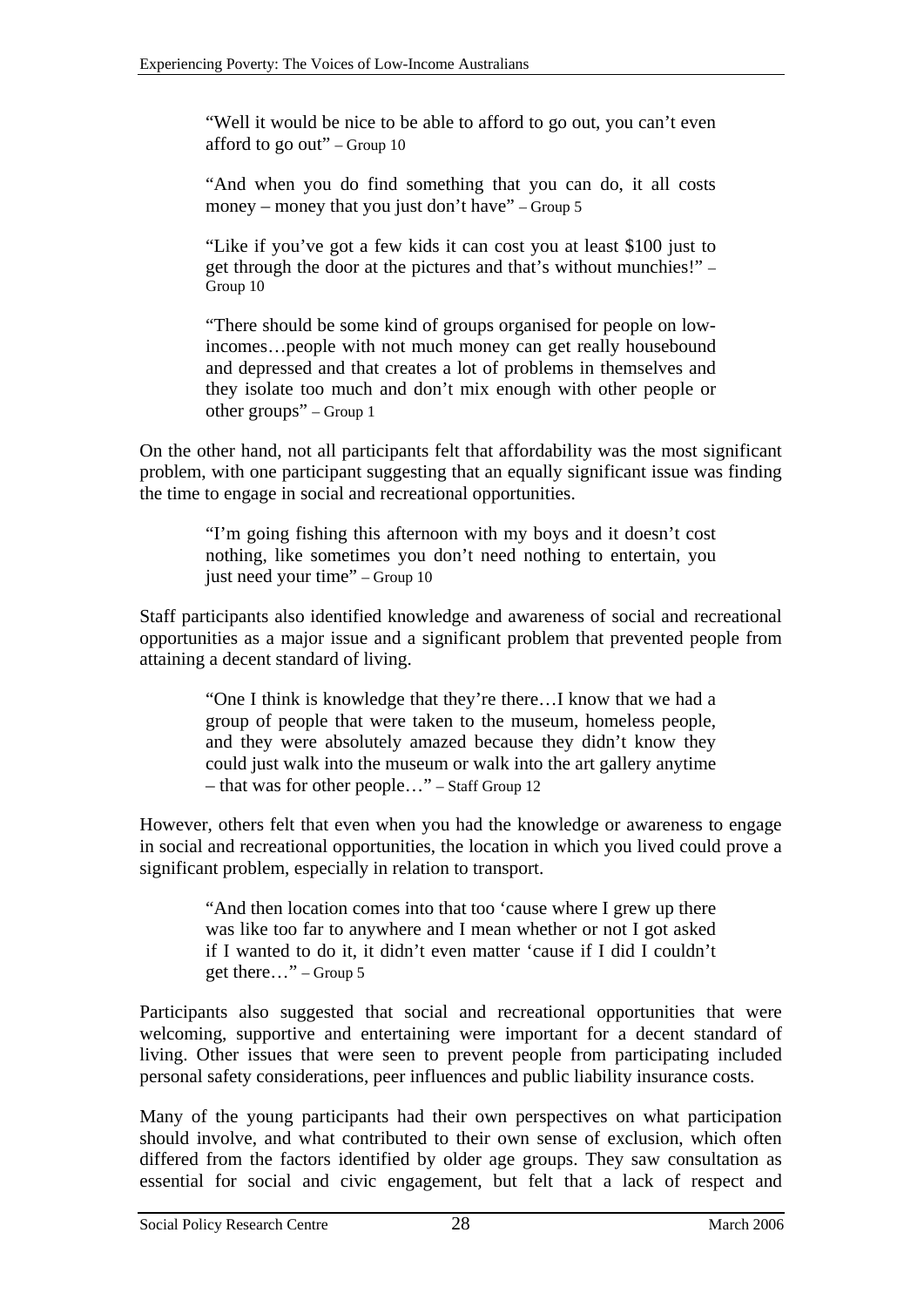<span id="page-31-0"></span>acceptance for the opinions of young people had excluded them from expressing their ideas and having their opinions heard. Some felt that a poor education and inappropriate life skills had further excluded them from the consultation process, as many did not have the knowledge, skills or experience to advocate on their own behalf.

> "Us as teenagers, we just don't get listened to because no one older respects the fact that we're human beings, it's like 'they're just kids, they've got no opinion'" – Group 5

> "A lot of people do not respect teenagers at all, we're just this big scary group of people  $\ldots$ " – Group 5

Consultation was also seen to be an important component in the decision-making processes, as many of these young people felt they were constantly excluded from participation. Many felt that the government implemented policies, programmes and services for youth without asking them what they wanted, needed or would respect, thus highlighting an important interconnection between consultation and respect.

> "It's one thing to go 'yeah we're doing this for the youth' but it's another thing to actually sit down and go 'what do you want, how can we help you' and then following that up" – Group 5

> "What you need to do is sit down with the kids and go 'okay what do you guys want to do, what will you guys respect', you know 'why aren't you respecting these other things?' and then based on all these questions you can ask them, you can find out like how to get them on the right path but nobody's even bothered to try and attempt it" – Group 5

Finally, a small number of both client and staff participants considered political involvement to be important for a decent standard of living, agreeing that awareness of your rights and entitlements was crucial, particularly for young people and those with literacy problems such as new migrants/refugees. However, an overall lack of education, knowledge and information was thought to be a major problem causing people to miss out on opportunities for social and civic engagement.

Participants from the staff groups and one of the client participants also felt that being able to make a difference, to advocate on your own behalf and invoke political action was important, but disempowerment within the political system, distrust of government and an inability to articulate political ideas and understand the political system prevented many people from becoming politically involved.

"It's time government realises that we are the people" – Group 7

 "The whole community is being alienated from the political setting" – Staff Group 12

### **3.9 Care and Support**

Both clients and staff agreed that formal care and support in all facets of life – mental, psychological, physical, emotional and social – were essential for a decent standard of living. In particular, support services that are accessible and available within the local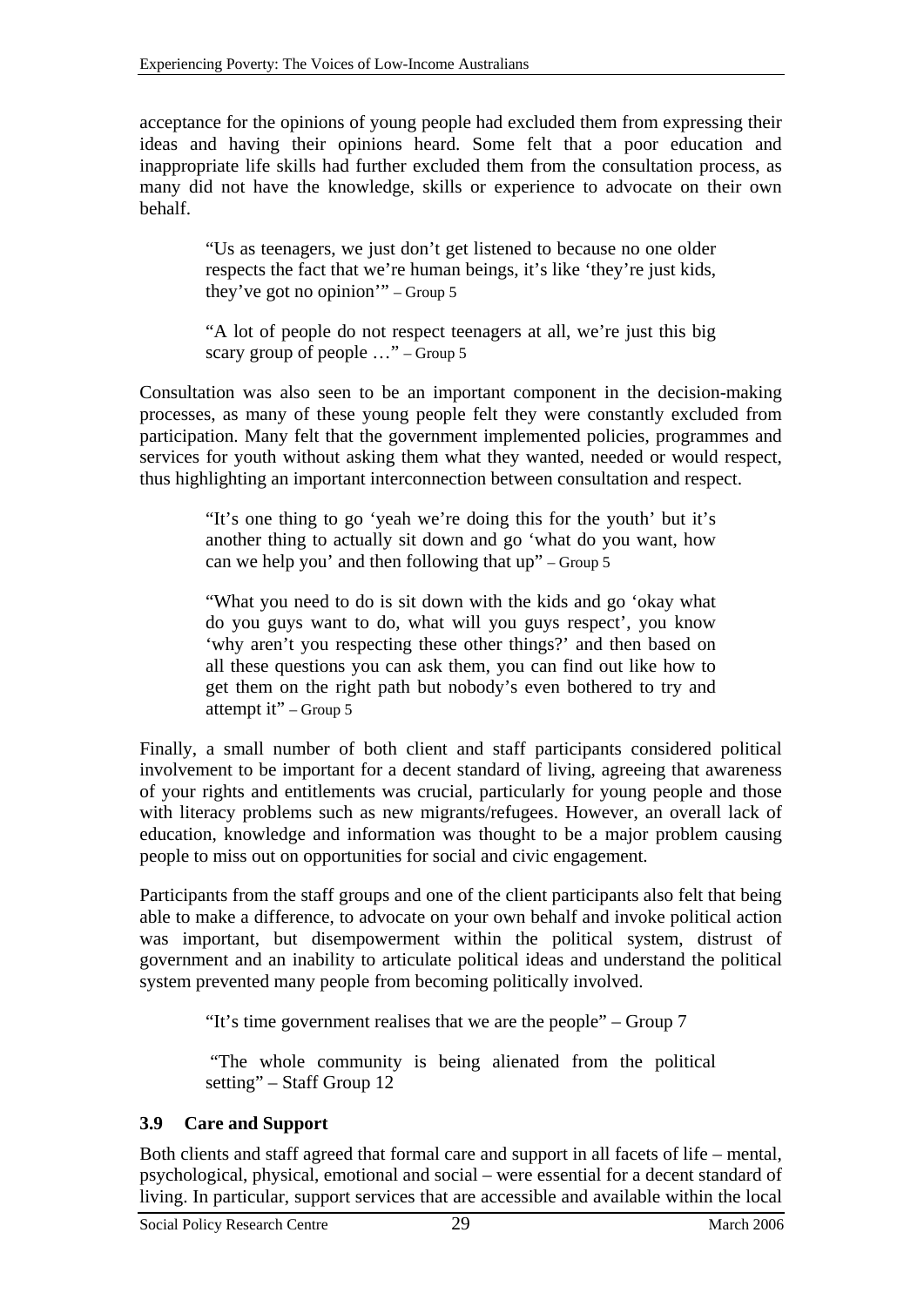community were seen to be especially important. Both client and staff participants also suggested that flexible, integrated and holistic support services were important for dealing with the multi-dimensional nature of the problems that many people face.

> "I would say the quality of life is reduced not because there is no family, not because there are no services but the services operate independently – it's not integrated…" – Staff Group 11

> "And it's also hard too if you fit into more than one of the categories and they send you one place and they go 'okay that's great but we won't deal with that issue with you until you have that other issue dealt with' and you go to them and they're like 'we won't deal with that'" – Group 5

Participants identified a range of issues that prevented people from obtaining formal care and support, with accessibility criteria being one of the most significant problems, particularly for people trying to access support services from government agencies such as Centrelink.

There was also a strong feeling amongst participants that the skills and attitudes of staff within support agencies, particularly government public housing and government welfare administrations had been a significant problem that prevented people from accessing support services.

> "Some government agencies they don't talk to you they talk down to you" – Group  $10$

> "And the Housing Commission people aren't very nice people that work there, they can be very very nasty" – Group  $10$

> "…The reality is that Centrelink is the holder of your income support and they are the most shittiest, most unhelpful places in the world. Unless you've got someone advocating for you there's nothing, there is nothing!" – Staff Group 11

Many participants felt they were missing out on decent care and support because they were not treated with the same respect and dignity as others, especially when trying to access housing and income support. Overall, participants agreed that everyone should get treated equally, irrespective of differences such as age, gender and colour. For a decent standard of living, it was also emphasised that respect, acceptance and equal treatment should be applied to all facets of life including education, career and recreation elements.

Being accepted for who you are was also considered key for many of the young participants, as the following inter-change illustrates.

"Not so much fitting in but being accepted for who you are".

"Yeah".

"You don't have to fit in".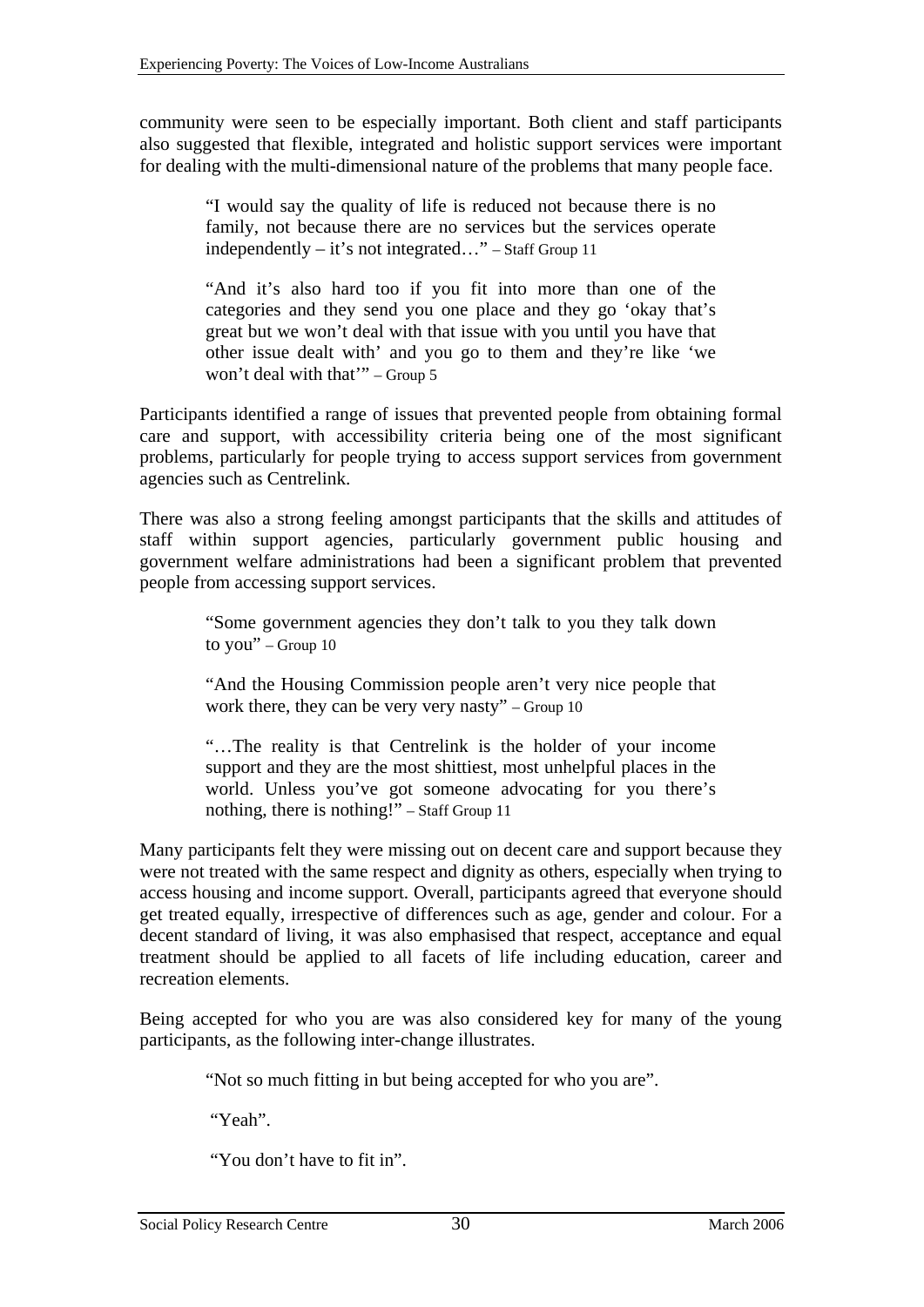"Yeah that's it".

"Just people at least respecting you enough to leave you alone to do what you want".

"Like a feeling of belonging, like you can be around people that like you for who you are" – Interchange from Group 5

Both clients and staff also felt that it was important to have support services that are appropriate for the specific needs of the individual and their current situation. However, the lack of services catering for the individual needs of different people was another major problem, particularly for people with mental health issues.

> "I'm from a drug and alcohol background, and violence and jail, and all that circle, and to stay out of that … it's very hard … and [it's important] just to have that ongoing help that you wouldn't necessarily ask [for]" – Group 1

> "I think what's important is to live with the reality of the present [situation] of the person you're working with...we've gotta work with what we've got and then help them choose to move on wherever they want to go, but recognise that they're valuable people, whether they're addicts, whether they're homeless, whether they're whatever – they're just as valuable as you and me, they've just got a different lifestyle, they're struggling, so working for the present I think is really important you know" – Staff Group 13

> "There aren't any services for same sex families…to get any kind of services, any support group, anything" – Group 4

Participants also suggested that people hiding their poverty and the stigma associated with being disadvantaged had prevented people from accessing appropriate support services and decent care.

"The other thing you want to look at too is a lot of the time people hide their poverty and disadvantage really well, like my grandmother always made a point, even if we couldn't afford to eat, she'd always make a point of making sure my sister always had brand new school dresses because it wasn't the fact that we were suffering that bothered her, but she didn't want other people to know we were suffering" – Group 5

"There are people who are working who are disadvantaged, but they're not gonna open their mouths and say it for the fear of the stigma that's going to be attached to it" – Staff Group 13

Under-resourcing and limited funding, combined with the overall demand placed on support services was a burning issue for both clients and staff, whilst education, knowledge and awareness were seen to be equally significant problems that caused people to miss out on decent care and support. Other identified problems included social and geographical isolation.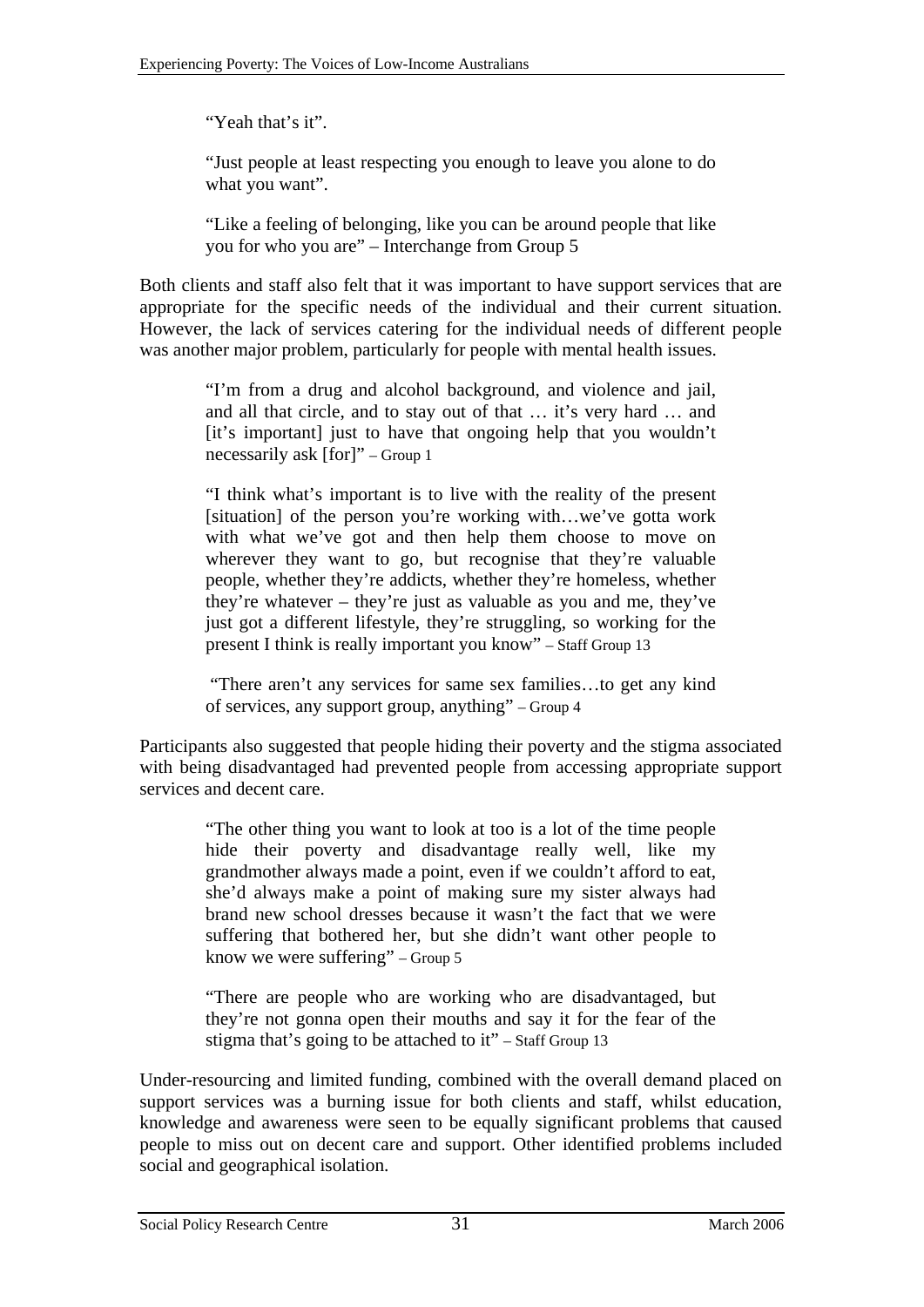In addition to formal support services, participants suggested that family was an important provider of care and support. This view was especially strong amongst the staff participants and the new migrant/refugee group. When asked to specify what type of family was needed, participants suggested that safety and supportiveness were important characteristics, however ' the family' was defined (broadly or narrowly). Safe and supportive friends were equally important but some of the staff participants disagreed that friends could provide an appropriate substitute for family, suggesting that blood-related families are more important (and reliable) source of care and support.

> "They need a family, that's the answer …I mean it's not going to happen but that's the answer" – Staff Group 11

> "I think that non-blood family is almost an urban myth, I think at the end of the day blood is thicker than water" – Staff Group 12

The new migrants/refugees felt that a traditional nuclear family, united with a father, mother and children was essential for a decent life, emphasising the idea that it is very important to have both parents in the family.

> "Family must be united with a father, mother and children…single parents is not a good family…it's very important to have both parents in the family to preserve the [national] way of life…" – Group 8

In contrast to this, a participant from one of the staff groups felt that there were certain situations where the family unit was not an appropriate source of care and support, thus reaffirming the importance of accessible support services outside of one's circle of family and friends.

> "98% of the kids we see have left the family unit, can't return, and that's just not a good recognisable thing that's an option, so the alternatives are looking at supports in the community to teach and help them gain the knowledge and gain access to the things that their parents would have done if they were at home living in, you know, an environment that was supportive" – Staff Group 13

Separation and divorce, mental health and drug and alcohol related issues, ageing and death and prison were the most commonly identified problems that caused family fragmentation and consequently prevented people from accessing informal care and support. Other identified problems included poor parenting skills, changing lifestyles, social and geographical isolation and globalisation.

However, participants from the new migrant/refugee group identified a whole range of other problems they felt caused people to miss out on family. In particular, these participants felt that the Australian migration system was the driving force behind family fragmentation because families and children were continually getting separated during the migration process, as some family members are denied residence in Australia whilst others are not.

Moreover, this group felt that the documentation requirements mandated by the Australian migration system played a significant role in fragmenting families. One of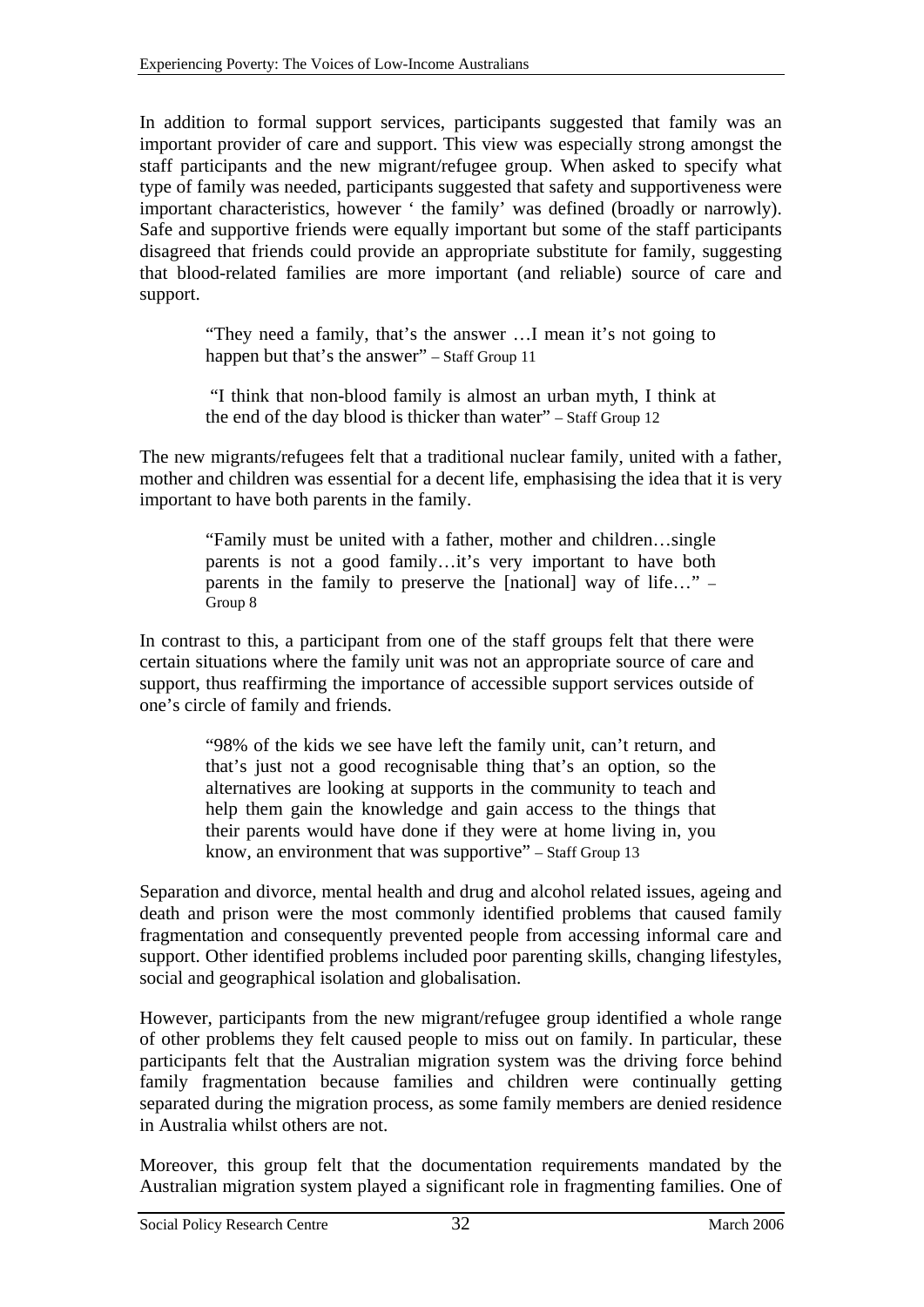the participants felt particularly strongly about this issue, explaining that the system does not take into account cultural differences when defining what constitutes a family.

> "The migration system won't help married migrants unless they produce a marriage certificate, but in Africa you are married by your elders and don't get a marriage certificate to say you have a partner…so you need to consider people from their different cultures" – Group 8

These participants (who were notably all men) also felt that migration to Australia was a problem in itself, as it often led to family fragmentation because of differences in cultural expectations and practises.

> "…In Africa the father is the head of the household but in Australia this type of family is difficult to preserve because the culture is different and there is too much freedom for children and wives" – Group 8

Finally, participants in one of the client groups identified rules that emphasise care and protection as being the most important, with rule flexibility considered essential for enabling young people to learn from their mistakes. Participants felt that for a decent level of care and support it was equally important to have rules that are applicable both inside and outside of the home.

Knowledge and information about rules was one of the most significant problem preventing people from accessing decent care and support, with the inability to understand rules, particularly legal rules, seen as a significant issue. This is because limited knowledge could lead to non-compliance with the rules and lead to conflict with authorities such as police or transit officers. Participants also felt that inflexible rules created a negative stigma when they were not appropriately followed, creating an overreaction to incidents, particularly by police.

An overall sense of aspiration, independence and happiness were also seen as essential for a decent life and for encouraging hope for the future.

> "Everything we've talked about, that's what we need for happiness"  $-$  Group  $8$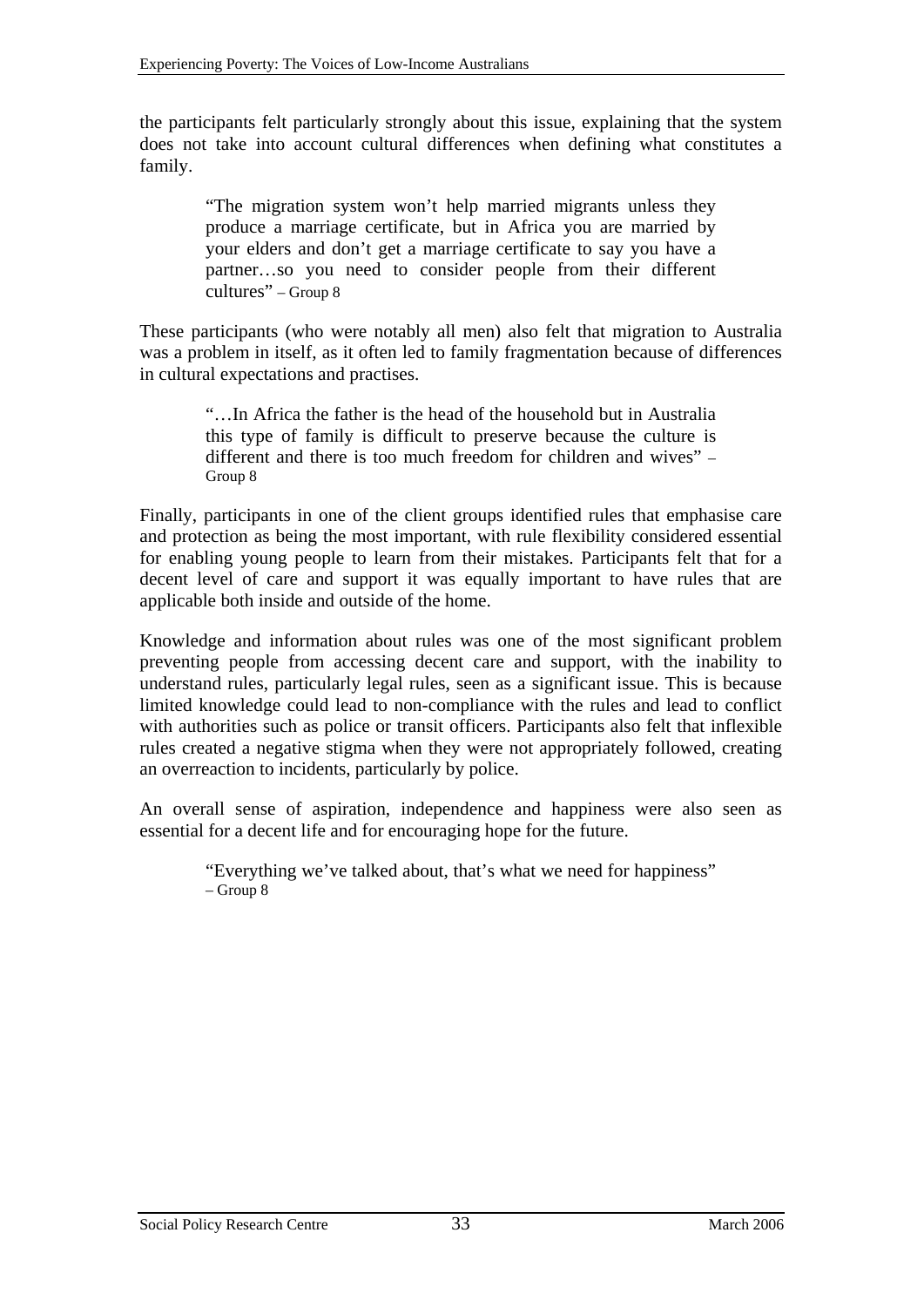### <span id="page-36-0"></span>**4 Summary of Main Findings**

The research reported here has been principally directed at addressing the first of the research questions outlined in Section 1, i.e.

• What do Australians in general, and low-income Australians in particular, regard as the essential components of a socially acceptable minimum standard of living and community participation today, for children, adults and households?

It has approached this issue by conducting a series of focus group interviews with 71 users of selected welfare services and 27 members of staff in those agencies, focusing mainly on the views expressed by the former group.

The research would not have been possible without the unique partnership between researchers and agency analysts and practitioners on which the project as a whole is based, and the significance of the findings point to the success of this important collaboration, which will form the basis of on-going research on poverty and related topics.

As the project develops into its second stage, drawing on the findings from Stage I, its results will become of broader relevance and application as a wider range of community input is drawn in. However, given that a major goal of the research is to develop new indicators that draw on the experience of disadvantaged people, it was very important to begin by consulting with the most direct and immediate experience of having to go without and miss out on different elements of what constitutes a decent standard of living in contemporary Australia.

Although the numbers involved are relatively small, the information generated by the discussions is rich in both its scope and detail. This is an impressive achievement given the inherent complexity of the notion of a decent standard of living that was used to structure the discussions. It is, however, important to acknowledge that in framing the discussions around the positive idea of what constitutes a decent standard of living, the direct link to notions of deprivation, exclusion and poverty may have become somewhat tenuous: poverty is not the opposite of decency in most characterisations of living standards, and this needs to be borne in mind when reviewing the results. Against this, the approach taken has proved to be a valuable way of promoting a wide discussion of the issues without stigmatising those whose views were being sought.

One final caveat that needs to be borne in mind relates to the diverse backgrounds of those who contributed to the discussions. This is borne out by the differing nature of the groups themselves (as reflected in the services they were using, as set out in Appendix A), with groups including homeless people, long-term and young unemployed people, Indigenous school students and recently arrived ('new') migrants and refugees. This diversity adds texture and breadth to the findings, but also means that some of them have specific relevance only to the groups from which they emerged, rather than more general applicability.

Despite these qualifications, there is no doubt that the methodology used to generate the findings has been successful in identifying what is needed to attain decency in each of the different domains of the standard of living. The first point to note is that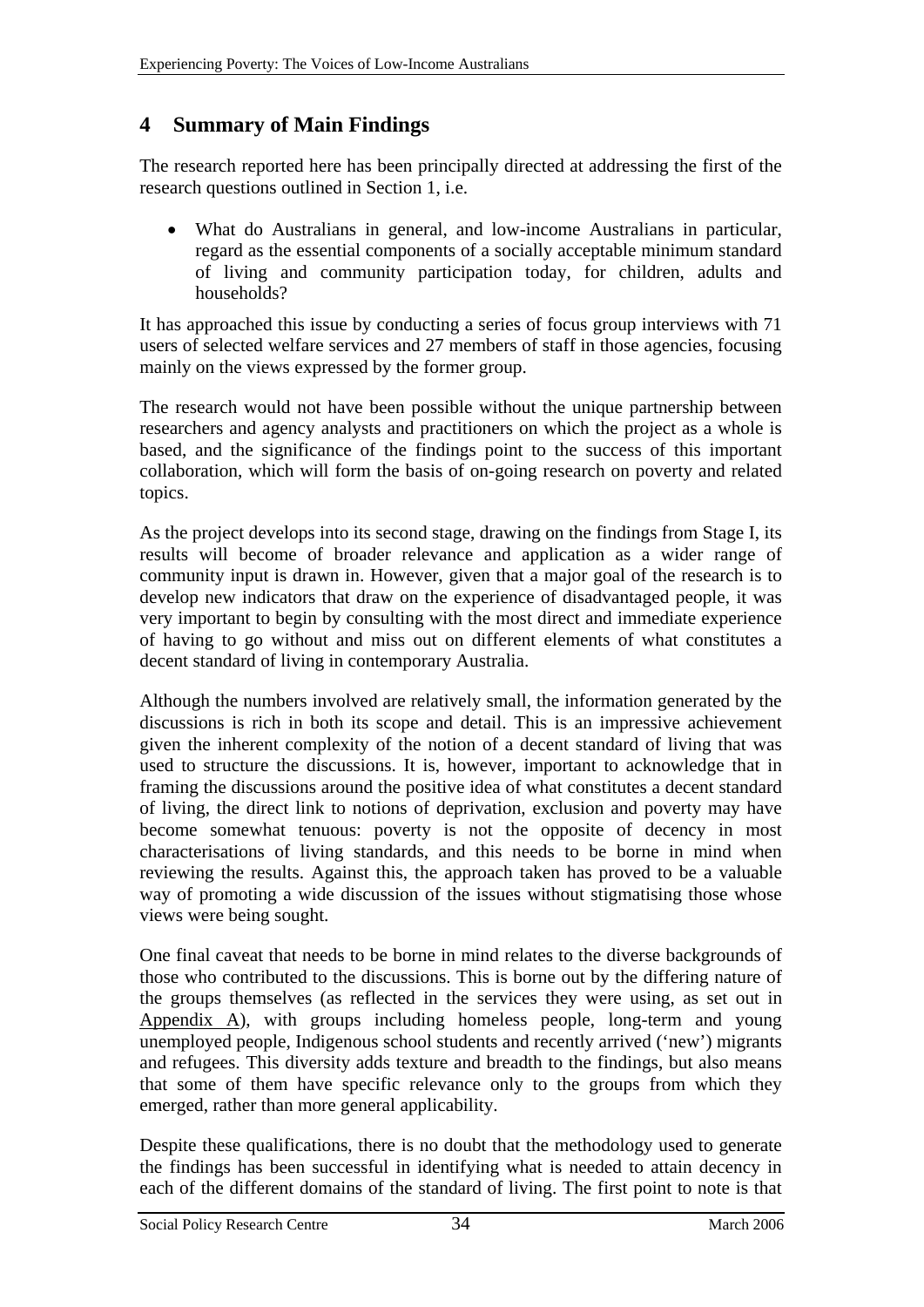there clearly are groups of people in Australia who have missed out on the increasing prosperity that over a decade of strong economic growth has brought to many others. The quotations set out on the previous pages provide many striking examples of this, and of the struggles, challenges and barriers facing those who have missed out.

Many of the findings speak for themselves when it comes to what they imply for the factors that constitute decency in living standards among those whose current circumstances cannot be so described. The welfare service clients who were interviewed had little trouble identifying what is needed to achieve a decent standard of living in the different domains that contribute to material well-being. They also had important things to say about how the domains themselves should be specified, and these will be taken into account in future work.

Another striking finding concerns the modest nature of the aspirations that emerged from the discussions. Those who participated had a keen awareness of what they and their families (particularly, where relevant, their children) had to go without as a result of the circumstances they were in. But they were also wary of setting unrealistic expectations for themselves about what is achievable, whilst at the same time recognising the many different dimensions that contribute to one's standard of living. Some also acknowledged their own limitations, and were keen to undertake training programs or otherwise take steps to improve their longer-term prospects.

One finding that emerged time and again was the *lack of affordability* that confronts people who are trying to juggle too few resources to meet their needs. The notion of (lack of) affordability reflects the gap between resources and needs, although the language is also significant, in that the focus on affordability draws attention not only to the *inadequacy of financial resources* but also to the prices that have to be paid to buy basic items. After well over a decade of privatisation and user pays pricing policies, it appears that many of those on low-income see their problems in terms of the high cost of items purchased, as much as in how much money they have to spend.

This does not mean that money is not important and this is another clear message to emerge from the findings. While relatively few of those who participated in the discussions argued outright for an increased level of income, many provided stark examples of the difficult choices they had to make when trying to make their incomes stretch far enough to meet all of their basic needs.

Nowhere was this more apparent than in relation to housing, which not only absorbs a large fraction of total income, but also frequently determines how easily people can access local services, or use public transport to do so, or simply feel safe and secure in their neighbourhood. Many spent more than they could afford on their housing in order to provide a secure platform for their lives, choosing as a consequence to go without in other areas. Others chose to live in what they knew to be sub-standard accommodation in order to give them more choice and flexibility elsewhere in their budgets. Even with very limited resources people exercise choice about what they do, although this is generally seen as an action that has negative consequences for what has to be foregone, rather than as an opportunity to achieve positive outcomes.

Many participants lived in public housing and had no hope of realising the 'Australian dream' of home ownership in the foreseeable future. Securing a Housing Commission (or 'Ministry') home brought relief to some, but for others was a source of tension and worry because of what were perceived as unappealing structures and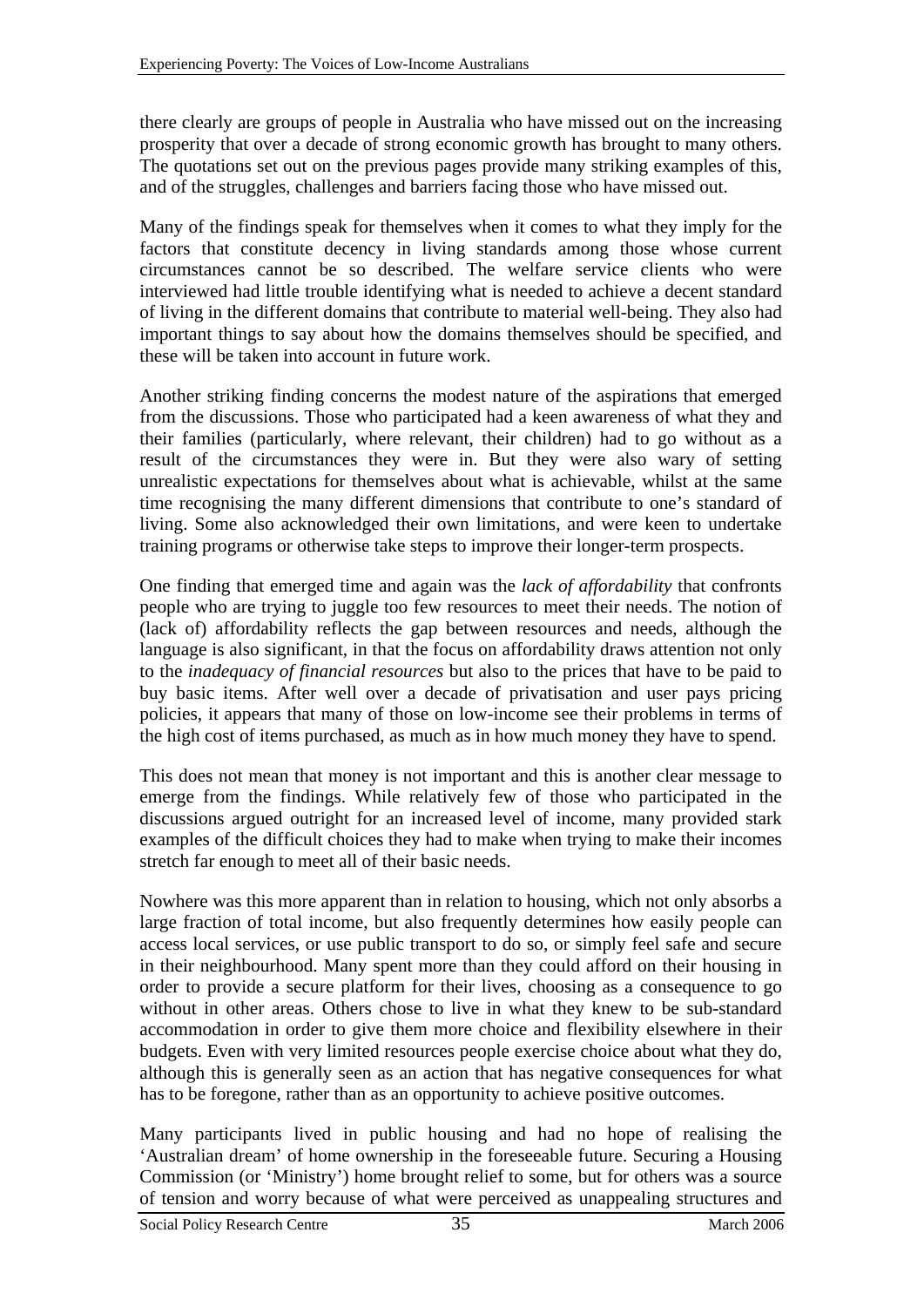unsafe streets – particularly for children. The frustrating and often demeaning treatment that many received when dealing with Housing Commission (and other government) bureaucracies overlay these concerns, adding to people's loss of dignity and self-respect – two essential ingredients of a decent life.

The *nexus of connections between housing, location and transport* emerged as a factor that played a major role in determining the overall standard of living for many, and the choices and sacrifices that had to be made in these areas exerted an influence that spilled over into others. Put simply, it was far easier to attain a decent standard of living in all of its dimensions on a platform consisting of adequate and well-located housing that facilitates connections into local community networks.

Health and health care was another important domain, with many participants placing great emphasis on having good access to health services. These services had to be both close enough to be accessed when needed, and affordable in terms of the prices charged. There were many complaints about the reduced availability of bulkbilling making even basic medical services increasingly unaffordable. Where services were under-resourced and allocated using waiting lists (as in the case of public dental treatment) waiting times were so long that many effectively missed out altogether. One participant's description of the public dental system as being like that in a third world country vividly captures this disturbing problem and the urgent need for action.

Poor health reduced people's job prospects and many participants displayed a keen awareness of what was needed to increase their likelihood of finding a job in an increasingly competitive labour market. Although very few participants actually had a job (see Appendix B*),* most were keen to get into (or back into, or prepare for) the labour market and saw this as the main gateway out of their current situation. While there was some acknowledgment of the lack of jobs (particularly in rural areas) many saw their own limited education and low skills as the main factors preventing them from being employed.

What was seen as needed to rectify this situation varied greatly between the different groups, reflecting the diversity in their circumstances referred to earlier, but most saw a need to improve their access to information and to other types of basic living skills, such as proficiency in English language or in the use of computers. Those who experienced problems with mental health or another form of disability (however mild) found inadequate recognition among employers of how this constrained them, with many seeing themselves as permanently excluded from the labour market.

Many of the younger participants bemoaned the lack of acknowledgment of the specific issues they face, with many feeling that they were often consulted but rarely listened to. Some lacked the basic information that could help them to survive minor crises and move on in their lives and there was a worrying sense among some that they were already heading on a downward trajectory.

Education was also seen as an important way of increasing employment prospects and the standard of living generally, although most saw this as encompassing more than just formal education, to also include the acquisition of life skills such as communication and budgeting. These were important in their own right, but could also add value to what could be learnt from formal education programs. However, the cost of formal training often put it beyond the reach of participants.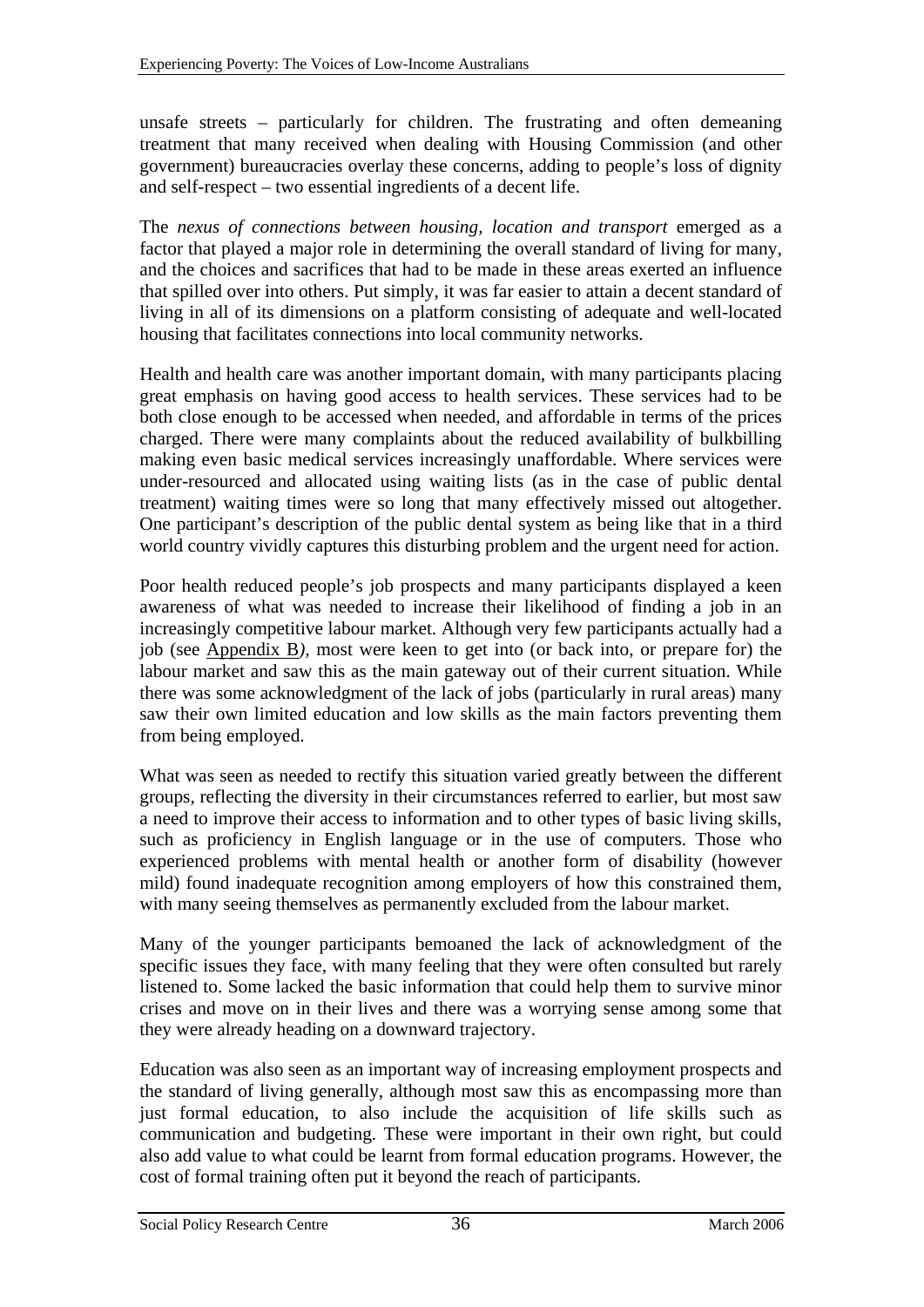So there was *a second nexus of factors* that went together, in this case encompassing education, employment and financial resources. Many recognised the limitations of their own educational background and wanted to take steps to rectify this, and all placed great emphasis on ensuring that their children received an adequate education. Education – defined broadly to include all advancements in human capital – was an important element of a decent standard of living because it increased the probability of finding a decent (well paid and secure) job and this in turn contributed additional financial resources and promoted self-esteem.

*A third nexus of factors* covers the final two domains mentioned earlier - care and support, and social and civic engagement - in addition to health and health care. Outcomes in each of these latter two domains depended critically on other factors, including how closely people were located to services and to networks of support (family or community-based) that provided different forms of formal and informal care and support. Many spoke with feeling about the demeaning treatment they received when dealing with bureaucracy, and there was deep resentment about the lack of dignity and respect that was denied them by such treatment. There were different perspectives on how important family ties were in affecting the availability and reliability of such support – as is to be expected given the diverse nature of the participant groups.

Lack of information was a factor that emerged as preventing some people from accessing facilities, these being seen as 'not for people like us' and many young people saw *lack of information* as a barrier to such things as employment, education, health care and housing. There were relatively few comments from the client groups about civic engagement, although it was apparent that some felt distrustful of government and isolated from the political and other processes that could allow their voices to be heard.

As the quotes presented throughout the report demonstrate, there were a number of differences between the views that emerged from the client and staff discussion groups. However, these tended to reflect the ways in which issues were expressed and perceived rather than the nature of the issues themselves. In general, and as one might expect, many of the staff presented their views in the context of a broader background of economic, social and political factors. In contrast, the clients expressed their concerns in a far more immediate and personal way, focusing on how these forces impacted upon them and their families directly. This difference is an inevitable consequence of how the discussions were conducted and not too much should be made of it, although it was clear that many of the agency staff saw themselves as assisting their clients both directly and by advocating for them more broadly.

In terms of the issues and tasks that motivated this component of the research, the discussions have been extremely helpful in providing the research team with a better understanding of what it means to experience poverty in Australia today, and helping to guide future work that will explore issues of deprivation and social exclusion more systematically.

Four general findings are of particular importance: *first*, it is clear that deprivation and exclusion both encompass many aspects and neither can be usefully reduced to a single, monetary dimension: money is still a very important determinant of the ability to achieve a decent standard of living, but it is not all about money, and many other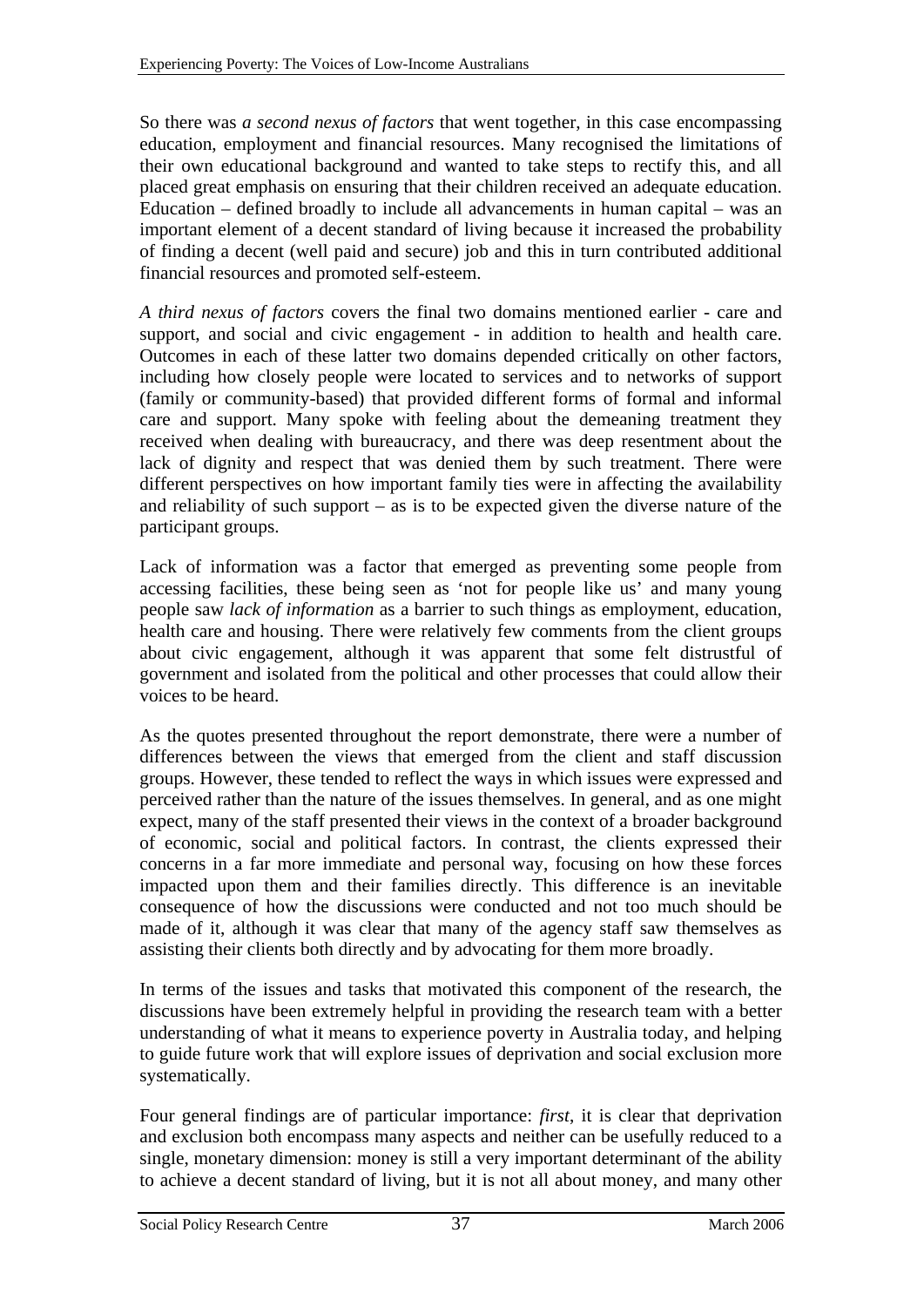factors, including access to services and information and being treated with dignity are also important; *second,* many low-income Australians are currently missing out on a decent standard of living (even when that standard is defined modestly) and are constantly faced with very difficult choices between the competing demands on their limited economic, personal and social resources; *third,* the views of those who are missing out on what is needed to have a decent standard of living are relatively modest, although they include having access to adequate economic resources, to affordable housing in a clean and safe neighbourhood, to good local services, to transportation, to information and advice, and being treated with respect. *Finally,* as a direct consequence of the above factors, the disadvantages faced by low-income people are multi-dimensional and reflect many inter-connected factors that can combine to produce cumulative, seemingly intractable problems. This complexity needs to be recognised when designing policies to combat poverty and social exclusion, *and* when assessing their impact.

Some of the more specific findings revealed new insights into the nature of deprivation and exclusion that were unexpected, in terms of their frequency and impact. Lack of access to dental care was one issue that created considerable suffering over long periods and contributed to low self-esteem and reduced job prospects. Mental health and other forms of disability were also factors that prevented people from overcoming other problems, particularly lack of employment. Lack of access to information, and to care and counselling services prevented people from participating more fully, economically and socially. The over-riding importance of accessible and affordable transport in allowing such participation was another factor that was often mentioned as important.

Mention has already been made of the modest nature of people's aspirations of what is needed in material terms to achieve a decent standard of living: resources, services, supports and information. At the same time, people had a strong sense of the importance of being treated with respect and dignity, particularly by those working in the government agencies that can exert enormous control over their daily lives. Many related experiences of disrespectful and demeaning treatment that eroded their sense of identity and compounded the barriers they were trying to overcome.

A few of the people we spoke with were aware of how their own limitations and past decisions had contributed to their current problems. Those with children were very conscious of the need for their children to avoid these mistakes, yet where they were living and their limited budgets made it harder to achieve this. Fear of crossgenerational poverty, of failing as a parent to provide an adequate future for one's children, though not explicitly mentioned, seemed just below the surface particularly in the minds of many mothers.

Many of the young we spoke with (and it is important to re-call that close to half of the sample were aged 25 or under) felt that even when they voiced their concerns, they were often not listened to. Many said that they wanted information about how to cope, but few people were able to listen to what they needed and provide guidance that they could relate to. This perception led to feelings of alienation that exacerbated the problems faced by those in the younger age group, giving rise to an age-related aspect of exclusion more generally.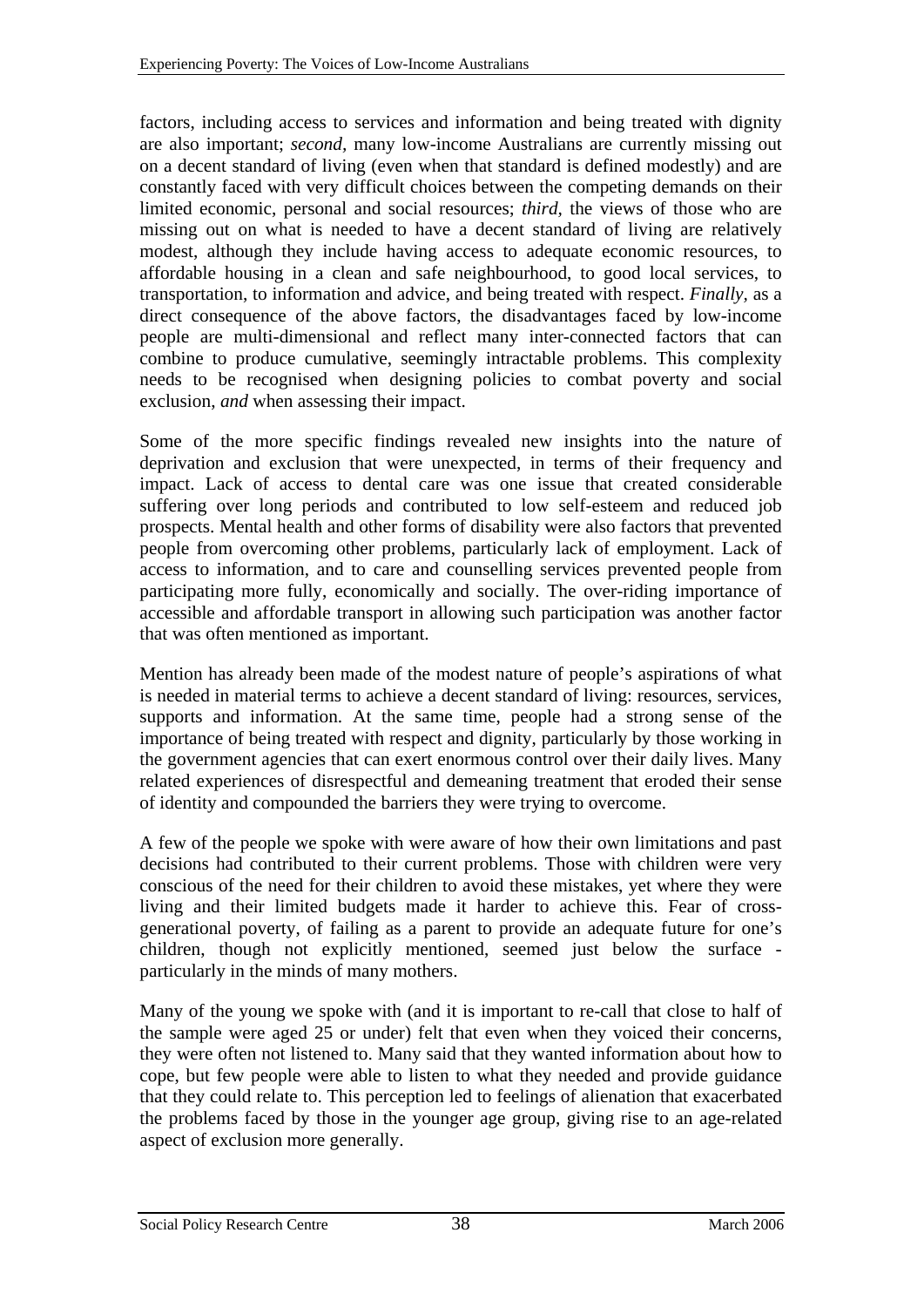Few of these findings are new, although the discussions reported here illustrate how different factors connect together, often compounding the challenges involved in dealing with them. Other recent studies have examined various kinds of data on actual living standards but rarely do they manage to draw out these inter-connections in the ways that they have emerged in this study.

Another important difference is that the findings reported here are drawn directly from the accounts of those who have lived through periods of poverty, surviving on a low income with the help of welfare agency support. This gives the findings added credibility and provides the basis for examining their broader applicability.

The findings stand as a testimony to the need to address the many problems facing those who are currently missing out. But they also provide a foundation for further examination of the issues raised in order to assess their broader relevance. In addition to the feedback provided during the discussions on how to go about this (not reported here), we are in a far better position to conduct research that will assist the identification and design of what actions are needed to ensure that fewer Australian experience poverty in the coming years.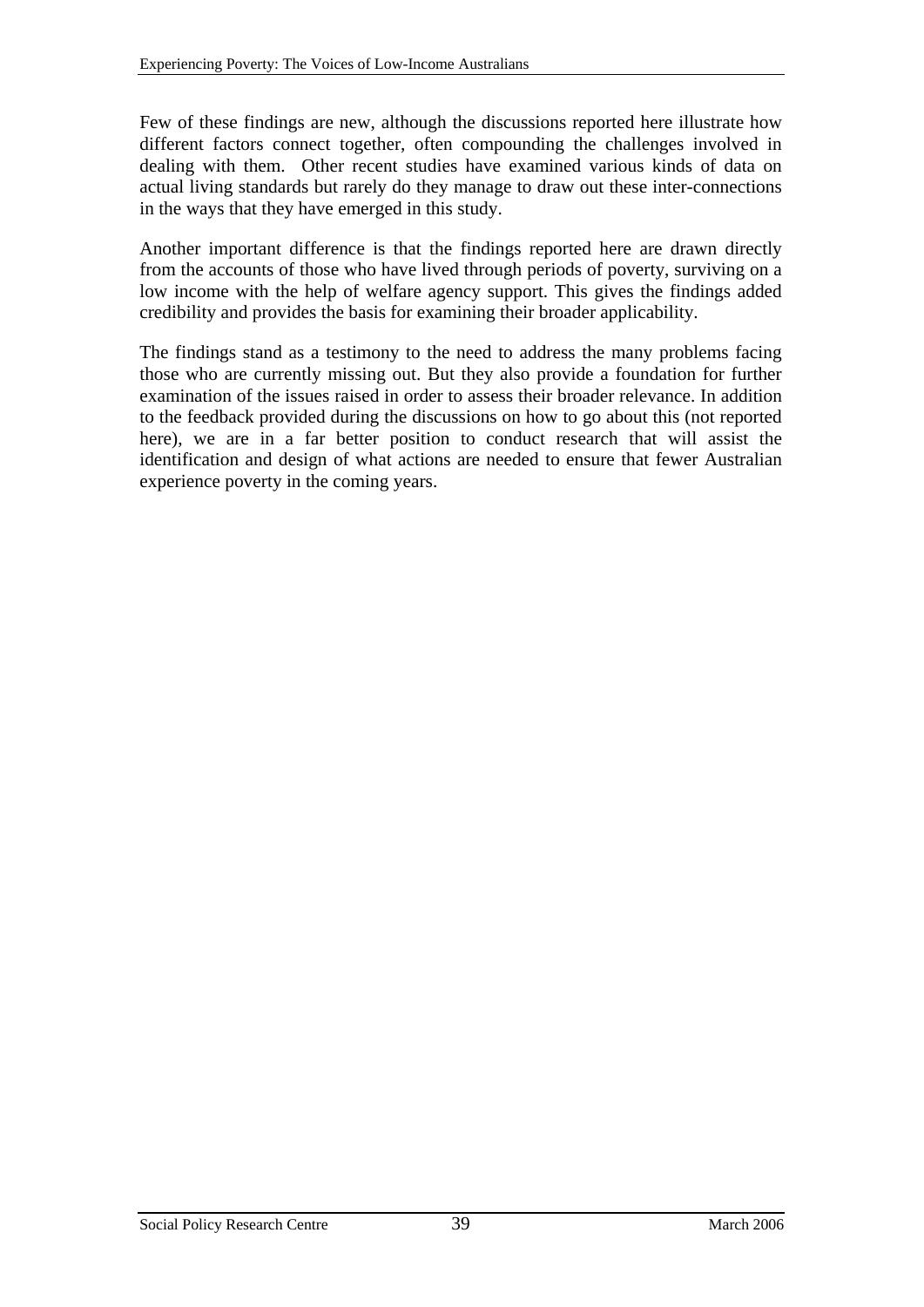|                        |                                                             | <b>CLIENT GROUPS</b>                    |                               |
|------------------------|-------------------------------------------------------------|-----------------------------------------|-------------------------------|
| Group<br><b>Number</b> | <b>Group Type</b>                                           | <b>Location</b>                         | <b>Service Provider</b>       |
| $\mathbf{1}$           | Adults in supported<br>accommodation                        | Sydney city<br>(NSW)                    | Mission Australia             |
| $\overline{2}$         | Public housing tenants                                      | Melbourne suburbs<br>(Frankston, VIC)   | Brotherhood of St<br>Laurence |
| 3                      | Long-term unemployed                                        | Melbourne suburbs<br>(Frankston, VIC)   | Brotherhood of St<br>Laurence |
| $\overline{4}$         | Sole parents undergoing<br>training                         | Melbourne suburbs<br>(Craigieburn, VIC) | Brotherhood of St<br>Laurence |
| 5                      | Unemployed young people<br>$(16-24 \text{ years})$          | Rural/regional NSW<br>(Central Coast)   | <b>Mission Australia</b>      |
| 6                      | Year 9 Indigenous students                                  | Rural/regional NSW<br>(Dubbo)           | Mission Australia             |
| $\overline{7}$         | Young people in crisis<br>accommodation                     | Rural/regional NSW<br>(Wagga Wagga)     | Mission Australia             |
| 8                      | New migrants/refugees                                       | Sydney suburbs<br>(Cabramatta, NSW)     | Anglicare (Sydney)            |
| 9                      | Emergency relief clients                                    | Sydney suburbs<br>(Rooty Hill, NSW)     | Anglicare (Sydney)            |
| 10                     | <b>Emergency relief clients</b>                             | <b>NSW South Coast</b><br>(Wollongong)  | Anglicare (Sydney)            |
|                        |                                                             | <b>STAFF GROUPS</b>                     |                               |
| Group<br><b>Number</b> | <b>Group Type</b>                                           | <b>Location</b>                         | <b>Service Provider</b>       |
| 11                     | Service level staff from<br>across Melbourne                | Melbourne suburbs<br>(Fitzroy, VIC)     | Brotherhood of St<br>Laurence |
| 12                     | Head office/operations level<br>staff from across Australia | Sydney city<br>(NSW)                    | <b>Mission Australia</b>      |
| 13                     | Service level staff from<br>across NSW                      | Sydney suburbs<br>(Parramatta, NSW)     | Anglicare (Sydney)            |

## <span id="page-42-0"></span>**Appendix A: Group Coding Scheme and Participant Characteristics**